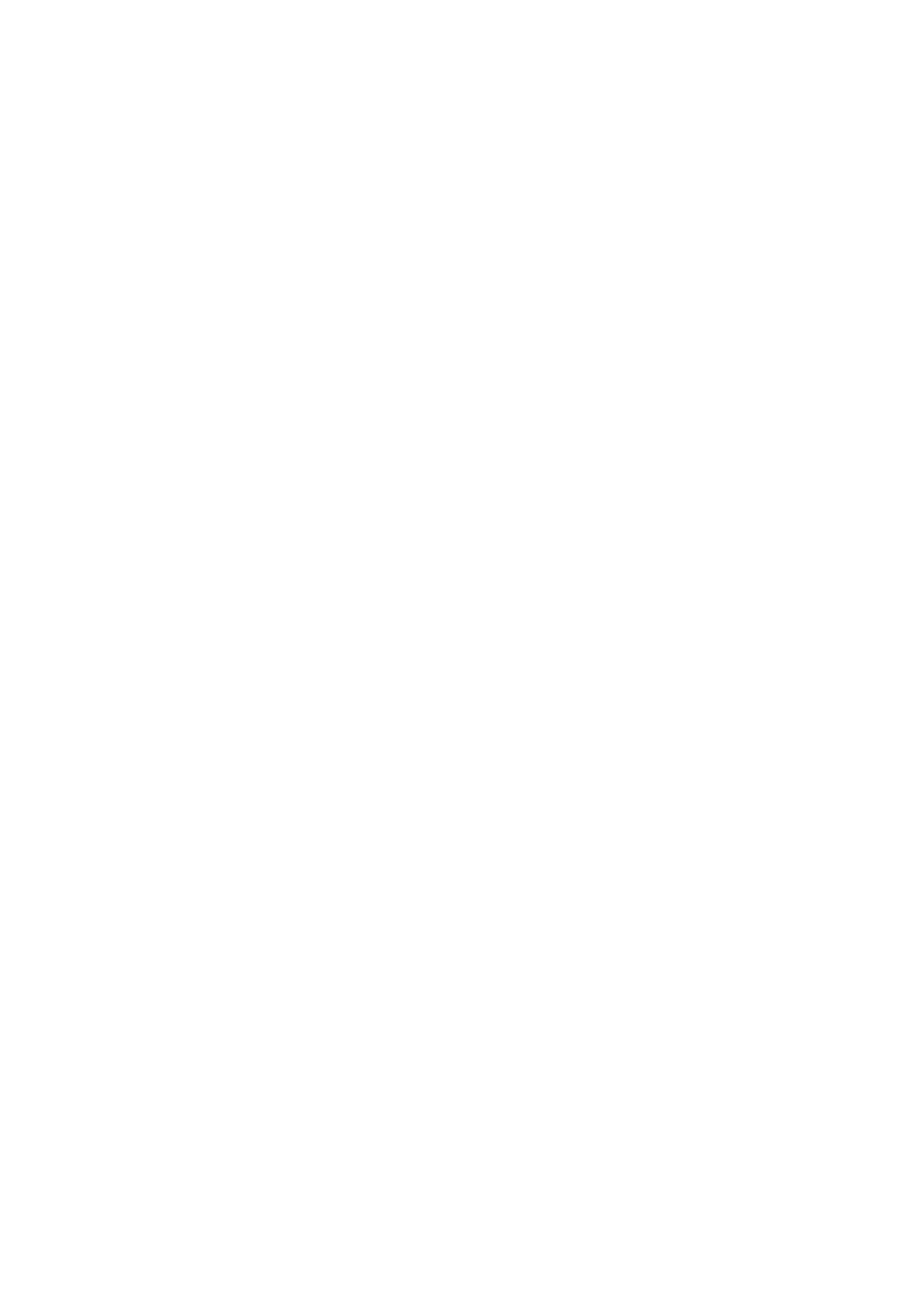## **1 Introduction**

Several observations made at RHIC in AuAu collisions at center-of-mass energy per nucleon  $\beta$  pair  $\sqrt{s_{_{\rm NN}}}$  = 200 GeV [\[1–](#page-9-0)[4\]](#page-10-0) and at the LHC in PbPb collisions at  $\sqrt{s_{_{\rm NN}}}$  = 2.76 and 5.02 TeV [\[5–](#page-10-1)[10\]](#page-10-2) establish that high-energy partons lose a significant fraction of their energy while traversing the hot and dense medium created in these collisions. Measurements of the nuclear modification factor  $(R_{AA})$ , a ratio that quantifies the modification of particle spectra between pp and heavy ion collisions, show a large suppression of high transverse-momentum  $(p_T)$  charged hadrons at RHIC [\[11–](#page-10-3)[16\]](#page-10-4) and at LHC [\[7–](#page-10-5)[10\]](#page-10-2). Also, a strong asymmetry is observed in the energies of the two jets in dijet events in PbPb collisions [\[5,](#page-10-1) [6\]](#page-10-6). These observations have triggered much progress in the understanding of jet quenching phenomena, but do not provide sufficient information for a detailed understanding of how the parton energy loss depends on the distance traversed by the partons in the medium. The study of anisotropies in the azimuthal angle distributions of high- $p<sub>T</sub>$  hadrons can provide revealing information that is complementary to previous measurements. These anisotropies are characterized by the *v<sup>n</sup>* coefficients of a Fourier expansion in the distributions of azimuthal angle measured with respect to the event plane, defined by the direction of maximum particle density in the transverse plane [\[17\]](#page-11-0). Such studies have been performed at RHIC [\[18\]](#page-11-1) and at the LHC [\[19–](#page-11-2)[21\]](#page-11-3) up to  $p_T \approx 10$  and 60 GeV/*c*, respectively. Most jet quenching models are unable to simultaneously reproduce the  $R_{AA}$  and  $v_2$ measurements [\[22](#page-11-4)[–24\]](#page-11-5). Nevertheless, recent attempts to solve this puzzle have shown promise by considering initial-state collision geometry asymmetries and fluctuations [\[25,](#page-11-6) [26\]](#page-11-7), which are predicted to strongly affect the high- $p_T$   $v_n$  coefficients, but not the  $R_{AA}$  values. In particular, the fluctuations generate odd harmonics [\[27\]](#page-11-8) and the measurement of the  $v_3$  coefficient up to very high  $p<sub>T</sub>$  is expected to clarify the importance of considering initial-state fluctuations in the modeling of parton energy loss [\[25,](#page-11-6) [26\]](#page-11-7).

In this Letter, the azimuthal anisotropy of charged particles produced in PbPb collisions at √  $\sqrt{s_{_{NN}}}$  = 5.02 TeV is measured up to  $p_T \approx 100$  GeV/*c*. The scalar product (SP) method [\[28,](#page-11-9) [29\]](#page-11-10) is used to determine the  $v_2$  and  $v_3$  coefficients as a function of  $p_T$  and collision centrality in the is used to determine the  $v_2$  and  $v_3$  coenicients as a function of  $p_T$  and comsion centrality in the pseudorapidity range  $|\eta| < 1$ . The unprecedented statistical reach of the  $\sqrt{s_{_{\rm NN}}}$  = 5.02 TeV PbPb sample for high- $p_T$  particles allows for the first precise measurement of the  $v_2$  and  $v_3$  coefficients at high  $p_T$ . Furthermore,  $v_2$  is also measured with the multiparticle cumulant analysis method [\[30\]](#page-12-0), using 4-, 6- and 8-particle correlations.

## **2 The CMS detector**

The central feature of the CMS apparatus is a superconducting solenoid of 6 m internal diameter providing a 3.8 T field. Within the solenoid volume there are a silicon pixel and strip tracker detector, a lead tungstate crystal electromagnetic calorimeter (ECAL), and a brass and scintillator hadron calorimeter (HCAL), each composed of a barrel and two endcap sections. Muons are measured in gas-ionization detectors embedded in the steel flux-return yoke outside the solenoid. The silicon tracker measures charged particles within  $|\eta| < 2.5$  and provides a  $p_T$ resolution of about 1.5% for 100 GeV charged particles. Furthermore, the track impact parameter resolution is about 25–90 (45–150) *µ*m in the transverse (longitudinal) dimension, depending on *η* and *p*<sup>T</sup> [\[31\]](#page-12-1). Iron and quartz-fiber Cherenkov hadron forward (HF) calorimeters cover the range 2.9  $<$   $|\eta|$   $<$  5.2 on either side of the interaction region. The granularity of the HF towers is  $\Delta \eta \times \Delta \phi = 0.175 \times 0.175$  radians, allowing an accurate reconstruction of the heavy ion event plane. A more detailed description of the CMS detector, together with a definition of the coordinate system used and the relevant kinematic variables, can be found in Ref. [\[32\]](#page-12-2). The detailed Monte Carlo simulation of the CMS detector response is based on GEANT4 [\[33\]](#page-12-3).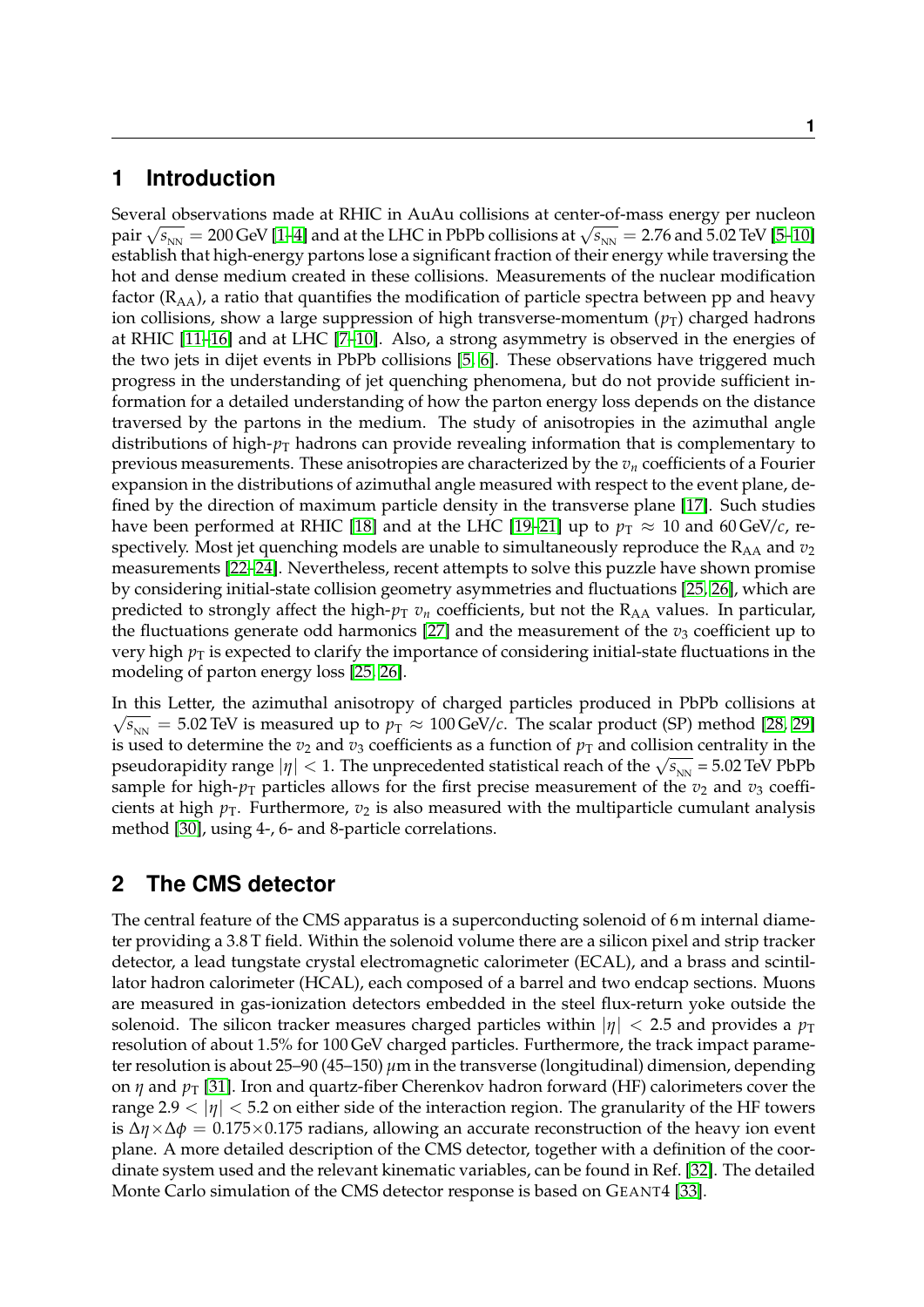## **3 Event and track selections**

The analysis of PbPb collisions is based on a data set corresponding to an integrated luminosity of 404  $\mu$ b<sup>-1</sup>, collected in 2015. Events were collected with several trigger algorithms, composed of a hardware-based level 1 (L1) trigger, followed by a software-based high-level trigger (HLT). The  $p<sub>T</sub>$  region up to 14 GeV/*c* is covered by a minimum-bias trigger, which requires energy deposits in both HF calorimeters above a predefined threshold of approximately 1 GeV. This minimum-bias trigger was prescaled during data taking. To extend the measurement to higher order coefficients and higher  $p_T$  (e.g., up to 100 GeV/*c*), a dedicated trigger that selects events containing a high- $p_T$  particle was used. The L1 trigger requirement was based on the transverse energy ( $E_T$ ) of the highest  $E_T$  calorimeter region ( $\Delta \eta \times \Delta \phi = 0.348 \times 0.348$ ) in the barrel region  $(|\eta| < 1.044)$ . In the HLT farm, a fast version of the offline tracking algorithms was employed and the highest  $p<sub>T</sub>$  track was required to pass the strict selection criteria described hereafter, resulting in a trigger efficiency of nearly 100%. Different  $E_T$  and  $p_T$  thresholds [\[10\]](#page-10-2) were used at L1 and HLT, respectively, to enrich the data sample with events that contain high- $p_T$  tracks.

In the offline analysis, an additional selection of hadronic collisions is applied by requiring at least three towers with an energy deposit of more than 3 GeV per tower in each of the HF detectors. The events are required to have a reconstructed primary vertex, formed by two or more tracks and required to have a distance from the nominal interaction point of less than 15 cm along the beam axis and less than 0.15 cm in the transverse plane. The collision centrality in PbPb events, i.e. the degree of overlap of the two colliding nuclei, is determined from the *E*<sup>T</sup> deposited in both HF calorimeters. Collision centrality bins are given in percentage ranges of the total hadronic cross section, 0–5% corresponding to the 5% of collisions with the largest overlap of the two nuclei [\[34\]](#page-12-4).

A standard CMS high-purity track selection [\[31,](#page-12-1) [35\]](#page-12-5) is used to select primary tracks (tracks associated with the primary vertex). Additional requirements are applied to enhance the purity of these primary tracks. The track must be consistent with originating from the primary vertex by less than 3 standard deviations when estimating both the longitudinal and transverse distances of closest approach. The relative uncertainty of the  $p_T$  measurement,  $\sigma(p_T)/p_T$ , must be less than 10%. To ensure high tracking efficiency and reduce the rate of misreconstructed tracks, primary tracks are restricted to the  $|\eta| < 1$  and  $p<sub>T</sub> > 1$  GeV/*c* region. Furthermore, tracks with  $p_T > 20$  GeV/*c* are required to match a compatible energy deposit in the calorimeters (ECAL + HCAL). The tracking efficiency and detector acceptance in PbPb collisions are evaluated using simulated HYDJET 1.9 [\[36\]](#page-12-6) minimum bias and HYDJET-embedded PYTHIA [\[37\]](#page-12-7) dijet events. The combined geometrical acceptance and efficiency for primary track reconstruction, for  $p_T > 1$  GeV/*c* and  $|\eta| < 1$ , is 60–75%, depending on centrality. Finally, the rate of misreconstructed tracks reaches its maximum in the most central events, where it approaches 10%.

## **4 Analysis technique**

The anisotropies of the particle azimuthal angle distributions are characterized by the  $v_n$  Fourier coefficients, determined by the expansion  $dN/d\phi \sim 1 + 2\sum_{n} v_n \cos[n(\phi - \Psi_n)]$ , where *N* is the number of particles and Ψ*<sup>n</sup>* is the *n*th harmonic symmetry plane angle. Event-by-event variations in the initial energy density of the collision lead to the measured event plane fluctuations about the (experimentally inaccessible) symmetry plane [\[38\]](#page-12-8). The SP method is used to measure azimuthal correlations and extract Fourier coefficients. In this method, the *v<sup>n</sup>* coefficients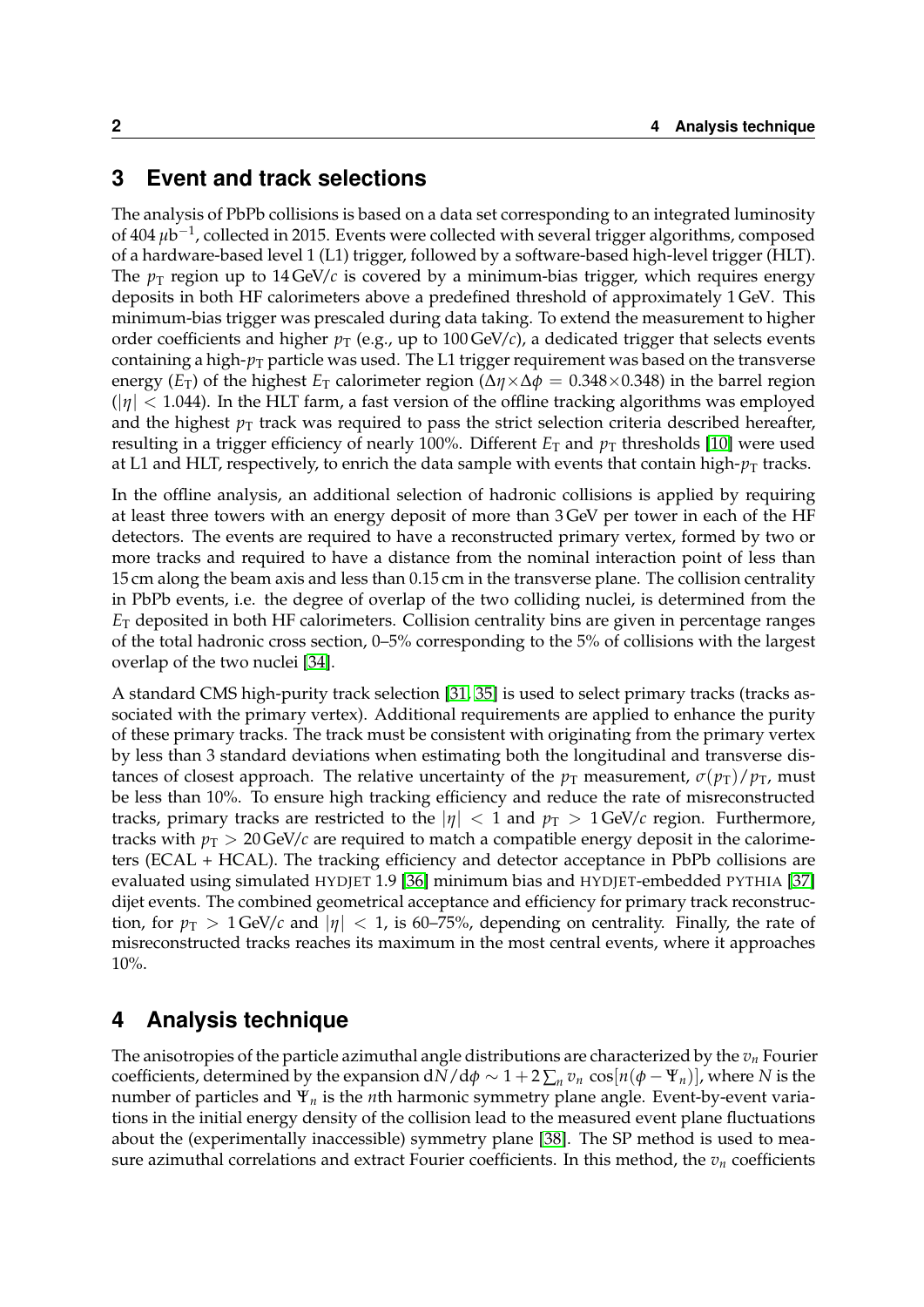can be expressed in terms of  $Q_n$ -vectors,

$$
v_n \{SP\} \equiv \frac{\langle Q_n Q_{nA}^* \rangle}{\sqrt{\frac{\langle Q_{nA} Q_{nB}^* \rangle \langle Q_{nA} Q_{nC}^* \rangle}{\langle Q_{nB} Q_{nC}^* \rangle}}}, \text{ with } Q_n, Q_{nA}, Q_{nB}, Q_{nC} \equiv \sum_{k=1}^M \omega_k e^{in\phi_k},
$$
(1)

where *M* represents the number of tracks or HF towers with energy above a certain threshold in each event,  $\phi_k$  is the azimuthal angle of the  $k^\text{th}$  track or HF tower, and  $\omega_k$  is a weighting factor equal to unity for  $Q_n$ ,  $p_T$  for the tracks ( $Q_n$ c), and  $E_T$  for the HF towers ( $Q_{nA}$  and  $Q_{nB}$ ). The angular brackets  $\langle \rangle$  denote averages over all events. The  $Q_n$  vector is based on the particles of interest, i.e., tracks with  $|\eta| < 1$ . The  $Q_{nA}$  and  $Q_{nB}$  vectors are determined from the two HF calorimeters, covering the range  $3 < |\eta| < 5$ , while the  $Q_{nC}$  vector is obtained using tracks with |*η*| < 0.75. If the particle of interest comes from the positive-*η* side of the tracker, then *QnA* is calculated using the negative-*η* side of HF, and vice versa. The large *η* gap imposed between  $Q_{nA}$  and  $Q_n$  suppresses few-particle correlations, such as those induced by high- $p_T$  jets and particle decays, which do not depend on the event plane direction Ψ<sup>EP</sup>. The real part is taken for all averages of *Q*-vector products over the events. Azimuthal asymmetries that arise from the acceptance and other detector-related effects are taken into account using a two-step process, where the *Q*-vector is first recentered and subsequently flattened [\[39\]](#page-12-9). These corrections and their effects on the results are negligible for the CMS detector. Since the measurements include correlations between low- and high- $p<sub>T</sub>$  particles, the recently established event-plane decorrelation effect [\[40\]](#page-12-10) cannot be neglected. It is expected to reduce the  $v_n$  values in comparison to those determined if the event planes would be established exclusively using high- $p<sub>T</sub>$ particles. The model calculations that include fluctuations in the initial state take into account this effect [\[26\]](#page-11-7).

The multiparticle cumulant method [\[30,](#page-12-0) [41\]](#page-12-11) is also used to measure  $v_2$  from genuine 4-, 6-, and 8-particle correlations, with the advantage of being less sensitive to few-particle correlations, e.g., jet fragmentation. The cumulants are expressed in terms of the corresponding  $Q_n$  vectors. We first define the 2-, 4-, 6-, and 8-particle correlators as

$$
\langle\langle 2 \rangle\rangle = \langle\langle e^{in(\phi_1 - \phi_2)} \rangle\rangle,
$$
  
\n
$$
\langle\langle 4 \rangle\rangle = \langle\langle e^{in(\phi_1 + \phi_2 - \phi_3 - \phi_4)} \rangle\rangle,
$$
  
\n
$$
\langle\langle 6 \rangle\rangle = \langle\langle e^{in(\phi_1 + \phi_2 + \phi_3 - \phi_4 - \phi_5 - \phi_6)} \rangle\rangle,
$$
  
\n
$$
\langle\langle 8 \rangle\rangle = \langle\langle e^{in(\phi_1 + \phi_2 + \phi_3 + \phi_4 - \phi_5 - \phi_6 - \phi_7 - \phi_8)} \rangle\rangle,
$$
\n(2)

where the double average symbol  $\langle \langle \rangle \rangle$  indicates that the average is taken over all particle combinations and for all events. The unbiased estimators of the reference multiparticle cumulants,  $c_n$ {}, are defined as [\[41](#page-12-11)[–43\]](#page-12-12)

<span id="page-4-0"></span>
$$
c_n\{4\} = \langle \langle 4 \rangle \rangle - 2 \langle \langle 2 \rangle \rangle^2,
$$
  
\n
$$
c_n\{6\} = \langle \langle 6 \rangle \rangle - 9 \langle \langle 4 \rangle \rangle \langle \langle 2 \rangle \rangle + 12 \langle \langle 2 \rangle \rangle^3,
$$
  
\n
$$
c_n\{8\} = \langle \langle 8 \rangle \rangle - 16 \langle \langle 6 \rangle \rangle \langle \langle 2 \rangle \rangle - 18 \langle \langle 4 \rangle \rangle^2 + 144 \langle \langle 4 \rangle \rangle \langle \langle 2 \rangle \rangle^2 - 144 \langle \langle 2 \rangle \rangle^4.
$$
\n(3)

In order to perform a measurement differential in  $p<sub>T</sub>$  in the multiparticle cumulant framework, one of the particles in Eq. [\(3\)](#page-4-0) is restricted to belong to a certain  $p<sub>T</sub>$  bin. Denoting by  $\langle\langle 2'\rangle\rangle$ , etc., the modified particle correlators, the differential multiparticle cumulants are defined in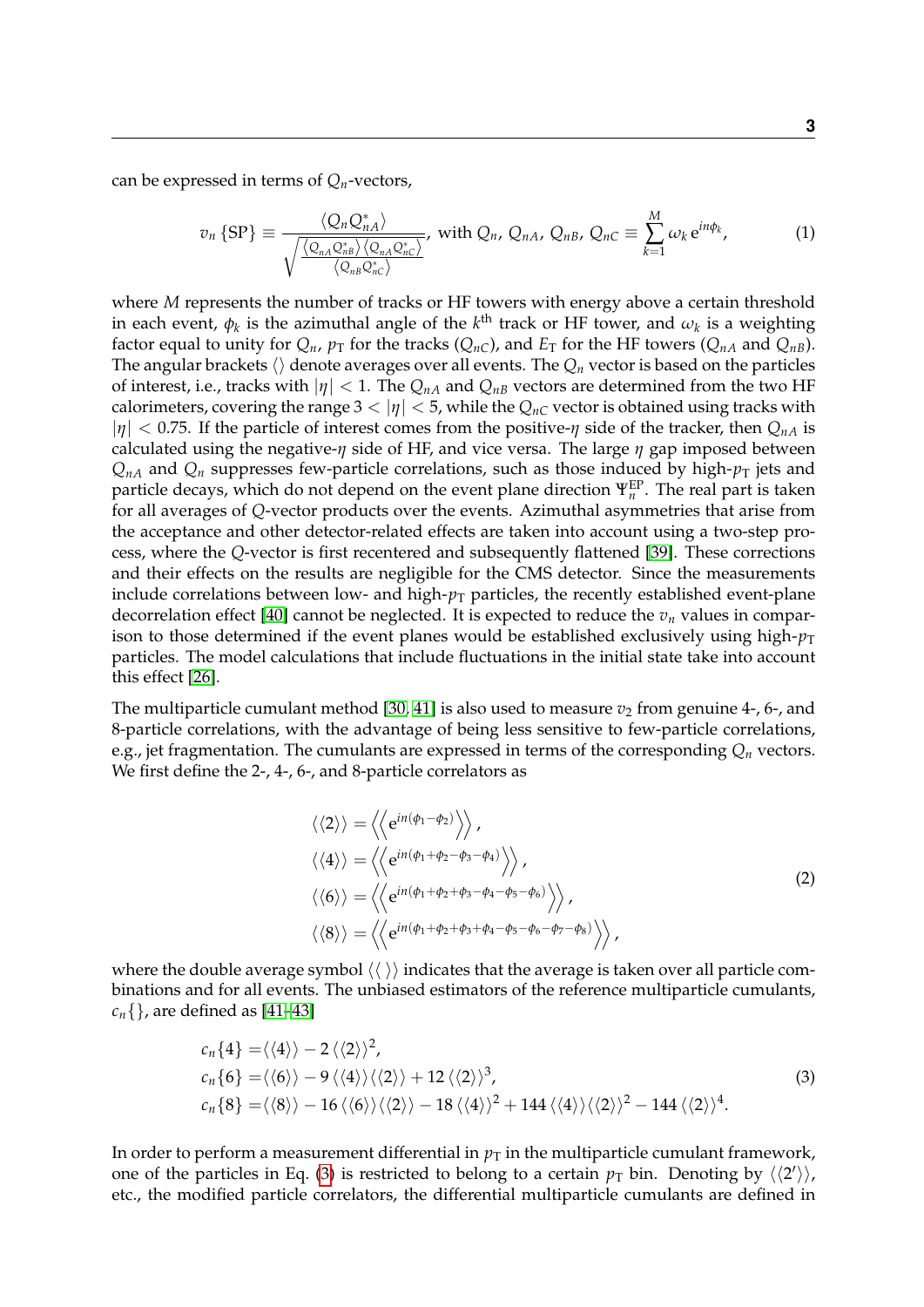Ref. [\[43\]](#page-12-12) and can be derived as described in Ref. [\[41\]](#page-12-11),

$$
d_n\{4\} = \langle \langle 4' \rangle \rangle - 2 \langle \langle 2' \rangle \rangle \langle \langle 2 \rangle \rangle,
$$
  
\n
$$
d_n\{6\} = \langle \langle 6' \rangle \rangle - 6 \langle \langle 4' \rangle \rangle \langle \langle 2 \rangle \rangle - 3 \langle \langle 2' \rangle \rangle \langle \langle 4 \rangle \rangle + 12 \langle \langle 2' \rangle \rangle \langle \langle 2 \rangle \rangle^2,
$$
  
\n
$$
d_n\{8\} = \langle \langle 8' \rangle \rangle - 12 \langle \langle 6' \rangle \rangle \langle \langle 2 \rangle \rangle - 4 \langle \langle 2' \rangle \rangle \langle \langle 6 \rangle \rangle - 18 \langle \langle 4' \rangle \rangle \langle \langle 4 \rangle \rangle
$$
  
\n
$$
+ 72 \langle \langle 4' \rangle \rangle \langle \langle 2 \rangle \rangle^2 + 72 \langle \langle 4 \rangle \rangle \langle \langle 2 \rangle \rangle \langle \langle 2' \rangle \rangle - 144 \langle \langle 2' \rangle \rangle \langle \langle 2 \rangle \rangle^3.
$$
  
\n(4)

Finally, with respect to the reference multiparticle cumulants, the differential 4-, 6-, and 8-particle  $v_n(p_T, \eta)$  coefficients are derived as

$$
v_n\{4\}(p_T, \eta) = -d_n\{4\} (-c_n\{4\})^{-3/4},
$$
  
\n
$$
v_n\{6\}(p_T, \eta) = d_n\{6\} (c_n\{6\})^{-5/6} 4^{-1/6},
$$
  
\n
$$
v_n\{8\}(p_T, \eta) = -d_n\{8\} (-c_n\{8\})^{-7/8} 33^{-1/8}.
$$
\n(5)

The statistical uncertainties are evaluated with a data-driven method, as previously employed in Ref. [\[42\]](#page-12-13). The data set is divided into 10 subsets with roughly equal numbers of events and the standard deviation of the resulting distribution of the cumulant is used to estimate the uncertainties.

## **5 Systematic uncertainties**

At low  $p_T$ , the relative systematic uncertainties for  $v_2$ {SP} and  $v_3$ {SP} are found to be similar. At high  $p_T$ , the  $v_3$ {SP} statistical uncertainties are too large to properly disentangle statistical fluctuations from systematic effects. Therefore, the  $v_2$  systematic uncertainties, expressed in terms of relative values in  $\%$ , are applied to  $v_3$ , with the exception of the uncertainties due to the few-particle correlations, discussed below. The systematic uncertainties due to the vertex position selection and to the  $p<sub>T</sub>$  dependence of the tracking efficiency corrections are common to the SP and cumulant analyses. They are found to be less than  $1\%$  and independent of  $p_T$  and centrality. The systematic uncertainties due to misreconstructed tracks are derived by changing the track selection criteria. The results are found to depend on  $p<sub>T</sub>$  but not centrality, and are also different for the cumulant and SP methods. The track selection uncertainties have been found to gradually increase from ∼2% at low  $p_T$  to ~50% for  $p_T > 60$  GeV/*c* for the SP method, and from ∼2% to ∼12% for the cumulant analysis. The SP results have an additional uncertainty arising from few-particle correlations. This uncertainty is determined by varying the *η* gap and contributes differently to the  $v_2$  and  $v_3$  measurements. It is found to depend on both  $p_T$  and centrality, and ranges in absolute value from 0 to 0.022 for  $v_2$  and from 0 to 0.030 for  $v_3$ .

## **6 Results**

Figure [1](#page-6-0) shows the  $v_2$  and  $v_3$  results obtained from the SP method as a function of  $p_T$ , up to about 100 GeV/*c*, in seven collision centrality ranges. From low- to high- $p_T$ , the  $v_2$  and  $v_3$  values first increase with increasing  $p<sub>T</sub>$ , up to a maximum near  $p<sub>T</sub> \approx 3$  GeV/*c*, before decreasing again. In most centrality ranges,  $v_2$  remains positive up to  $p<sub>T</sub> \sim 60$ –80 GeV/*c*, becoming consistent with zero at higher  $p<sub>T</sub>$ . Positive  $v<sub>3</sub>$  values are found up to  $p<sub>T</sub> \approx 20 \text{ GeV}/c$  over the 0–40% centrality range. At higher  $p<sub>T</sub>$ , the measured  $v<sub>3</sub>$  value is consistent with zero within the experimental uncertainties. Given the systematic uncertainties, the measured values are compatible with zero. Some negative  $v_3$  values are seen at high  $p_T$  in the 40–50% centrality range, but such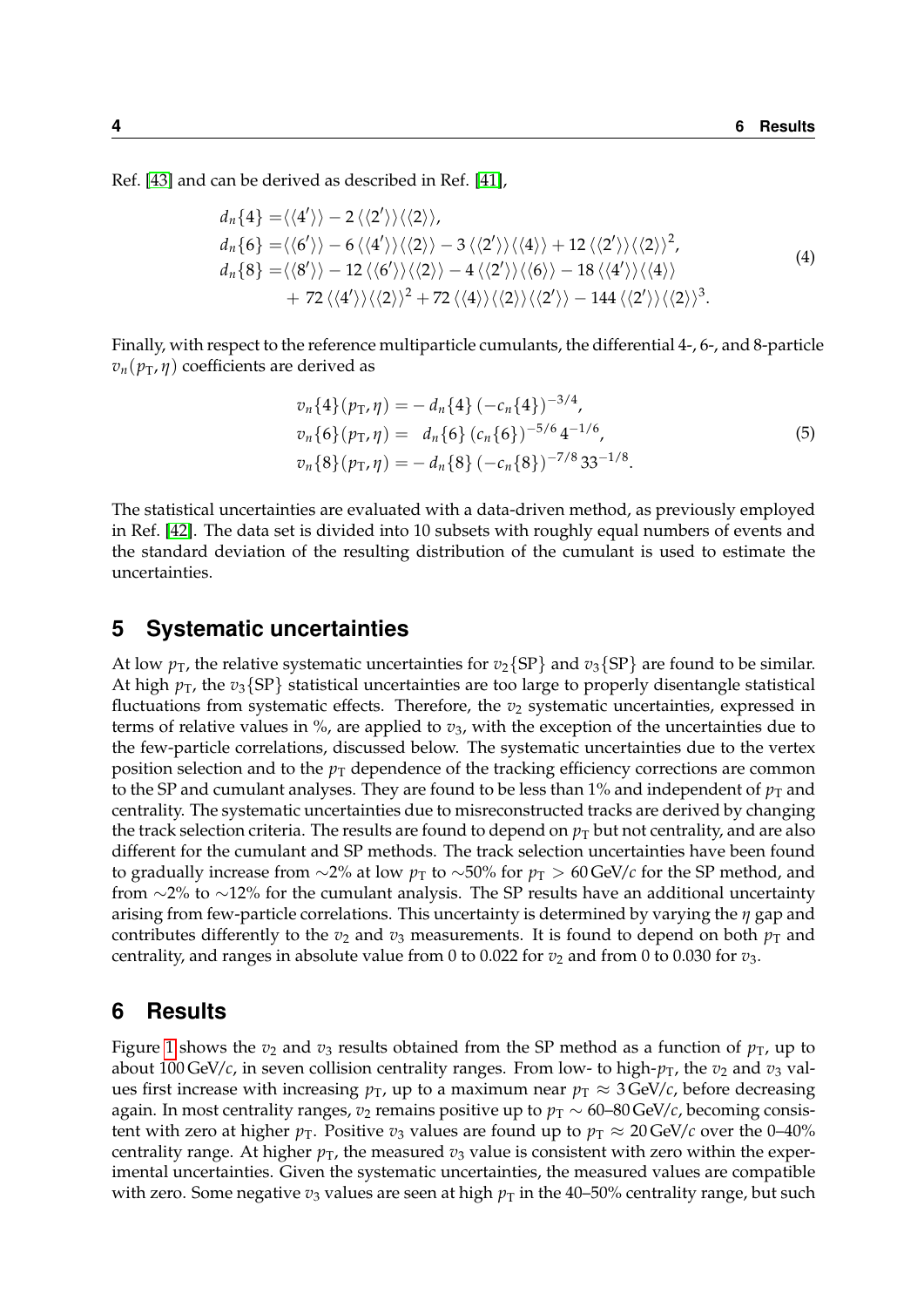peripheral events are the most contaminated by back-to-back jet correlations. This is confirmed by studying the *η* gap dependence of the results in both measured and simulated events, where the latter include dijets embedded into HYDJET events with zero input anisotropy. In the centrality range 50–60%,  $v_3$  is only measured up to 20 GeV/*c* because of lack of events containing higher  $p_T$  particles.

<span id="page-6-0"></span>

Figure 1: The  $v_2$  and  $v_3$  results from the SP method as a function of  $p_T$ , in seven collision centrality ranges from 0–5% to 50–60%. The vertical bars (shaded boxes) represent the statistical (systematic) uncertainties. The curves represent calculations made with the CUJET3.0 [\[44\]](#page-13-0) and the SHEE models [\[26\]](#page-11-7) (see text).

The  $v_2$  and  $v_3$  results are compared to the CUJET3.0 [\[44\]](#page-13-0) and SHEE [\[25\]](#page-11-6) models for several centrality bins. A key difference between these two models is that the SHEE framework includes initial-state geometry fluctuations, while CUJET3.0 uses a smooth hydrodynamic background. The CUJET3.0 model uses perturbative quantum chromodynamics (pQCD) calculations to describe the hard parton interactions in the quark-gluon plasma (QGP), complemented by a perfect-fluid hydrodynamic expansion of the medium. The SHEE calculations use viscous hydrodynamics including event-by-event fluctuations in the soft sector [\[26,](#page-11-7) [45,](#page-13-1) [46\]](#page-13-2), in addition to an energy loss model [\[26,](#page-11-7) [47,](#page-13-3) [48\]](#page-13-4). They are performed with a low shear viscosity to entropy density ratio ( $\eta$ /*s*), less than or equal to 0.12 (although higher values do not affect the high- $p_T$ predictions), a chemical freezout temperature of 160 MeV, and a linear path-length dependence of the energy loss inspired by pQCD, similar to that in CUJET3.0. In addition, both model calculations are only valid for  $p_T > 10$  GeV/*c*.

Over the full centrality range, the CUJET3.0 calculations describe qualitatively the trend observed in the  $v_2$  data for  $p_T > 10$  GeV/*c*, but fail to quantitatively reproduce the results. For instance, in the centrality range  $0-30\%$  and for  $10 < p_T < 40$  GeV/*c*,  $v_2$  is overestimated by 10– 50%, while the model largely underestimates it in the peripheral bins. The SHEE calculations of both  $v_2$  and  $v_3$  are in good agreement with the data for  $p_T > 10$  GeV/*c* over the full centrality range. The success of the SHEE framework suggests that modeling the initial-state fluctuations may be a crucial ingredient to describe the experimental data related to parton energy loss. Although not shown in the figure, a scenario in the SHEE framework with a quadratic path-length dependence of the energy loss, inspired by gauge-gravity duality [\[49,](#page-13-5) [50\]](#page-13-6), was also tested and seen to disagree with the data. As just one example, this alternative path-length dependence is found to overestimate the data by 30–40% for  $p<sub>T</sub> > 20$  GeV/*c* in the 20–30% centrality range.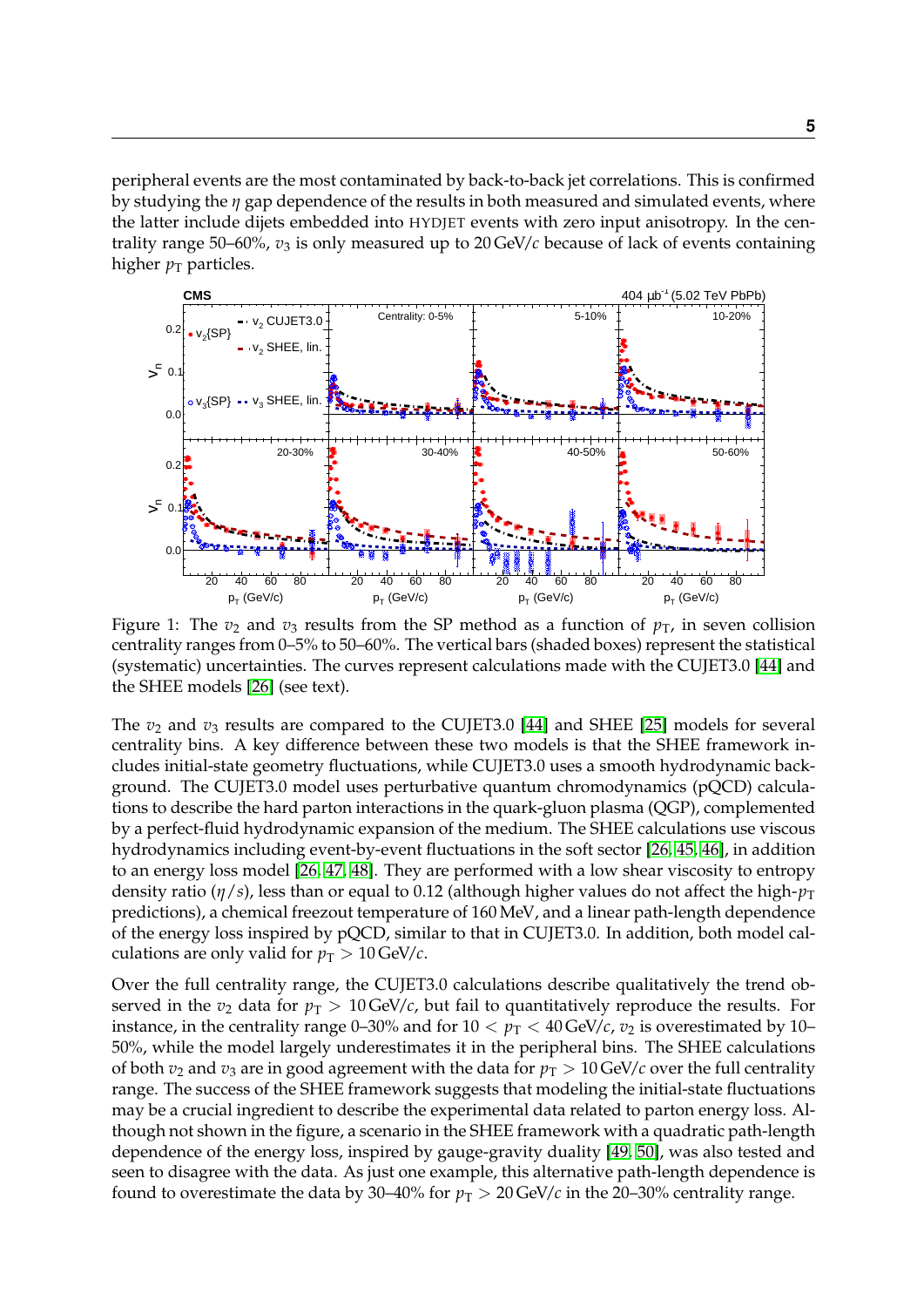The  $v_2$  values are also obtained from 4-, 6-, and 8-particle cumulant analyses, as shown in Fig. [2,](#page-7-0) where the SP  $v_2$  results are also included for comparison. For  $p_T < 3$  GeV/*c*, the results follow the expectation from Bessel-Gaussian or elliptic power  $v_2$  distributions, which predict  $v_2$ {SP} >  $v_2$ {4}  $\approx v_2$ {6}  $\approx v_2$ {8} [\[51–](#page-13-7)[53\]](#page-13-8). The observation that the multiparticle cumulant values remain similar up to  $p_T = 100$  GeV/*c* ( $v_2\{4\} \approx v_2\{6\} \approx v_2\{8\}$ ), further suggests that the azimuthal anisotropy is strongly affected by the initial-state geometry and its event-by-event fluctuations [\[25,](#page-11-6) [26\]](#page-11-7). At higher  $p<sub>T</sub>$ , the difference between SP and multiparticle cumulant results shows a tendency to decrease. Nevertheless, the uncertainities are too large to draw a firm conclusion. This tendency might be due to  $p<sub>T</sub>$  dependence of flow vector fluctuations, which depends on the shear viscosity over entropy density ratio of the medium [\[26,](#page-11-7) [54\]](#page-13-9). Therefore, the results presented in Fig. [2](#page-7-0) provide important information to constrain the QGP shear viscosity in PbPb collisions.

<span id="page-7-0"></span>

Figure 2: Comparison between the  $v_2$  results from the SP and the 4-, 6-, and 8-particle cumulant methods, as a function of  $p<sub>T</sub>$ , in six centrality ranges from 0–5% to 50–60%. The vertical bars (shaded boxes) represent the statistical (systematic) uncertainties.

Figure [3](#page-8-0) shows the correlation between high- $p_T$  and low- $p_T$   $v_2$  values, for investigating the connection between the azimuthal anisotropies induced by hydrodynamic flow and the path-length dependence of parton energy loss [\[25,](#page-11-6) [26\]](#page-11-7). The most peripheral  $v_2$ {SP} and  $v_2$ {4} data points are the ones with the largest error bars. Linear fits to the centrality dependent  $v_2$  correlation between the low- and high- $p<sub>T</sub>$  regions are shown in the figure. Here a zero intercept is assumed. The corresponding  $\chi^2$  over the number of degree of freedom values are found to be near 1–1.5, except for the  $26 < p_T < 35$  GeV/*c* range, where a positive intercept is indicated for the *v*2{SP} results. The non-zero intercept might reflect a centrality dependent event-plane decorrelation that increases going to higher  $p<sub>T</sub>$ . The slope values for  $v<sub>2</sub>{SP}$  and  $v<sub>2</sub>{4}$  are found to be compatible within statistical uncertainties and to decrease when selecting higher  $p<sub>T</sub>$  particles. This suggests that the initial-state geometry and its fluctuations are likely to be the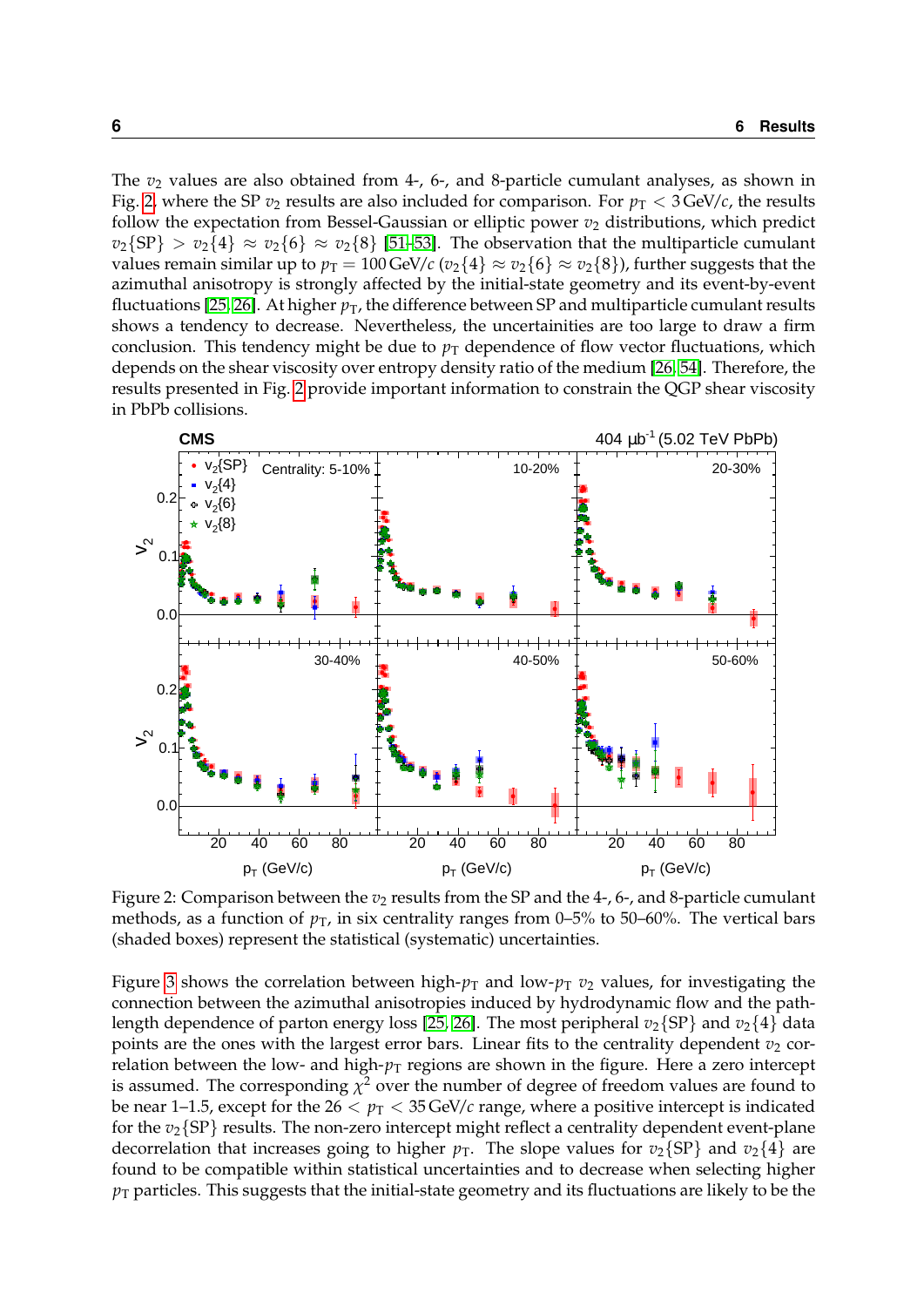

<span id="page-8-0"></span>common causes of the observed particle azimuthal anisotropies at both low and high  $p_T$ .

Figure 3: Correlation between the high- $p_T$   $v_2$  measured in the 14–20 (left), 20–26 (middle), and 26–35 GeV/*c* (right)  $p<sub>T</sub>$  ranges and the low- $p<sub>T</sub>$   $v<sub>2</sub>$  measured in the  $1 < p<sub>T</sub> < 1.25$  GeV/*c* range, with the SP (closed circles) and cumulant (open squares) methods. The points represent the centrality bins 0–5, 5–10, 10–15, 15–20, 20–30, 30–40, 40–50, and 50–60% for the SP results. For the cumulant method, the bin 0–5% is not shown. Lines represent a linear fit to the SP results (red) and cumulant results (dashed blue).

## **7 Summary**

The azimuthal anisotropy of charged particles produced in PbPb collisions at  $\sqrt{s_{_{\rm NN}}} = 5.02$  TeV has been studied using data collected by the CMS experiment. The  $v_2$  and  $v_3$  coefficients are determined, as a function of collision centrality, over the widest transverse momentum range studied to date (from 1 up to 100 GeV/*c*). For the first time, the multiparticle cumulant method is used for  $p_T > 20$  GeV/*c*. Over the measured centrality range, positive  $v_2$  values are found up to  $p_T \sim 60$ –80 GeV/*c*, while the  $v_3$  values are consistent with zero for  $p_T > 20$  GeV/*c*. For  $p_T <$ 3 GeV/*c*,  $v_2$ {SP} >  $v_2$ {4}  $\approx v_2$ {6}  $\approx v_2$ {8}, consistent with a collective behavior arising from the hydrodynamic expansion of a quark-gluon plasma. The similarity of  $v_2$ {SP},  $v_2$ {4},  $v_2$ {6}, and  $v_2\{8\}$  at high  $p_T$  suggests that  $v_2$  originates from the path-length dependence of parton energy loss associated with an asymmetric initial collision geometry. In addition, a common trend in the centrality dependence of  $v_2$  is observed over the full  $p_T$  range, further supporting a common connection to the initial-state geometry and its fluctuations. A model calculation (SHEE) incorporating initial-state fluctuations with a linear path-length dependence of parton energy loss is found to be in good agreement with the data, over the wide  $p<sub>T</sub>$  and centrality ranges probed in this analysis.

## **Acknowledgments**

We congratulate our colleagues in the CERN accelerator departments for the excellent performance of the LHC and thank the technical and administrative staffs at CERN and at other CMS institutes for their contributions to the success of the CMS effort. In addition, we gratefully acknowledge the computing centers and personnel of the Worldwide LHC Computing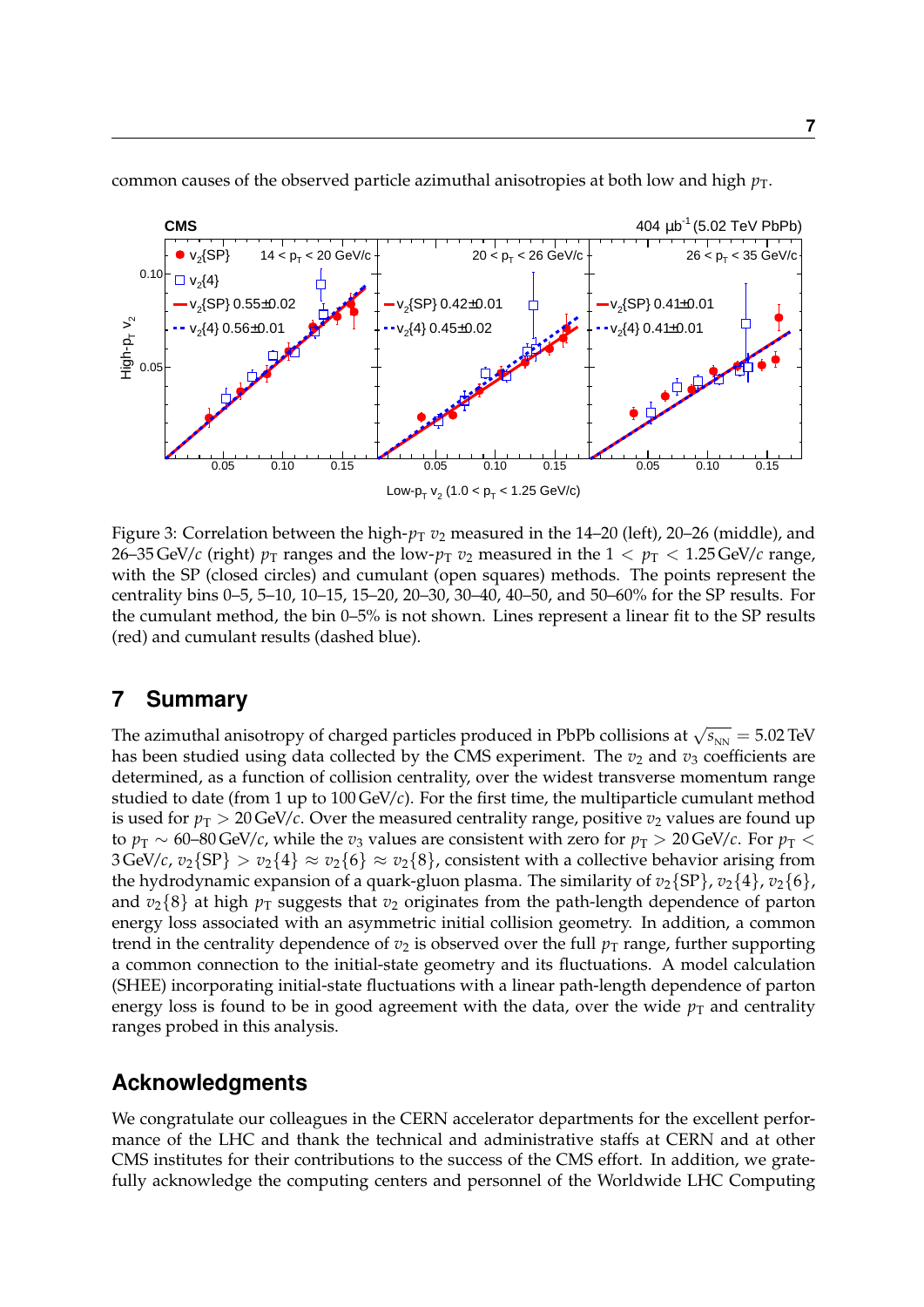Grid for delivering so effectively the computing infrastructure essential to our analyses. Finally, we acknowledge the enduring support for the construction and operation of the LHC and the CMS detector provided by the following funding agencies: BMWFW and FWF (Austria); FNRS and FWO (Belgium); CNPq, CAPES, FAPERJ, and FAPESP (Brazil); MES (Bulgaria); CERN; CAS, MoST, and NSFC (China); COLCIENCIAS (Colombia); MSES and CSF (Croatia); RPF (Cyprus); SENESCYT (Ecuador); MoER, ERC IUT, and ERDF (Estonia); Academy of Finland, MEC, and HIP (Finland); CEA and CNRS/IN2P3 (France); BMBF, DFG, and HGF (Germany); GSRT (Greece); OTKA and NIH (Hungary); DAE and DST (India); IPM (Iran); SFI (Ireland); INFN (Italy); MSIP and NRF (Republic of Korea); LAS (Lithuania); MOE and UM (Malaysia); BUAP, CINVESTAV, CONACYT, LNS, SEP, and UASLP-FAI (Mexico); MBIE (New Zealand); PAEC (Pakistan); MSHE and NSC (Poland); FCT (Portugal); JINR (Dubna); MON, RosAtom, RAS, RFBR and RAEP (Russia); MESTD (Serbia); SEIDI, CPAN, PCTI and FEDER (Spain); Swiss Funding Agencies (Switzerland); MST (Taipei); ThEPCenter, IPST, STAR, and NSTDA (Thailand); TUBITAK and TAEK (Turkey); NASU and SFFR (Ukraine); STFC (United Kingdom); DOE and NSF (USA).

Individuals have received support from the Marie-Curie program and the European Research Council and EPLANET (European Union); the Leventis Foundation; the A. P. Sloan Foundation; the Alexander von Humboldt Foundation; the Belgian Federal Science Policy Office; the Fonds pour la Formation a la Recherche dans l'Industrie et dans l'Agriculture (FRIA-Belgium); ` the Agentschap voor Innovatie door Wetenschap en Technologie (IWT-Belgium); the Ministry of Education, Youth and Sports (MEYS) of the Czech Republic; the Council of Science and Industrial Research, India; the HOMING PLUS program of the Foundation for Polish Science, cofinanced from European Union, Regional Development Fund, the Mobility Plus program of the Ministry of Science and Higher Education, the National Science Center (Poland), contracts Harmonia 2014/14/M/ST2/00428, Opus 2014/13/B/ST2/02543, 2014/15/B/ST2/03998, and 2015/19/B/ST2/02861, Sonata-bis 2012/07/E/ST2/01406; the National Priorities Research Program by Qatar National Research Fund; the Programa Clarín-COFUND del Principado de Asturias; the Thalis and Aristeia programs cofinanced by EU-ESF and the Greek NSRF; the Rachadapisek Sompot Fund for Postdoctoral Fellowship, Chulalongkorn University and the Chulalongkorn Academic into Its 2nd Century Project Advancement Project (Thailand); and the Welch Foundation, contract C-1845.

## **References**

- <span id="page-9-0"></span>[1] PHENIX Collaboration, "Formation of dense partonic matter in relativistic nucleus-nucleus collisions at RHIC: Experimental evaluation by the PHENIX collaboration", *Nucl. Phys. A* **757** (2005) 184, [doi:10.1016/j.nuclphysa.2005.03.086](http://dx.doi.org/10.1016/j.nuclphysa.2005.03.086), [arXiv:nucl-ex/0410003](http://www.arXiv.org/abs/nucl-ex/0410003).
- [2] STAR Collaboration, "Experimental and theoretical challenges in the search for the quark gluon plasma: The STAR Collaboration's critical assessment of the evidence from RHIC collisions", *Nucl. Phys. A* **757** (2005) 102, [doi:10.1016/j.nuclphysa.2005.03.085](http://dx.doi.org/10.1016/j.nuclphysa.2005.03.085), [arXiv:nucl-ex/0501009](http://www.arXiv.org/abs/nucl-ex/0501009).
- [3] BRAHMS Collaboration, "Quark gluon plasma and color glass condensate at RHIC? The perspective from the BRAHMS experiment", *Nucl. Phys. A* **757** (2005) 1, [doi:10.1016/j.nuclphysa.2005.02.130](http://dx.doi.org/10.1016/j.nuclphysa.2005.02.130), [arXiv:nucl-ex/0410020](http://www.arXiv.org/abs/nucl-ex/0410020).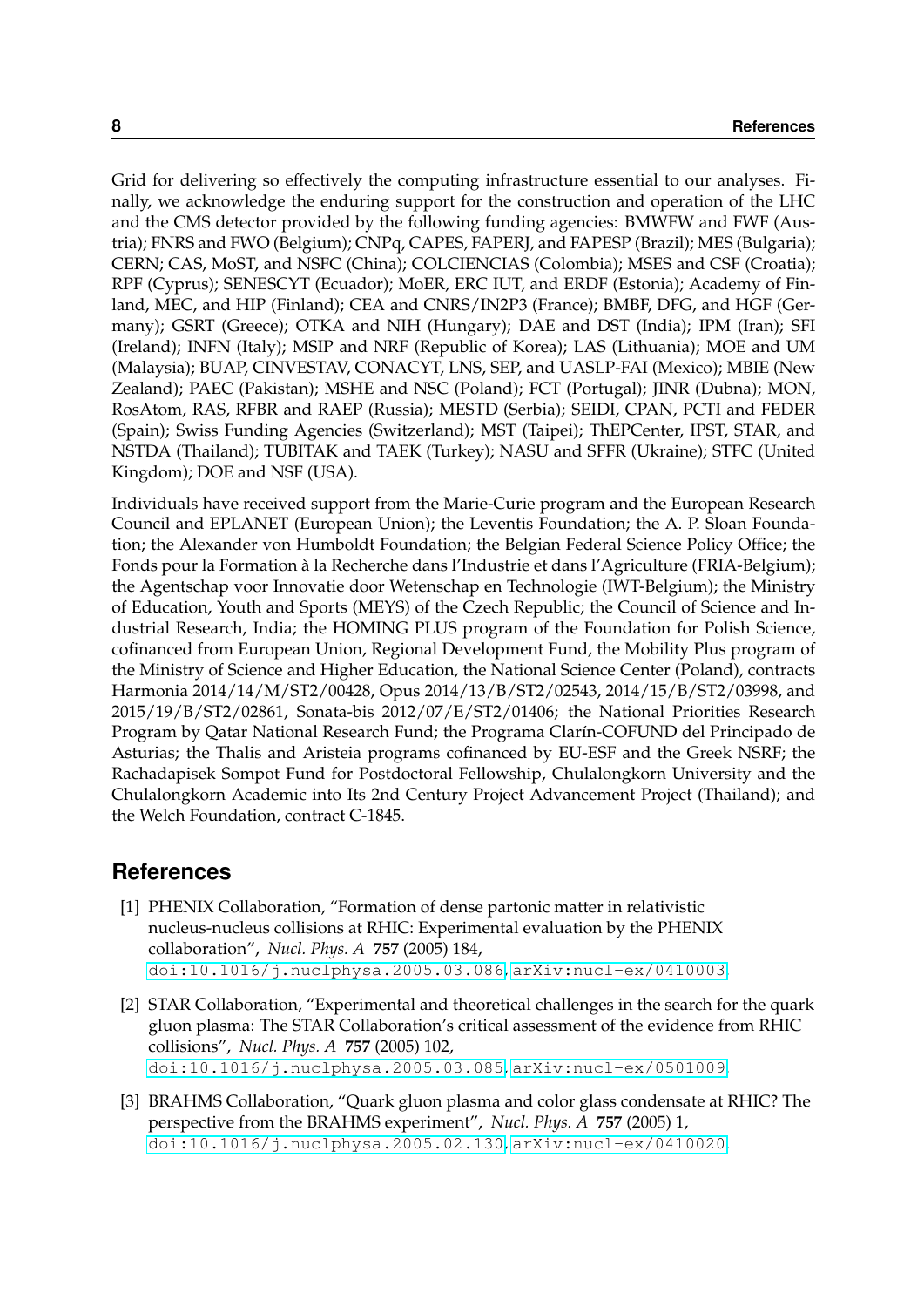- <span id="page-10-0"></span>[4] PHOBOS Collaboration, "The PHOBOS perspective on discoveries at RHIC", *Nucl. Phys. A* **757** (2005) 28, [doi:10.1016/j.nuclphysa.2005.03.084](http://dx.doi.org/10.1016/j.nuclphysa.2005.03.084), [arXiv:nucl-ex/0410022](http://www.arXiv.org/abs/nucl-ex/0410022).
- <span id="page-10-1"></span>[5] ATLAS Collaboration, "Observation of a centrality-dependent dijet asymmetry in Pb-Pb  $\alpha$  EXITERS Conaboration, Coservation of a centrality-dependent dijet asymmetry in Fb-Ft collisions at  $\sqrt{s_{_{NN}}}$  = 2.76 TeV with the ATLAS detector at the LHC", *Phys. Rev. Lett.* **105** (2010) 252303, [doi:10.1103/PhysRevLett.105.252303](http://dx.doi.org/10.1103/PhysRevLett.105.252303), [arXiv:1011.6182](http://www.arXiv.org/abs/1011.6182).
- <span id="page-10-6"></span>[6] CMS Collaboration, "Observation and studies of jet quenching in PbPb collisions at nucleon-nucleon center-of-mass energy = 2.76 TeV", *Phys. Rev. C* **84** (2011) 024906, [doi:10.1103/PhysRevC.84.024906](http://dx.doi.org/10.1103/PhysRevC.84.024906), [arXiv:1102.1957](http://www.arXiv.org/abs/1102.1957).
- <span id="page-10-5"></span>[7] ALICE Collaboration, "Suppression of charged particle production at large transverse ALICE Conaboration, Suppression of charged particle production at large transverse momentum in central Pb-Pb collisions at  $\sqrt{s_{_{NN}}}$  = 2.76 TeV", *Phys. Lett. B* **696** (2011) 30, [doi:10.1016/j.physletb.2010.12.020](http://dx.doi.org/10.1016/j.physletb.2010.12.020), [arXiv:1012.1004](http://www.arXiv.org/abs/1012.1004).
- [8] CMS Collaboration, "Study of high- $p<sub>T</sub>$  charged particle suppression in PbPb compared to  $\sum_{i=1}^{\infty}$  Conaboration,  $\sum_{i=1}^{\infty}$  Study of high- $p_T$  charged particle suppress<br>pp collisions at  $\sqrt{s_{_{NN}}}$  = 2.76 TeV", *Eur. Phys. J. C* 72 (2012) 1945, [doi:10.1140/epjc/s10052-012-1945-x](http://dx.doi.org/10.1140/epjc/s10052-012-1945-x), [arXiv:1202.2554](http://www.arXiv.org/abs/1202.2554).
- [9] ATLAS Collaboration, "Measurement of charged-particle spectra in Pb+Pb collisions at √  $\sqrt{s_{_{NN}}}$  = 2.76 TeV with the ATLAS detector at the LHC", *JHEP* **09** (2015) 050, [doi:10.1007/JHEP09\(2015\)050](http://dx.doi.org/10.1007/JHEP09(2015)050), [arXiv:1504.04337](http://www.arXiv.org/abs/1504.04337).
- <span id="page-10-2"></span>[10] CMS Collaboration, "Charged-particle nuclear modification factors in PbPb and pPb  $\frac{1}{100}$  Conaboration, Charged-particle nuclear modification collisions at  $\sqrt{s_{NN}}$  = 5.02 TeV", (2016). [arXiv:1611.01664](http://www.arXiv.org/abs/1611.01664).
- <span id="page-10-3"></span>[11] BRAHMS Collaboration, "Transverse momentum spectra in Au+Au and *d*+Au collisions  $\alpha$ <sup>1</sup>  $\sqrt{s_{_{NN}}}$  = 200 GeV and the pseudorapidity dependence of high  $p_T$  suppression", *Phys. Rev. Lett.* **91** (2003) 072305, [doi:10.1103/PhysRevLett.91.072305](http://dx.doi.org/10.1103/PhysRevLett.91.072305), [arXiv:nucl-ex/0307003](http://www.arXiv.org/abs/nucl-ex/0307003).
- [12] PHENIX Collaboration, "Suppression of hadrons with large transverse momentum in  $r$  HENIX Conaboration, Suppression of nadrons with large transverse moment central Au+Au collisions at  $\sqrt{s_{_{NN}}}$  = 130 GeV", *Phys. Rev. Lett.* **88** (2002) 022301, [doi:10.1103/PhysRevLett.88.022301](http://dx.doi.org/10.1103/PhysRevLett.88.022301), [arXiv:nucl-ex/0109003](http://www.arXiv.org/abs/nucl-ex/0109003).
- [13] PHENIX Collaboration, "Suppressed  $\pi^0$  production at large transverse momentum in  $r$  HENIX Conaboration, Suppressed  $\pi$  production at large transverse moment central Au+Au collisions at  $\sqrt{s_{_{NN}}}$  = 200 GeV", *Phys. Rev. Lett.* **91** (2003) 072301, [doi:10.1103/PhysRevLett.91.072301](http://dx.doi.org/10.1103/PhysRevLett.91.072301), [arXiv:nucl-ex/0304022](http://www.arXiv.org/abs/nucl-ex/0304022).
- [14] PHOBOS Collaboration, "Charged hadron transverse momentum distributions in  $P$  HOBOS Conaboration, Charged nadron transverse momentum of  $\Delta u + Au$  collisions at  $\sqrt{s_{NN}} = 200 \text{ GeV}$ , *Phys. Lett. B* 578 (2004) 297, [doi:10.1016/j.physletb.2003.10.101](http://dx.doi.org/10.1016/j.physletb.2003.10.101), [arXiv:nucl-ex/0302015](http://www.arXiv.org/abs/nucl-ex/0302015).
- [15] STAR Collaboration, "Centrality dependence of high  $p_T$  hadron suppression in Au+Au **STAK CONDOCATION, CENTRAITY dependence of right**  $p_{\text{T}}$  **hadron collisions at**  $\sqrt{s_{_{\text{NN}}}}$  **= 130 GeV",** *Phys. Rev. Lett.* **<b>89** (2002) 202301, [doi:10.1103/PhysRevLett.89.202301](http://dx.doi.org/10.1103/PhysRevLett.89.202301), [arXiv:nucl-ex/0206011](http://www.arXiv.org/abs/nucl-ex/0206011).
- <span id="page-10-4"></span>[16] STAR Collaboration, "Transverse momentum and collision energy dependence of high- $p<sub>T</sub>$  hadron suppression in Au+Au collisions at ultrarelativistic energies", *Phys. Rev. Lett.* **91** (2003) 172302, [doi:10.1103/PhysRevLett.91.172302](http://dx.doi.org/10.1103/PhysRevLett.91.172302), [arXiv:nucl-ex/0305015](http://www.arXiv.org/abs/nucl-ex/0305015).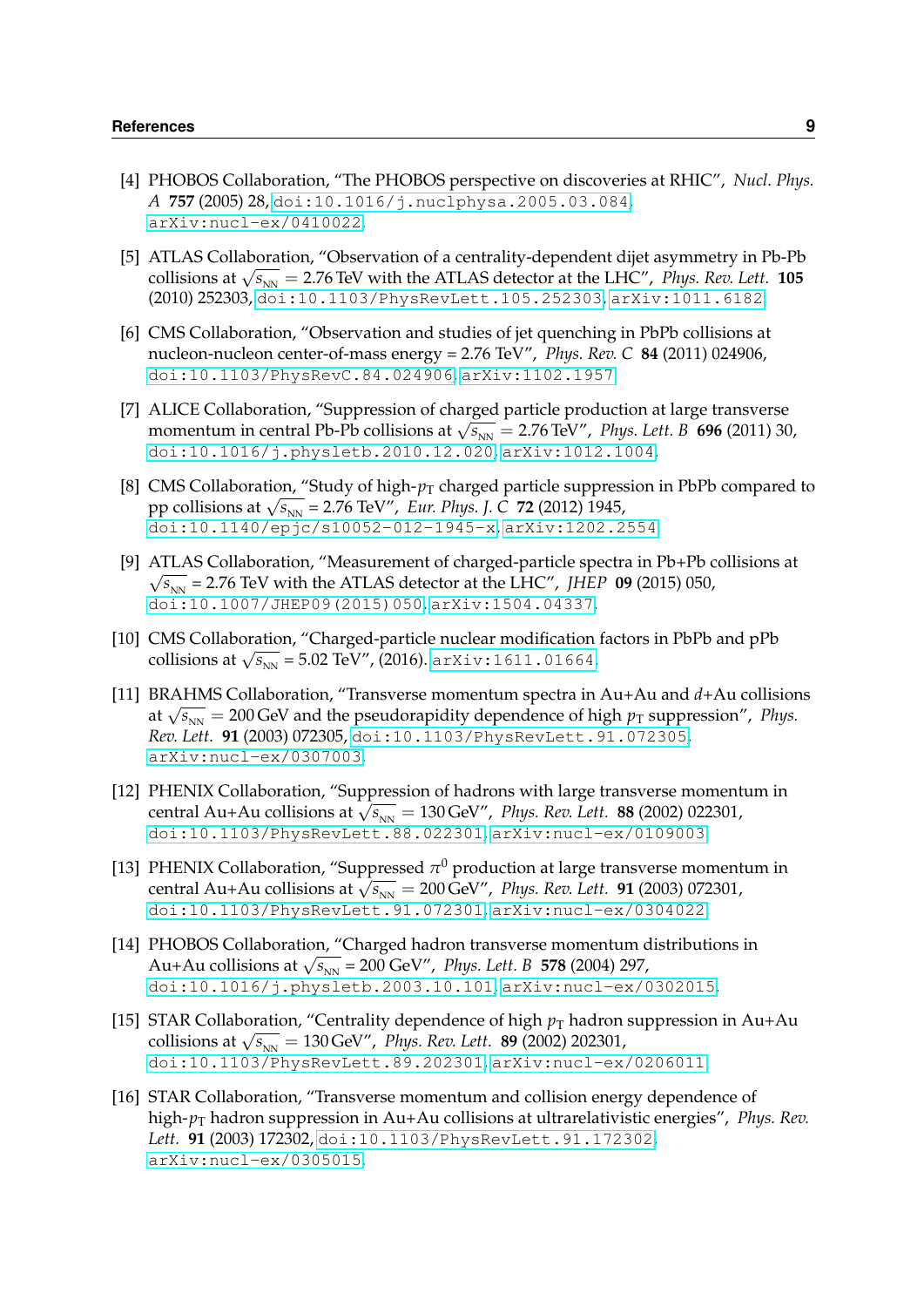- <span id="page-11-0"></span>[17] A. M. Poskanzer and S. A. Voloshin, "Methods for analyzing anisotropic flow in relativistic nuclear collisions", *Phys. Rev. C* **58** (1998) 1671, [doi:10.1103/PhysRevC.58.1671](http://dx.doi.org/10.1103/PhysRevC.58.1671), [arXiv:nucl-ex/9805001](http://www.arXiv.org/abs/nucl-ex/9805001).
- <span id="page-11-1"></span>[18] PHENIX Collaboration, "Azimuthal anisotropy of  $\pi^0$  production in Au+Au collisions at  $\sqrt{s_{_{NN}}}$  = 200 GeV: Path-length dependence of jet quenching and the role of initial geometry", *Phys. Rev. Lett.* **105** (2010) 142301, [doi:10.1103/PhysRevLett.105.142301](http://dx.doi.org/10.1103/PhysRevLett.105.142301), [arXiv:1006.3740](http://www.arXiv.org/abs/1006.3740).
- <span id="page-11-2"></span>[19] CMS Collaboration, "Azimuthal anisotropy of charged particles at high transverse  $\mu$ S Conaboration, Azimuthal anisotropy of charged particles at high transverse momenta in PbPb collisions at  $\sqrt{s_{_{NN}}}$  = 2.76 TeV", *Phys. Rev. Lett.* **109** (2012) 022301, [doi:10.1103/PhysRevLett.109.022301](http://dx.doi.org/10.1103/PhysRevLett.109.022301), [arXiv:1204.1850](http://www.arXiv.org/abs/1204.1850).
- [20] ATLAS Collaboration, "Measurement of flow harmonics with multi-particle cumulants  $\frac{1}{2}$  and  $\frac{1}{2}$  collaboration, we assume the fit of now narmonics with multi-particle cumulations at  $\sqrt{s_{_{NN}}}$  = 2.76 TeV with the ATLAS detector", *Eur. Phys. J. C* 74 (2014) 3157, [doi:10.1140/epjc/s10052-014-3157-z](http://dx.doi.org/10.1140/epjc/s10052-014-3157-z), [arXiv:1408.4342](http://www.arXiv.org/abs/1408.4342).
- <span id="page-11-3"></span>[21] ALICE Collaboration, "Anisotropic flow of charged particles in Pb-Pb collisions at  $\sqrt{s_{NN}}$  = 5.02 TeV", *Phys. Rev. Lett.* **116** (2016) 132302, [doi:10.1103/PhysRevLett.116.132302](http://dx.doi.org/10.1103/PhysRevLett.116.132302), [arXiv:1602.01119](http://www.arXiv.org/abs/1602.01119).
- <span id="page-11-4"></span>[22] D. Molnar and M. Gyulassy, "Saturation of elliptic flow and the transport opacity of the gluon plasma at RHIC", *Nucl. Phys. A* **697** (2002) 495, [doi:10.1016/S0375-9474\(01\)01224-6](http://dx.doi.org/10.1016/S0375-9474(01)01224-6), [arXiv:nucl-th/0104073](http://www.arXiv.org/abs/nucl-th/0104073). [Erratum: [doi:10.1016/S0375-9474\(02\)00859-X](http://dx.doi.org/10.1016/S0375-9474(02)00859-X)].
- [23] J. Noronha, M. Gyulassy, and G. Torrieri, "Conformal holography of bulk elliptic flow and heavy quark quenching in relativistic heavy ion collisions", *Phys. Rev. C* **82** (2010) 054903, [doi:10.1103/PhysRevC.82.054903](http://dx.doi.org/10.1103/PhysRevC.82.054903), [arXiv:1009.2286](http://www.arXiv.org/abs/1009.2286).
- <span id="page-11-5"></span>[24] B. Betz and M. Gyulassy, "Constraints on the path-length dependence of jet quenching in nuclear collisions at RHIC and LHC", *JHEP* **08** (2014) 090, [doi:10.1007/JHEP10\(2014\)043](http://dx.doi.org/10.1007/JHEP10(2014)043), [arXiv:1404.6378](http://www.arXiv.org/abs/1404.6378). [Erratum: [doi:10.1007/JHEP08\(2014\)090](http://dx.doi.org/10.1007/JHEP08(2014)090)].
- <span id="page-11-6"></span>[25] J. Noronha-Hostler, B. Betz, J. Noronha, and M. Gyulassy, "Event-by-event hydrodynamics + jet energy loss: A solution to the  $R_{AA} \otimes v_2$  puzzle", *Phys. Rev. Lett.* **116** (2016) 252301, [doi:10.1103/PhysRevLett.116.252301](http://dx.doi.org/10.1103/PhysRevLett.116.252301), [arXiv:1602.03788](http://www.arXiv.org/abs/1602.03788).
- <span id="page-11-7"></span>[26] B. Betz et al., "Cumulants and nonlinear response of high  $p_T$  harmonic flow at  $\sqrt{s_{NN}}$  = 5.02 TeV", *Phys. Rev. C* **95** (2017) 044901, [doi:10.1103/PhysRevC.95.044901](http://dx.doi.org/10.1103/PhysRevC.95.044901), [arXiv:1609.05171](http://www.arXiv.org/abs/1609.05171).
- <span id="page-11-8"></span>[27] B. Alver and G. Roland, "Collision geometry fluctuations and triangular flow in heavy-ion collisions", *Phys. Rev. C* **81** (2010) 054905, [doi:10.1103/PhysRevC.81.054905](http://dx.doi.org/10.1103/PhysRevC.81.054905), [arXiv:1003.0194](http://www.arXiv.org/abs/1003.0194). [Erratum: [doi:10.1103/PhysRevC.82.039903](http://dx.doi.org/10.1103/PhysRevC.82.039903)].
- <span id="page-11-9"></span>[28] STAR Collaboration, "Elliptic flow from two and four particle correlations in Au+Au  $\frac{1}{2}$  STAK Conaboration, Emplic how from two and four particle collisions at  $\sqrt{s_{NN}}$  = 130 GeV", *Phys. Rev. C* 66 (2002) 034904, [doi:10.1103/PhysRevC.66.034904](http://dx.doi.org/10.1103/PhysRevC.66.034904), [arXiv:nucl-ex/0206001](http://www.arXiv.org/abs/nucl-ex/0206001).
- <span id="page-11-10"></span>[29] M. Luzum and J.-Y. Ollitrault, "Eliminating experimental bias in anisotropic-flow measurements of high-energy nuclear collisions", *Phys. Rev. C* **87** (2013) 044907, [doi:10.1103/PhysRevC.87.044907](http://dx.doi.org/10.1103/PhysRevC.87.044907), [arXiv:1209.2323](http://www.arXiv.org/abs/1209.2323).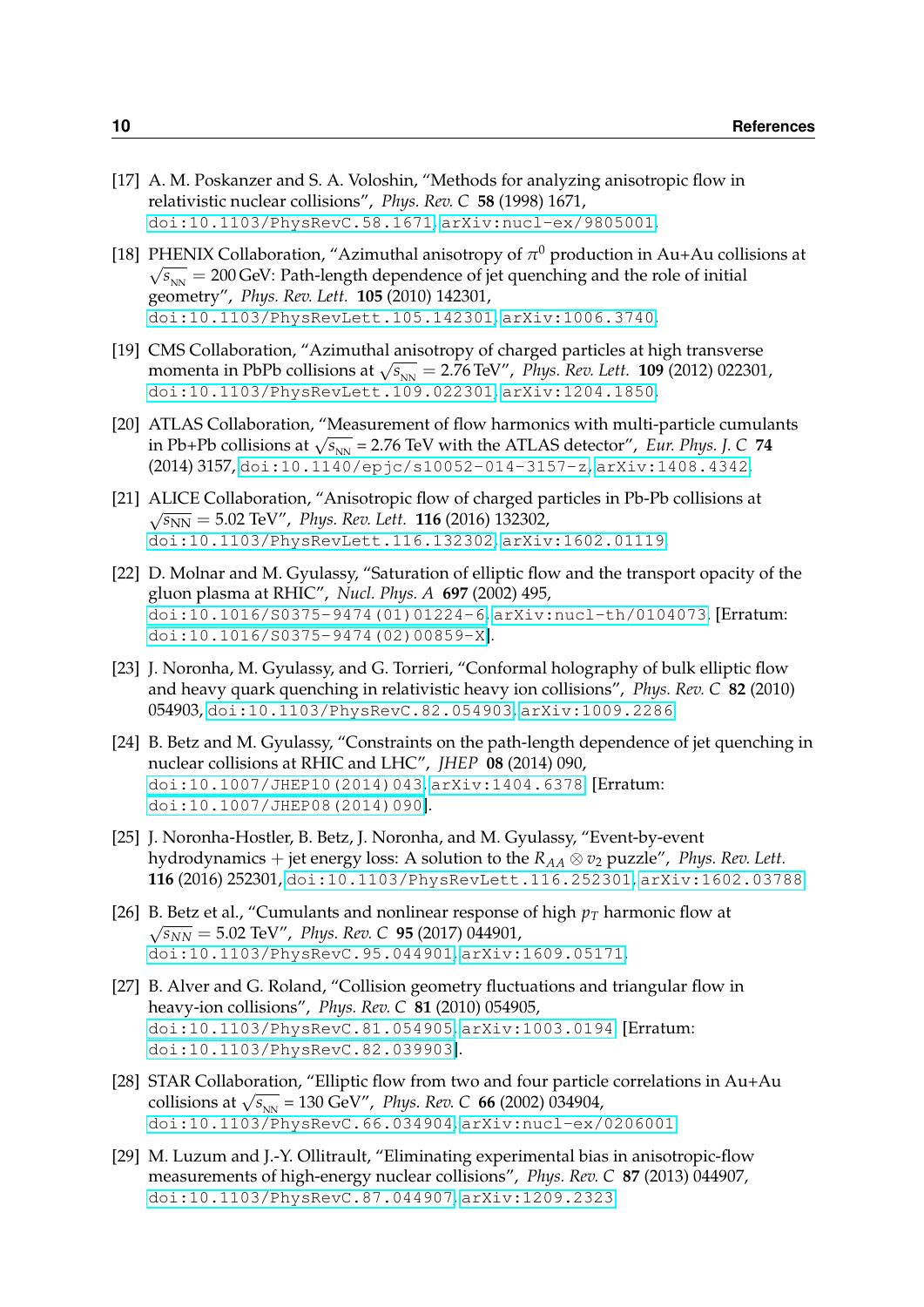- <span id="page-12-0"></span>[30] A. Bilandzic, R. Snellings, and S. Voloshin, "Flow analysis with cumulants: Direct calculations", *Phys. Rev. C* **83** (2011) 044913, [doi:10.1103/PhysRevC.83.044913](http://dx.doi.org/10.1103/PhysRevC.83.044913), [arXiv:1010.0233](http://www.arXiv.org/abs/1010.0233).
- <span id="page-12-1"></span>[31] CMS Collaboration, "Description and performance of track and primary-vertex reconstruction with the CMS tracker", *JINST* **9** (2014) P10009, [doi:10.1088/1748-0221/9/10/P10009](http://dx.doi.org/10.1088/1748-0221/9/10/P10009), [arXiv:1405.6569](http://www.arXiv.org/abs/1405.6569).
- <span id="page-12-2"></span>[32] CMS Collaboration, "The CMS experiment at the CERN LHC", *JINST* **3** (2008) S08004, [doi:10.1088/1748-0221/3/08/S08004](http://dx.doi.org/10.1088/1748-0221/3/08/S08004).
- <span id="page-12-3"></span>[33] Geant4 Collaboration, "Geant4 — a simulation toolkit", *Nucl. Instrum. Meth. A* **506** (2003) 250, [doi:10.1016/S0168-9002\(03\)01368-8](http://dx.doi.org/10.1016/S0168-9002(03)01368-8).
- <span id="page-12-4"></span>[34] M. L. Miller, K. Reygers, S. J. Sanders, and P. Steinberg, "Glauber modeling in high energy nuclear collisions", *Ann. Rev. Nucl. Part. Sci.* **57** (2007) 205, [doi:10.1146/annurev.nucl.57.090506.123020](http://dx.doi.org/10.1146/annurev.nucl.57.090506.123020), [arXiv:nucl-ex/0701025](http://www.arXiv.org/abs/nucl-ex/0701025).
- <span id="page-12-5"></span>[35] CMS Collaboration, "Measurement of transverse momentum relative to dijet systems in  $\epsilon$ NS Conaboration, weasurement of transverse momentum relations of  $\sqrt{s_{NN}}$  = 2.76 TeV", *JHEP* **01** (2016) 006, [doi:10.1007/JHEP01\(2016\)006](http://dx.doi.org/10.1007/JHEP01(2016)006), [arXiv:1509.09029](http://www.arXiv.org/abs/1509.09029).
- <span id="page-12-6"></span>[36] I. P. Lokhtin and A. M. Snigirev, "A model of jet quenching in ultrarelativistic heavy ion collisions and high-*p*<sup>T</sup> hadron spectra at RHIC", *Eur. Phys. J. C* **45** (2006) 211, [doi:10.1140/epjc/s2005-02426-3](http://dx.doi.org/10.1140/epjc/s2005-02426-3), [arXiv:hep-ph/0506189](http://www.arXiv.org/abs/hep-ph/0506189).
- <span id="page-12-7"></span>[37] T. Sjöstrand, S. Mrenna, and P. Z. Skands, "A brief introduction to PYTHIA 8.1", *Comput. Phys. Commun.* **178** (2008) 852, [doi:10.1016/j.cpc.2008.01.036](http://dx.doi.org/10.1016/j.cpc.2008.01.036), [arXiv:0710.3820](http://www.arXiv.org/abs/0710.3820).
- <span id="page-12-8"></span>[38] S. Voloshin and Y. Zhang, "Flow study in relativistic nuclear collisions by Fourier expansion of azimuthal particle distributions", *Z. Phys. C.* **70** (1996) 665, [doi:10.1007/s002880050141](http://dx.doi.org/10.1007/s002880050141), [arXiv:hep-ph/9407282](http://www.arXiv.org/abs/hep-ph/9407282).
- <span id="page-12-9"></span>[39] E877 Collaboration, "Proton and pion production relative to the reaction plane in Au+Au collisions at AGS energies", *Phys. Rev. C* **56** (1997) 3254, [doi:10.1103/PhysRevC.56.3254](http://dx.doi.org/10.1103/PhysRevC.56.3254), [arXiv:nucl-ex/9707002](http://www.arXiv.org/abs/nucl-ex/9707002).
- <span id="page-12-10"></span>[40] CMS Collaboration, "Evidence for transverse momentum and pseudorapidity dependent event plane fluctuations in PbPb and pPb collisions", *Phys. Rev. C* **92** (2015) 034911, [doi:10.1103/PhysRevC.92.034911](http://dx.doi.org/10.1103/PhysRevC.92.034911), [arXiv:1503.01692](http://www.arXiv.org/abs/1503.01692).
- <span id="page-12-11"></span>[41] A. Bilandzic et al., "Generic framework for anisotropic flow analyses with multiparticle azimuthal correlations", *Phys. Rev. C* **89** (2014) 064904, [doi:10.1103/PhysRevC.89.064904](http://dx.doi.org/10.1103/PhysRevC.89.064904), [arXiv:1312.3572](http://www.arXiv.org/abs/1312.3572).
- <span id="page-12-13"></span>[42] CMS Collaboration, "Evidence for collective multiparticle correlations in  $p - Pb$ collisions", *Phys. Rev. Lett.* **115** (2015) 012301, [doi:10.1103/PhysRevLett.115.012301](http://dx.doi.org/10.1103/PhysRevLett.115.012301), [arXiv:1502.05382](http://www.arXiv.org/abs/1502.05382).
- <span id="page-12-12"></span>[43] N. Borghini, P. M. Dinh, and J.-Y. Ollitrault, "Flow analysis from multiparticle azimuthal correlations", *Phys. Rev. C* **64** (2001) 054901, [doi:10.1103/PhysRevC.64.054901](http://dx.doi.org/10.1103/PhysRevC.64.054901), [arXiv:nucl-th/0105040](http://www.arXiv.org/abs/nucl-th/0105040).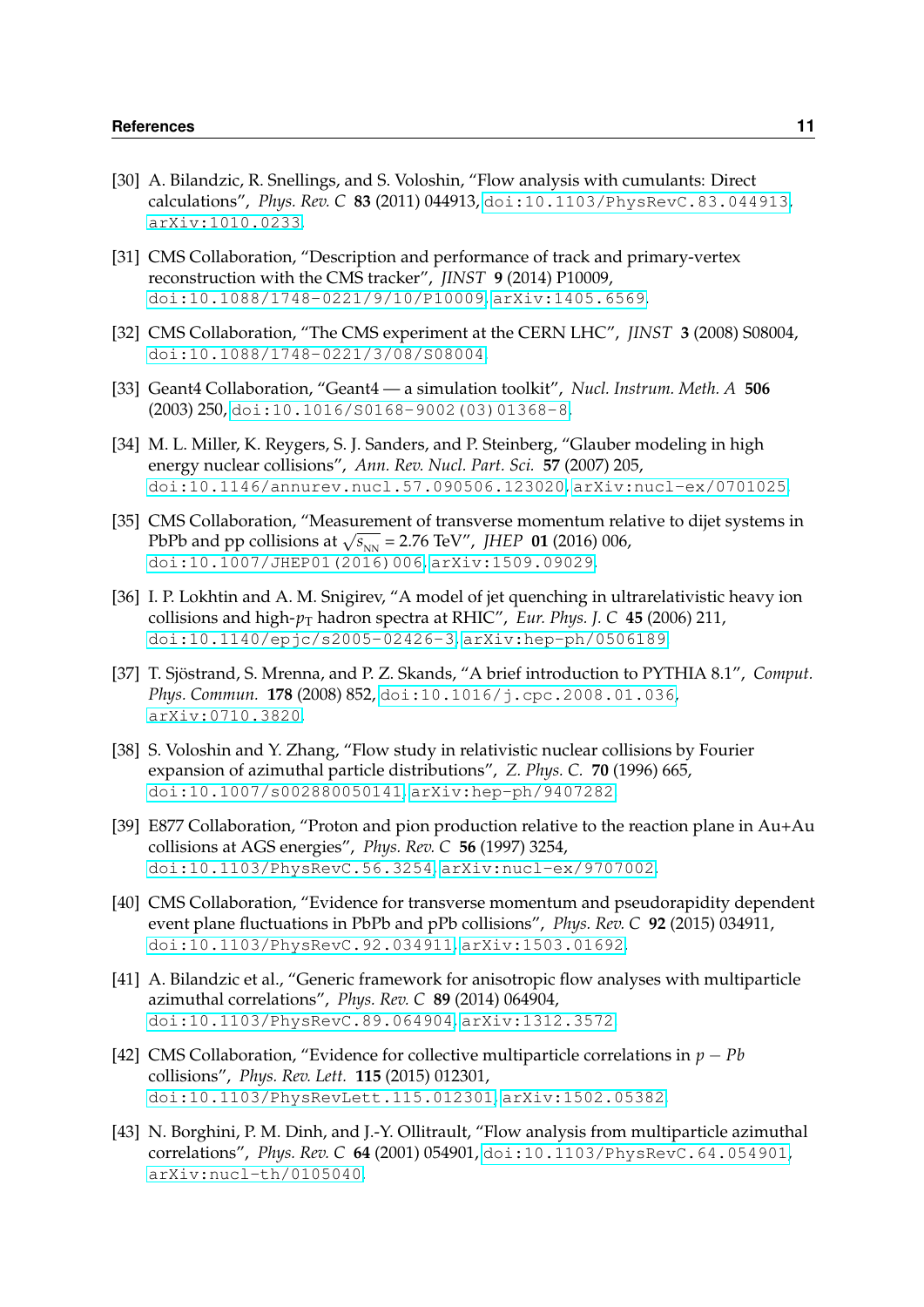- <span id="page-13-0"></span>[44] J. Xu, J. Liao, and M. Gyulassy, "Bridging soft-hard transport properties of Quark-Gluon Plasmas with CUJET3.0", *JHEP* **02** (2016) 169, [doi:10.1007/JHEP02\(2016\)169](http://dx.doi.org/10.1007/JHEP02(2016)169), [arXiv:1508.00552](http://www.arXiv.org/abs/1508.00552).
- <span id="page-13-1"></span>[45] J. Noronha-Hostler et al., "Bulk viscosity effects in event-by-event relativistic hydrodynamics", *Phys. Rev. C* **88** (2013) 044916, [doi:10.1103/PhysRevC.88.044916](http://dx.doi.org/10.1103/PhysRevC.88.044916), [arXiv:1305.1981](http://www.arXiv.org/abs/1305.1981).
- <span id="page-13-2"></span>[46] J. Noronha-Hostler, J. Noronha, and F. Grassi, "Bulk viscosity-driven suppression of shear viscosity effects on the flow harmonics at energies available at the BNL Relativistic Heavy Ion Collider", *Phys. Rev. C* **90** (2014) 034907, [doi:10.1103/PhysRevC.90.034907](http://dx.doi.org/10.1103/PhysRevC.90.034907), [arXiv:1406.3333](http://www.arXiv.org/abs/1406.3333).
- <span id="page-13-3"></span>[47] B. Betz, M. Gyulassy, and G. Torrieri, "Fourier harmonics of high- $p_T$  particles probing the fluctuating intitial condition geometries in heavy-ion collisions", *Phys. Rev. C* **84** (2011) 024913, [doi:10.1103/PhysRevC.84.024913](http://dx.doi.org/10.1103/PhysRevC.84.024913), [arXiv:1102.5416](http://www.arXiv.org/abs/1102.5416).
- <span id="page-13-4"></span>[48] B. Betz and M. Gyulassy, "Examining a reduced jet-medium coupling in Pb+Pb collisions at the Large Hadron Collider", *Phys. Rev. C* **86** (2012) 024903, [doi:10.1103/PhysRevC.86.024903](http://dx.doi.org/10.1103/PhysRevC.86.024903), [arXiv:1201.0281](http://www.arXiv.org/abs/1201.0281).
- <span id="page-13-5"></span>[49] S. S. Gubser, D. R. Gulotta, S. S. Pufu, and F. D. Rocha, "Gluon energy loss in the gauge-string duality", *JHEP* **10** (2008) 052, [doi:10.1088/1126-6708/2008/10/052](http://dx.doi.org/10.1088/1126-6708/2008/10/052), [arXiv:0803.1470](http://www.arXiv.org/abs/0803.1470).
- <span id="page-13-6"></span>[50] F. Dominguez et al., "Comparing energy loss and *p*⊥-broadening in perturbative QCD with strong coupling N = 4 SYM theory", *Nucl. Phys. A* **811** (2008) 197, [doi:10.1016/j.nuclphysa.2008.07.004](http://dx.doi.org/10.1016/j.nuclphysa.2008.07.004), [arXiv:0803.3234](http://www.arXiv.org/abs/0803.3234).
- <span id="page-13-7"></span>[51] L. Yan, J.-Y. Ollitrault, and A. M. Poskanzer, "Azimuthal anisotropy distributions in high-energy collisions", *Phys. Lett. B* **742** (2015) 290, [doi:10.1016/j.physletb.2015.01.039](http://dx.doi.org/10.1016/j.physletb.2015.01.039), [arXiv:1408.0921](http://www.arXiv.org/abs/1408.0921).
- [52] S. A. Voloshin, A. M. Poskanzer, A. Tang, and G. Wang, "Elliptic flow in the Gaussian model of eccentricity fluctuations", *Phys. Lett. B.* **659** (2008) 537, [doi:10.1016/j.physletb.2007.11.043](http://dx.doi.org/10.1016/j.physletb.2007.11.043), [arXiv:0708.0800](http://www.arXiv.org/abs/0708.0800).
- <span id="page-13-8"></span>[53] CMS Collaboration, "Multiplicity and transverse momentum dependence of two- and four-particle correlations in pPb and PbPb collisions", *Phys. Lett. B* **724** (2013) 213, [doi:10.1016/j.physletb.2013.06.028](http://dx.doi.org/10.1016/j.physletb.2013.06.028), [arXiv:1305.0609](http://www.arXiv.org/abs/1305.0609).
- <span id="page-13-9"></span>[54] ALICE Collaboration, "Searches for transverse momentum dependent flow vector fluctuations in Pb-Pb and p-Pb collisions at the LHC", [arXiv:1707.05690](http://www.arXiv.org/abs/1707.05690). Submitted to JHEP.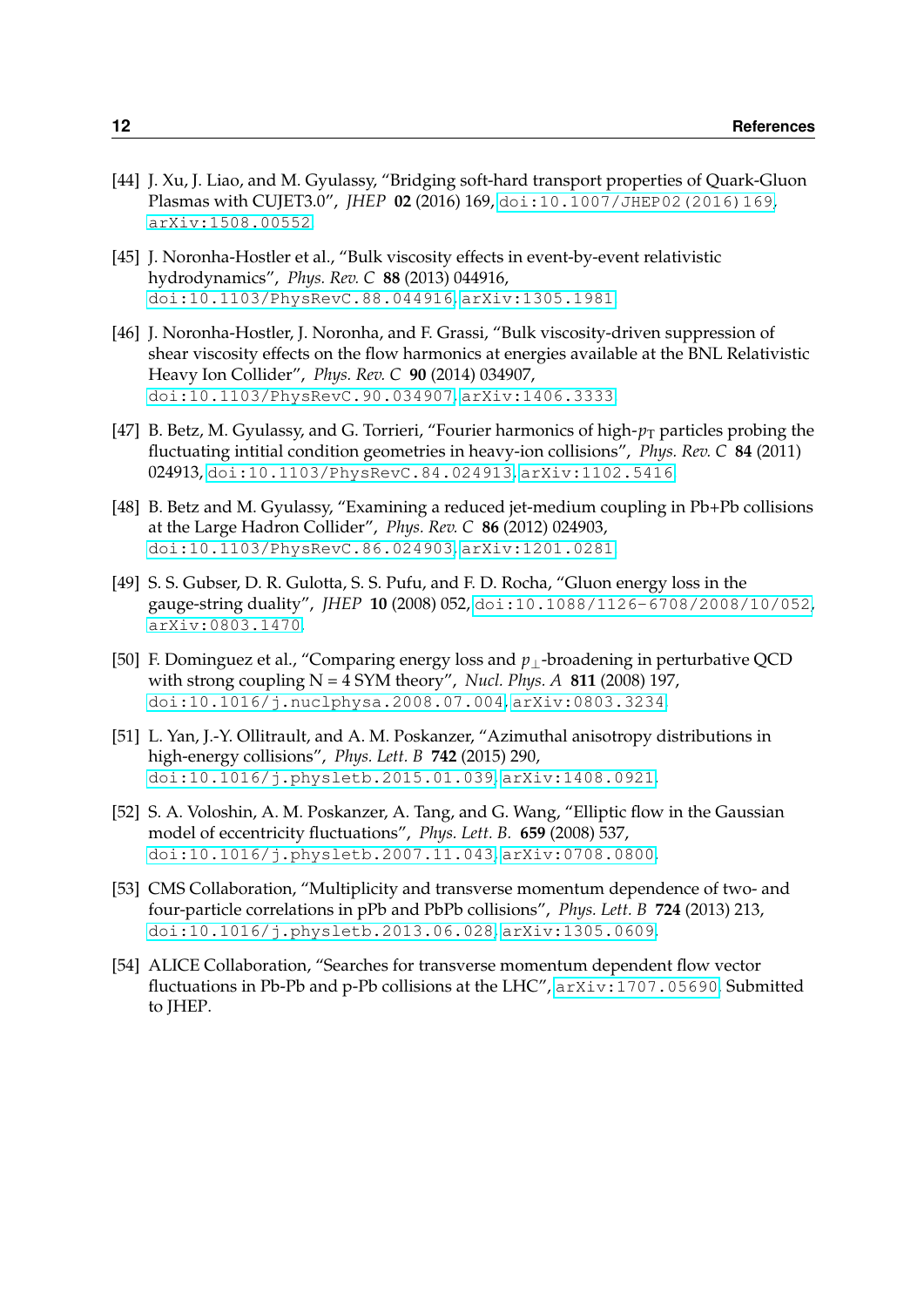## <span id="page-14-0"></span>**A The CMS Collaboration**

**Yerevan Physics Institute, Yerevan, Armenia**

A.M. Sirunyan, A. Tumasyan

## **Institut für Hochenergiephysik, Wien, Austria**

W. Adam, E. Asilar, T. Bergauer, J. Brandstetter, E. Brondolin, M. Dragicevic, J. Erö, M. Flechl, M. Friedl, R. Frühwirth<sup>1</sup>, V.M. Ghete, C. Hartl, N. Hörmann, J. Hrubec, M. Jeitler<sup>1</sup>, A. König, I. Krätschmer, D. Liko, T. Matsushita, I. Mikulec, D. Rabady, N. Rad, B. Rahbaran, H. Rohringer, J. Schieck $^1$ , J. Strauss, W. Waltenberger, C.-E. Wulz $^1$ 

## **Institute for Nuclear Problems, Minsk, Belarus**

O. Dvornikov, V. Makarenko, V. Mossolov, J. Suarez Gonzalez, V. Zykunov

## **National Centre for Particle and High Energy Physics, Minsk, Belarus** N. Shumeiko

## **Universiteit Antwerpen, Antwerpen, Belgium**

S. Alderweireldt, E.A. De Wolf, X. Janssen, J. Lauwers, M. Van De Klundert, H. Van Haevermaet, P. Van Mechelen, N. Van Remortel, A. Van Spilbeeck

## **Vrije Universiteit Brussel, Brussel, Belgium**

S. Abu Zeid, F. Blekman, J. D'Hondt, N. Daci, I. De Bruyn, K. Deroover, S. Lowette, S. Moortgat, L. Moreels, A. Olbrechts, Q. Python, K. Skovpen, S. Tavernier, W. Van Doninck, P. Van Mulders, I. Van Parijs

### **Universit´e Libre de Bruxelles, Bruxelles, Belgium**

H. Brun, B. Clerbaux, G. De Lentdecker, H. Delannoy, G. Fasanella, L. Favart, R. Goldouzian, A. Grebenyuk, G. Karapostoli, T. Lenzi, A. Léonard, J. Luetic, T. Maerschalk, A. Marinov, A. Randle-conde, T. Seva, C. Vander Velde, P. Vanlaer, D. Vannerom, R. Yonamine, F. Zenoni, F. Zhang<sup>2</sup>

## **Ghent University, Ghent, Belgium**

A. Cimmino, T. Cornelis, D. Dobur, A. Fagot, M. Gul, I. Khvastunov, D. Poyraz, S. Salva, R. Schöfbeck, M. Tytgat, W. Van Driessche, E. Yazgan, N. Zaganidis

## **Universit´e Catholique de Louvain, Louvain-la-Neuve, Belgium**

H. Bakhshiansohi, C. Beluffi<sup>3</sup>, O. Bondu, S. Brochet, G. Bruno, A. Caudron, S. De Visscher, C. Delaere, M. Delcourt, B. Francois, A. Giammanco, A. Jafari, M. Komm, G. Krintiras, V. Lemaitre, A. Magitteri, A. Mertens, M. Musich, K. Piotrzkowski, L. Quertenmont, M. Selvaggi, M. Vidal Marono, S. Wertz

## **Universit´e de Mons, Mons, Belgium**

N. Beliy

## **Centro Brasileiro de Pesquisas Fisicas, Rio de Janeiro, Brazil**

W.L. Aldá Júnior, F.L. Alves, G.A. Alves, L. Brito, C. Hensel, A. Moraes, M.E. Pol, P. Rebello Teles

## **Universidade do Estado do Rio de Janeiro, Rio de Janeiro, Brazil**

E. Belchior Batista Das Chagas, W. Carvalho, J. Chinellato<sup>4</sup>, A. Custódio, E.M. Da Costa, G.G. Da Silveira<sup>5</sup>, D. De Jesus Damiao, C. De Oliveira Martins, S. Fonseca De Souza, L.M. Huertas Guativa, H. Malbouisson, D. Matos Figueiredo, C. Mora Herrera, L. Mundim, H. Nogima, W.L. Prado Da Silva, A. Santoro, A. Sznajder, E.J. Tonelli Manganote<sup>4</sup>, F. Torres Da Silva De Araujo, A. Vilela Pereira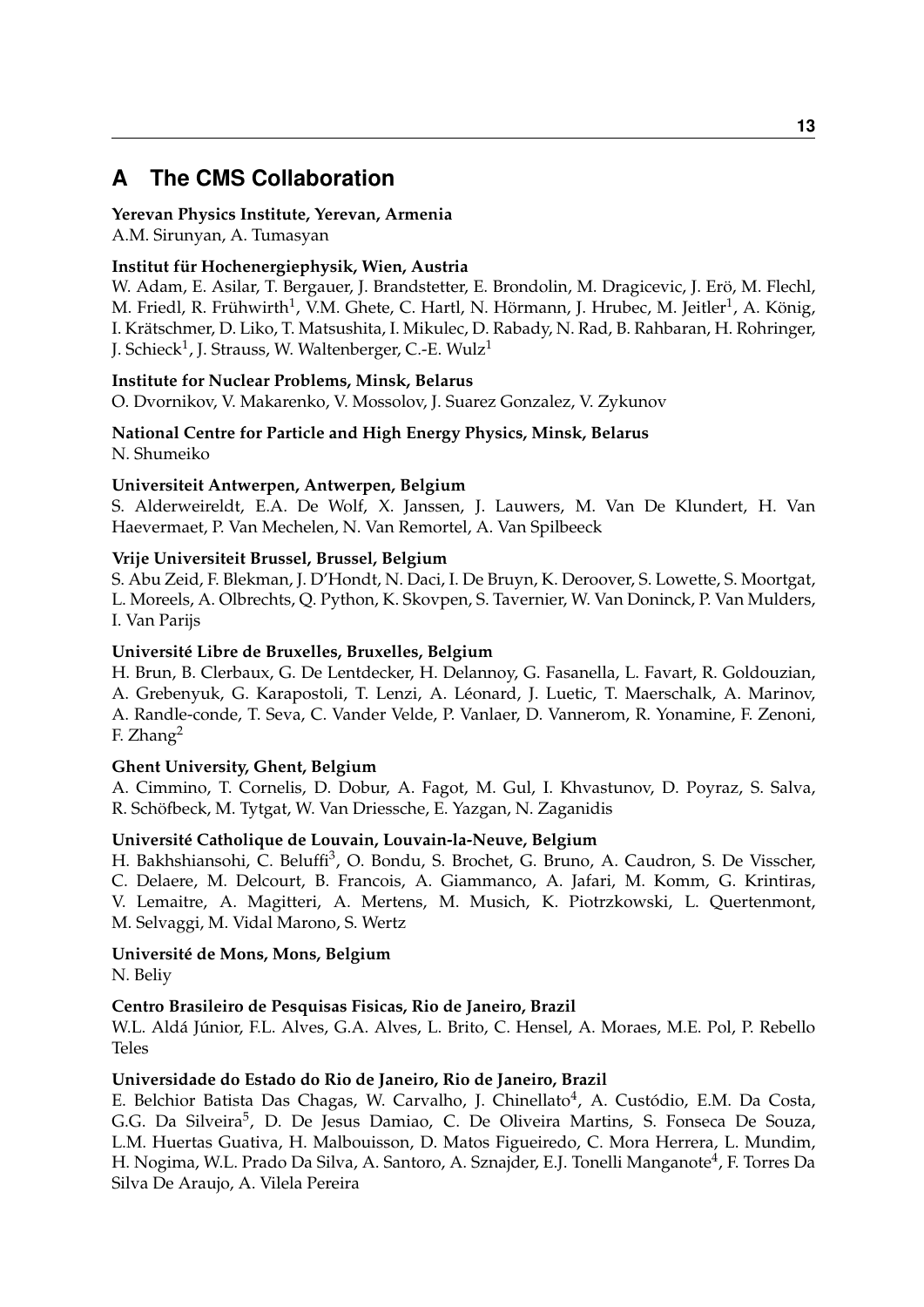## **Universidade Estadual Paulista** *<sup>a</sup>* **, Universidade Federal do ABC** *<sup>b</sup>* **, S ˜ao Paulo, Brazil**

S. Ahuja<sup>a</sup>, C.A. Bernardes<sup>a</sup>, S. Dogra<sup>a</sup>, T.R. Fernandez Perez Tomei<sup>a</sup>, E.M. Gregores<sup>b</sup>, P.G. Mercadante<sup>b</sup>, C.S. Moon<sup>a</sup>, S.F. Novaes<sup>a</sup>, Sandra S. Padula<sup>a</sup>, D. Romero Abad<sup>b</sup>, J.C. Ruiz Vargas*<sup>a</sup>*

#### **Institute for Nuclear Research and Nuclear Energy, Sofia, Bulgaria**

A. Aleksandrov, R. Hadjiiska, P. Iaydjiev, M. Rodozov, S. Stoykova, G. Sultanov, M. Vutova

#### **University of Sofia, Sofia, Bulgaria**

A. Dimitrov, I. Glushkov, L. Litov, B. Pavlov, P. Petkov

#### **Beihang University, Beijing, China** W. Fang $<sup>6</sup>$ </sup>

#### **Institute of High Energy Physics, Beijing, China**

M. Ahmad, J.G. Bian, G.M. Chen, H.S. Chen, M. Chen, Y. Chen<sup>7</sup>, T. Cheng, C.H. Jiang, D. Leggat, Z. Liu, F. Romeo, M. Ruan, S.M. Shaheen, A. Spiezia, J. Tao, C. Wang, Z. Wang, H. Zhang, J. Zhao

**State Key Laboratory of Nuclear Physics and Technology, Peking University, Beijing, China** Y. Ban, G. Chen, Q. Li, S. Liu, Y. Mao, S.J. Qian, D. Wang, Z. Xu

#### **Universidad de Los Andes, Bogota, Colombia**

C. Avila, A. Cabrera, L.F. Chaparro Sierra, C. Florez, J.P. Gomez, C.F. González Hernández, J.D. Ruiz Alvarez, J.C. Sanabria

### **University of Split, Faculty of Electrical Engineering, Mechanical Engineering and Naval Architecture, Split, Croatia**

N. Godinovic, D. Lelas, I. Puljak, P.M. Ribeiro Cipriano, T. Sculac

**University of Split, Faculty of Science, Split, Croatia** Z. Antunovic, M. Kovac

## **Institute Rudjer Boskovic, Zagreb, Croatia**

V. Brigljevic, D. Ferencek, K. Kadija, B. Mesic, T. Susa

#### **University of Cyprus, Nicosia, Cyprus**

M.W. Ather, A. Attikis, G. Mavromanolakis, J. Mousa, C. Nicolaou, F. Ptochos, P.A. Razis, H. Rykaczewski

## **Charles University, Prague, Czech Republic** M. Finger $^8$ , M. Finger Jr. $^8$

#### **Universidad San Francisco de Quito, Quito, Ecuador** E. Carrera Jarrin

**Academy of Scientific Research and Technology of the Arab Republic of Egypt, Egyptian Network of High Energy Physics, Cairo, Egypt** A. Ellithi Kamel<sup>9</sup>, M.A. Mahmoud<sup>10,11</sup>, A. Radi<sup>11,12</sup>

**National Institute of Chemical Physics and Biophysics, Tallinn, Estonia** M. Kadastik, L. Perrini, M. Raidal, A. Tiko, C. Veelken

**Department of Physics, University of Helsinki, Helsinki, Finland** P. Eerola, J. Pekkanen, M. Voutilainen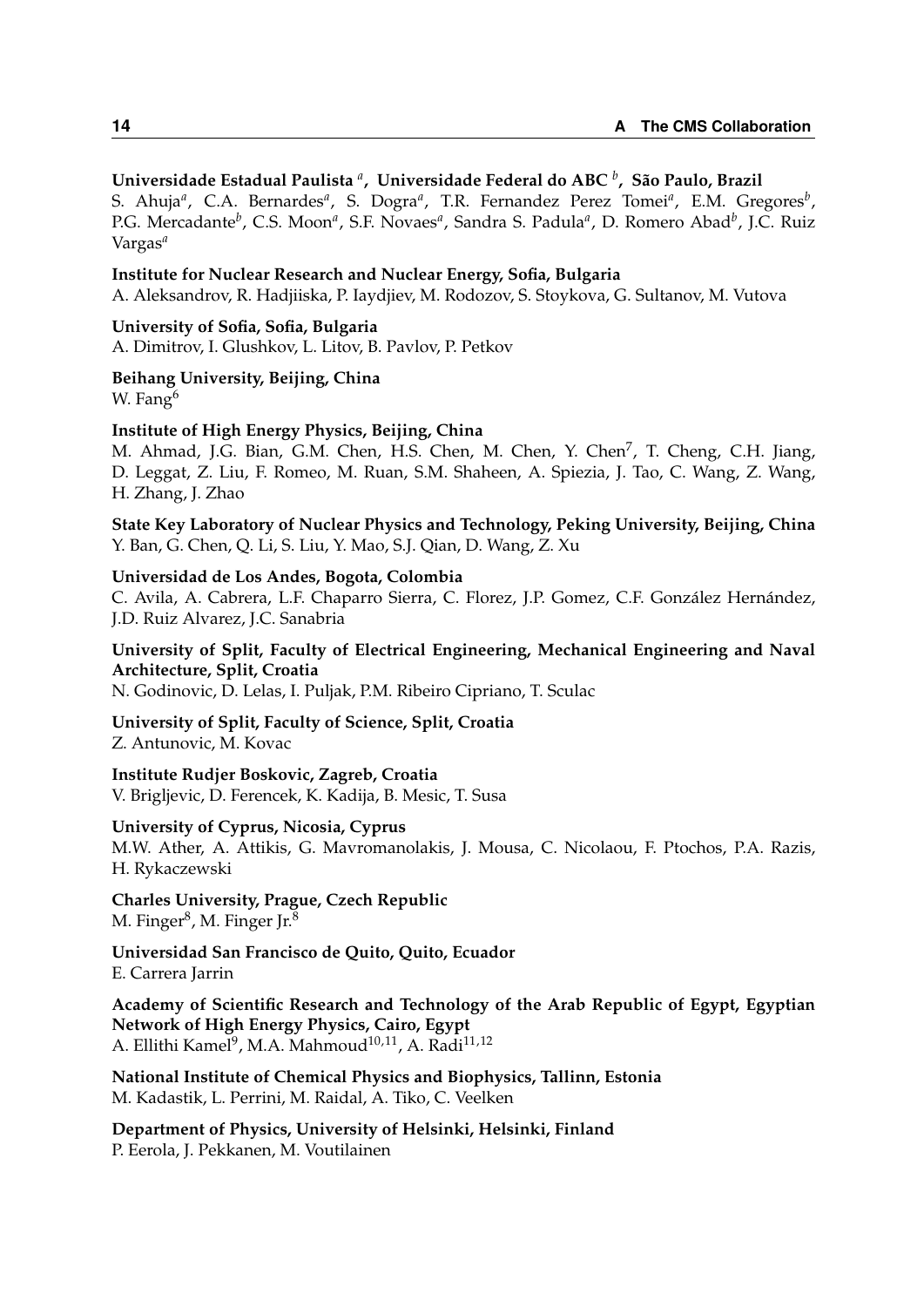#### **Helsinki Institute of Physics, Helsinki, Finland**

J. Härkönen, T. Järvinen, V. Karimäki, R. Kinnunen, T. Lampén, K. Lassila-Perini, S. Lehti, T. Linden, P. Luukka, J. Tuominiemi, E. Tuovinen, L. Wendland ´

# **Lappeenranta University of Technology, Lappeenranta, Finland**

J. Talvitie, T. Tuuva

#### **IRFU, CEA, Université Paris-Saclay, Gif-sur-Yvette, France**

M. Besancon, F. Couderc, M. Dejardin, D. Denegri, B. Fabbro, J.L. Faure, C. Favaro, F. Ferri, S. Ganjour, S. Ghosh, A. Givernaud, P. Gras, G. Hamel de Monchenault, P. Jarry, I. Kucher, E. Locci, M. Machet, J. Malcles, J. Rander, A. Rosowsky, M. Titov

### **Laboratoire Leprince-Ringuet, Ecole Polytechnique, IN2P3-CNRS, Palaiseau, France**

A. Abdulsalam, I. Antropov, S. Baffioni, F. Beaudette, P. Busson, L. Cadamuro, E. Chapon, C. Charlot, O. Davignon, R. Granier de Cassagnac, M. Jo, S. Lisniak, P. Miné, M. Nguyen, C. Ochando, G. Ortona, P. Paganini, P. Pigard, S. Regnard, R. Salerno, Y. Sirois, A.G. Stahl Leiton, T. Strebler, Y. Yilmaz, A. Zabi, A. Zghiche

Institut Pluridisciplinaire Hubert Curien (IPHC), Université de Strasbourg, CNRS-IN2P3 J.-L. Agram13, J. Andrea, A. Aubin, D. Bloch, J.-M. Brom, M. Buttignol, E.C. Chabert, N. Chanon, C. Collard, E. Conte<sup>13</sup>, X. Coubez, J.-C. Fontaine<sup>13</sup>, D. Gelé, U. Goerlach, A.-C. Le Bihan, P. Van Hove

**Centre de Calcul de l'Institut National de Physique Nucleaire et de Physique des Particules, CNRS/IN2P3, Villeurbanne, France** S. Gadrat

## Université de Lyon, Université Claude Bernard Lyon 1, CNRS-IN2P3, Institut de Physique **Nucl´eaire de Lyon, Villeurbanne, France**

S. Beauceron, C. Bernet, G. Boudoul, C.A. Carrillo Montoya, R. Chierici, D. Contardo, B. Courbon, P. Depasse, H. El Mamouni, J. Fay, S. Gascon, M. Gouzevitch, G. Grenier, B. Ille, F. Lagarde, I.B. Laktineh, M. Lethuillier, L. Mirabito, A.L. Pequegnot, S. Perries, A. Popov<sup>14</sup>, D. Sabes, V. Sordini, M. Vander Donckt, P. Verdier, S. Viret

**Georgian Technical University, Tbilisi, Georgia** A. Khvedelidze $8$ 

**Tbilisi State University, Tbilisi, Georgia** I. Bagaturia<sup>15</sup>

#### **RWTH Aachen University, I. Physikalisches Institut, Aachen, Germany**

C. Autermann, S. Beranek, L. Feld, M.K. Kiesel, K. Klein, M. Lipinski, M. Preuten, C. Schomakers, J. Schulz, T. Verlage

## **RWTH Aachen University, III. Physikalisches Institut A, Aachen, Germany**

A. Albert, M. Brodski, E. Dietz-Laursonn, D. Duchardt, M. Endres, M. Erdmann, S. Erdweg, T. Esch, R. Fischer, A. Güth, M. Hamer, T. Hebbeker, C. Heidemann, K. Hoepfner, S. Knutzen, M. Merschmeyer, A. Meyer, P. Millet, S. Mukherjee, M. Olschewski, K. Padeken, T. Pook, M. Radziej, H. Reithler, M. Rieger, F. Scheuch, L. Sonnenschein, D. Teyssier, S. Thuer ¨

#### **RWTH Aachen University, III. Physikalisches Institut B, Aachen, Germany**

V. Cherepanov, G. Flügge, B. Kargoll, T. Kress, A. Künsken, J. Lingemann, T. Müller, A. Nehrkorn, A. Nowack, C. Pistone, O. Pooth, A. Stahl<sup>16</sup>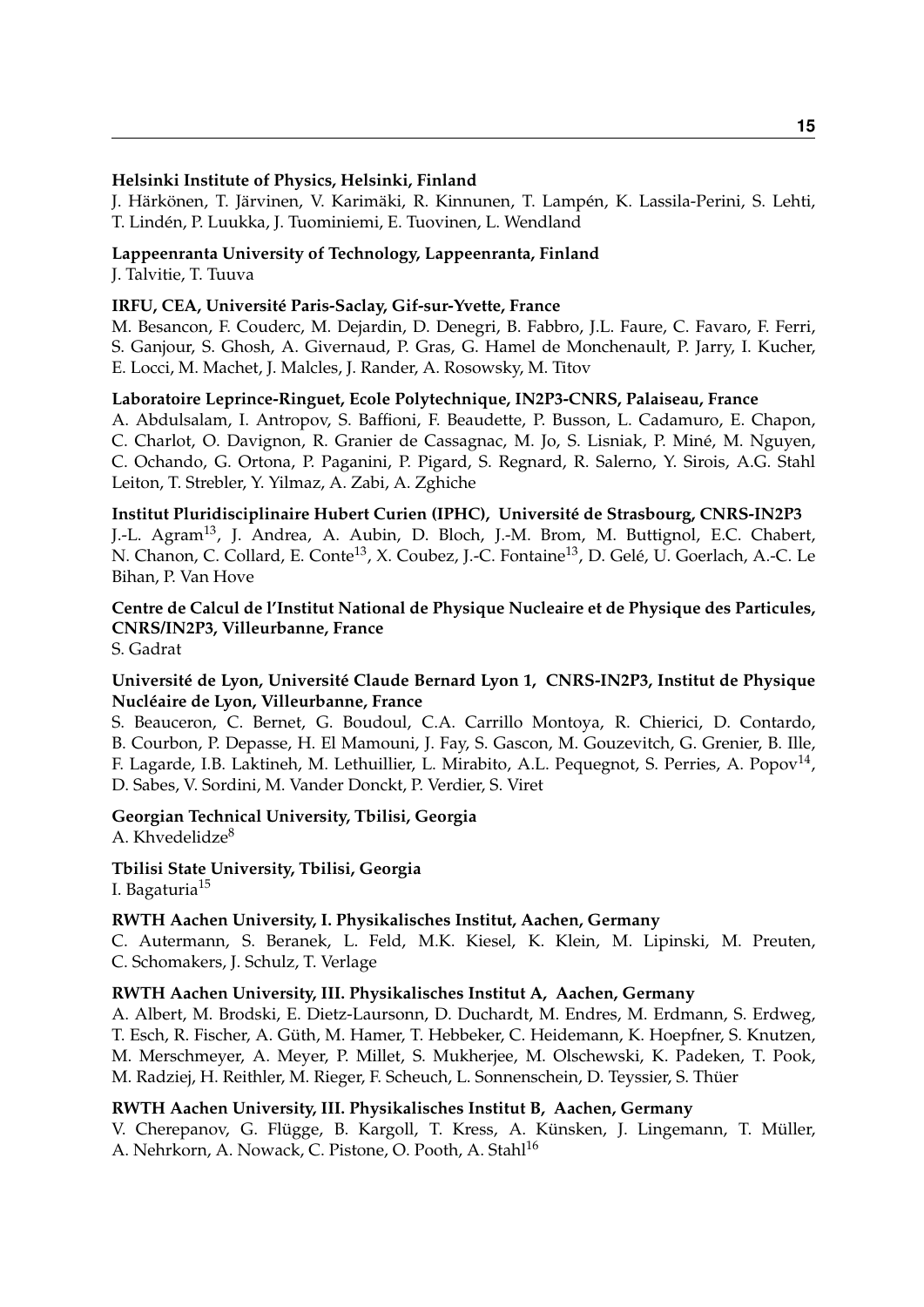#### **Deutsches Elektronen-Synchrotron, Hamburg, Germany**

M. Aldaya Martin, T. Arndt, C. Asawatangtrakuldee, K. Beernaert, O. Behnke, U. Behrens, A.A. Bin Anuar, K. Borras<sup>17</sup>, A. Campbell, P. Connor, C. Contreras-Campana, F. Costanza, C. Diez Pardos, G. Dolinska, G. Eckerlin, D. Eckstein, T. Eichhorn, E. Eren, E. Gallo<sup>18</sup>, J. Garay Garcia, A. Geiser, A. Gizhko, J.M. Grados Luyando, A. Grohsjean, P. Gunnellini, A. Harb, J. Hauk, M. Hempel<sup>19</sup>, H. Jung, A. Kalogeropoulos, O. Karacheban<sup>19</sup>, M. Kasemann, J. Keaveney, C. Kleinwort, I. Korol, D. Krücker, W. Lange, A. Lelek, T. Lenz, J. Leonard, K. Lipka, A. Lobanov, W. Lohmann<sup>19</sup>, R. Mankel, I.-A. Melzer-Pellmann, A.B. Meyer, G. Mittag, J. Mnich, A. Mussgiller, D. Pitzl, R. Placakyte, A. Raspereza, B. Roland, M.O. Sahin, P. Saxena, ¨ T. Schoerner-Sadenius, S. Spannagel, N. Stefaniuk, G.P. Van Onsem, R. Walsh, C. Wissing

#### **University of Hamburg, Hamburg, Germany**

V. Blobel, M. Centis Vignali, A.R. Draeger, T. Dreyer, E. Garutti, D. Gonzalez, J. Haller, M. Hoffmann, A. Junkes, R. Klanner, R. Kogler, N. Kovalchuk, T. Lapsien, I. Marchesini, D. Marconi, M. Meyer, M. Niedziela, D. Nowatschin, F. Pantaleo<sup>16</sup>, T. Peiffer, A. Perieanu, C. Scharf, P. Schleper, A. Schmidt, S. Schumann, J. Schwandt, H. Stadie, G. Steinbruck, ¨ F.M. Stober, M. Stöver, H. Tholen, D. Troendle, E. Usai, L. Vanelderen, A. Vanhoefer, B. Vormwald

## Institut für Experimentelle Kernphysik, Karlsruhe, Germany

M. Akbiyik, C. Barth, S. Baur, C. Baus, J. Berger, E. Butz, R. Caspart, T. Chwalek, F. Colombo, W. De Boer, A. Dierlamm, S. Fink, B. Freund, R. Friese, M. Giffels, A. Gilbert, P. Goldenzweig, D. Haitz, F. Hartmann<sup>16</sup>, S.M. Heindl, U. Husemann, I. Katkov<sup>14</sup>, S. Kudella, H. Mildner, M.U. Mozer, Th. Müller, M. Plagge, G. Quast, K. Rabbertz, S. Röcker, F. Roscher, M. Schröder, I. Shvetsov, G. Sieber, H.J. Simonis, R. Ulrich, S. Wayand, M. Weber, T. Weiler, S. Williamson, C. Wöhrmann, R. Wolf

## **Institute of Nuclear and Particle Physics (INPP), NCSR Demokritos, Aghia Paraskevi, Greece**

G. Anagnostou, G. Daskalakis, T. Geralis, V.A. Giakoumopoulou, A. Kyriakis, D. Loukas, I. Topsis-Giotis

## **National and Kapodistrian University of Athens, Athens, Greece**

S. Kesisoglou, A. Panagiotou, N. Saoulidou, E. Tziaferi

#### **University of Ioánnina, Ioánnina, Greece**

I. Evangelou, G. Flouris, C. Foudas, P. Kokkas, N. Loukas, N. Manthos, I. Papadopoulos, E. Paradas

## MTA-ELTE Lendület CMS Particle and Nuclear Physics Group, Eötvös Loránd University, **Budapest, Hungary**

N. Filipovic, G. Pasztor

**Wigner Research Centre for Physics, Budapest, Hungary** G. Bencze, C. Hajdu, D. Horvath<sup>20</sup>, F. Sikler, V. Veszpremi, G. Vesztergombi<sup>21</sup>, A.J. Zsigmond

**Institute of Nuclear Research ATOMKI, Debrecen, Hungary** N. Beni, S. Czellar, J. Karancsi<sup>22</sup>, A. Makovec, J. Molnar, Z. Szillasi

**Institute of Physics, University of Debrecen** M. Bartók<sup>21</sup>, P. Raics, Z.L. Trocsanyi, B. Ujvari

**Indian Institute of Science (IISc)** J.R. Komaragiri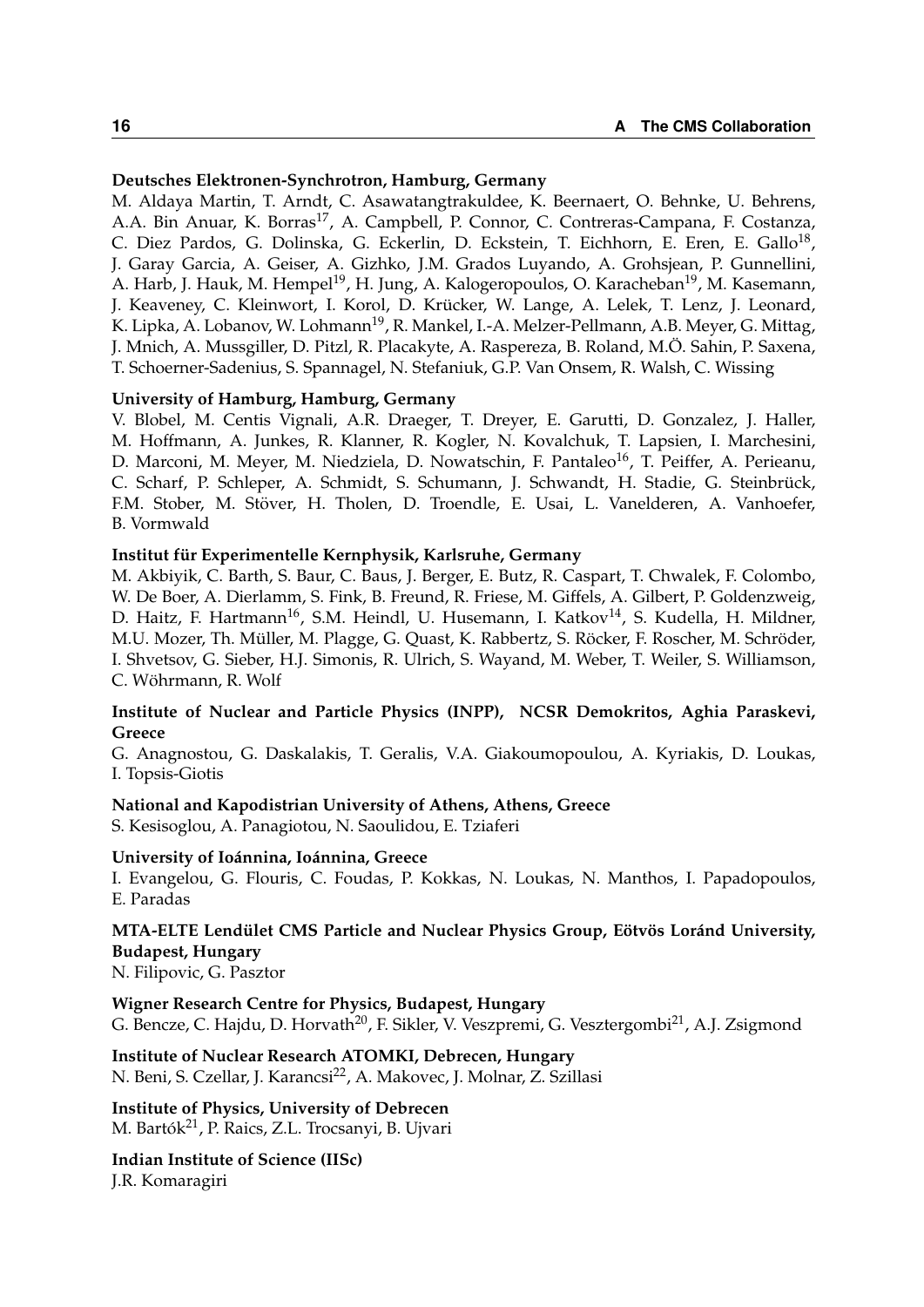#### **National Institute of Science Education and Research, Bhubaneswar, India**

S. Bahinipati<sup>23</sup>, S. Bhowmik<sup>24</sup>, S. Choudhury<sup>25</sup>, P. Mal, K. Mandal, A. Nayak<sup>26</sup>, D.K. Sahoo<sup>23</sup>, N. Sahoo, S.K. Swain

#### **Panjab University, Chandigarh, India**

S. Bansal, S.B. Beri, V. Bhatnagar, R. Chawla, U.Bhawandeep, A.K. Kalsi, A. Kaur, M. Kaur, R. Kumar, P. Kumari, A. Mehta, M. Mittal, J.B. Singh, G. Walia

#### **University of Delhi, Delhi, India**

Ashok Kumar, A. Bhardwaj, B.C. Choudhary, R.B. Garg, S. Keshri, S. Malhotra, M. Naimuddin, K. Ranjan, R. Sharma, V. Sharma

## **Saha Institute of Nuclear Physics, Kolkata, India**

R. Bhattacharya, S. Bhattacharya, K. Chatterjee, S. Dey, S. Dutt, S. Dutta, S. Ghosh, N. Majumdar, A. Modak, K. Mondal, S. Mukhopadhyay, S. Nandan, A. Purohit, A. Roy, D. Roy, S. Roy Chowdhury, S. Sarkar, M. Sharan, S. Thakur

#### **Indian Institute of Technology Madras, Madras, India** P.K. Behera

#### **Bhabha Atomic Research Centre, Mumbai, India**

R. Chudasama, D. Dutta, V. Jha, V. Kumar, A.K. Mohanty<sup>16</sup>, P.K. Netrakanti, L.M. Pant, P. Shukla, A. Topkar

#### **Tata Institute of Fundamental Research-A, Mumbai, India**

T. Aziz, S. Dugad, G. Kole, B. Mahakud, S. Mitra, G.B. Mohanty, B. Parida, N. Sur, B. Sutar

#### **Tata Institute of Fundamental Research-B, Mumbai, India**

S. Banerjee, R.K. Dewanjee, S. Ganguly, M. Guchait, Sa. Jain, S. Kumar, M. Maity<sup>24</sup>, G. Majumder, K. Mazumdar, T. Sarkar<sup>24</sup>, N. Wickramage<sup>27</sup>

#### **Indian Institute of Science Education and Research (IISER), Pune, India**

S. Chauhan, S. Dube, V. Hegde, A. Kapoor, K. Kothekar, S. Pandey, A. Rane, S. Sharma

#### **Institute for Research in Fundamental Sciences (IPM), Tehran, Iran**

S. Chenarani28, E. Eskandari Tadavani, S.M. Etesami28, M. Khakzad, M. Mohammadi Najafabadi, M. Naseri, S. Paktinat Mehdiabadi<sup>29</sup>, F. Rezaei Hosseinabadi, B. Safarzadeh<sup>30</sup>, M. Zeinali

#### **University College Dublin, Dublin, Ireland**

M. Felcini, M. Grunewald

## **INFN Sezione di Bari** *<sup>a</sup>* **, Universit`a di Bari** *<sup>b</sup>* **, Politecnico di Bari** *<sup>c</sup>* **, Bari, Italy**

M. Abbrescia<sup>*a*,*b*</sup>, C. Calabria<sup>*a*,*b*</sup>, C. Caputo<sup>*a*,*b*</sup>, A. Colaleo<sup>*a*</sup>, D. Creanza<sup>*a*,*c*</sup>, L. Cristella<sup>*a*,*b*</sup>, N. De Filippis<sup>a,c</sup>, M. De Palma<sup>a,b</sup>, L. Fiore<sup>a</sup>, G. Iaselli<sup>a,c</sup>, G. Maggi<sup>a,c</sup>, M. Maggi<sup>a</sup>, G. Miniello<sup>a,b</sup>, S. My*a*,*<sup>b</sup>* , S. Nuzzo*a*,*<sup>b</sup>* , A. Pompili*a*,*<sup>b</sup>* , G. Pugliese*a*,*<sup>c</sup>* , R. Radogna*a*,*<sup>b</sup>* , A. Ranieri*<sup>a</sup>* , G. Selvaggi*a*,*<sup>b</sup>* , A. Sharma*<sup>a</sup>* , L. Silvestris*a*,16, R. Venditti*a*,*<sup>b</sup>* , P. Verwilligen*<sup>a</sup>*

## **INFN Sezione di Bologna** *<sup>a</sup>* **, Universit`a di Bologna** *<sup>b</sup>* **, Bologna, Italy**

G. Abbiendi<sup>*a*</sup>, C. Battilana, D. Bonacorsi<sup>a,*b*</sup>, S. Braibant-Giacomelli<sup>a,*b*</sup>, L. Brigliadori<sup>a,*b*</sup>, R. Campanini<sup>a,b</sup>, P. Capiluppi<sup>a,b</sup>, A. Castro<sup>a,b</sup>, F.R. Cavallo<sup>a</sup>, S.S. Chhibra<sup>a,b</sup>, G. Codispoti<sup>a,b</sup>, M. Cuffiani<sup>a,b</sup>, G.M. Dallavalle<sup>a</sup>, F. Fabbri<sup>a</sup>, A. Fanfani<sup>a,b</sup>, D. Fasanella<sup>a,b</sup>, P. Giacomelli<sup>a</sup>, C. Grandi<sup>a</sup>, L. Guiducci<sup>a,b</sup>, S. Marcellini<sup>a</sup>, G. Masetti<sup>a</sup>, A. Montanari<sup>a</sup>, F.L. Navarria<sup>a,b</sup>, A. Perrotta*<sup>a</sup>* , A.M. Rossi*a*,*<sup>b</sup>* , T. Rovelli*a*,*<sup>b</sup>* , G.P. Siroli*a*,*<sup>b</sup>* , N. Tosi*a*,*b*,16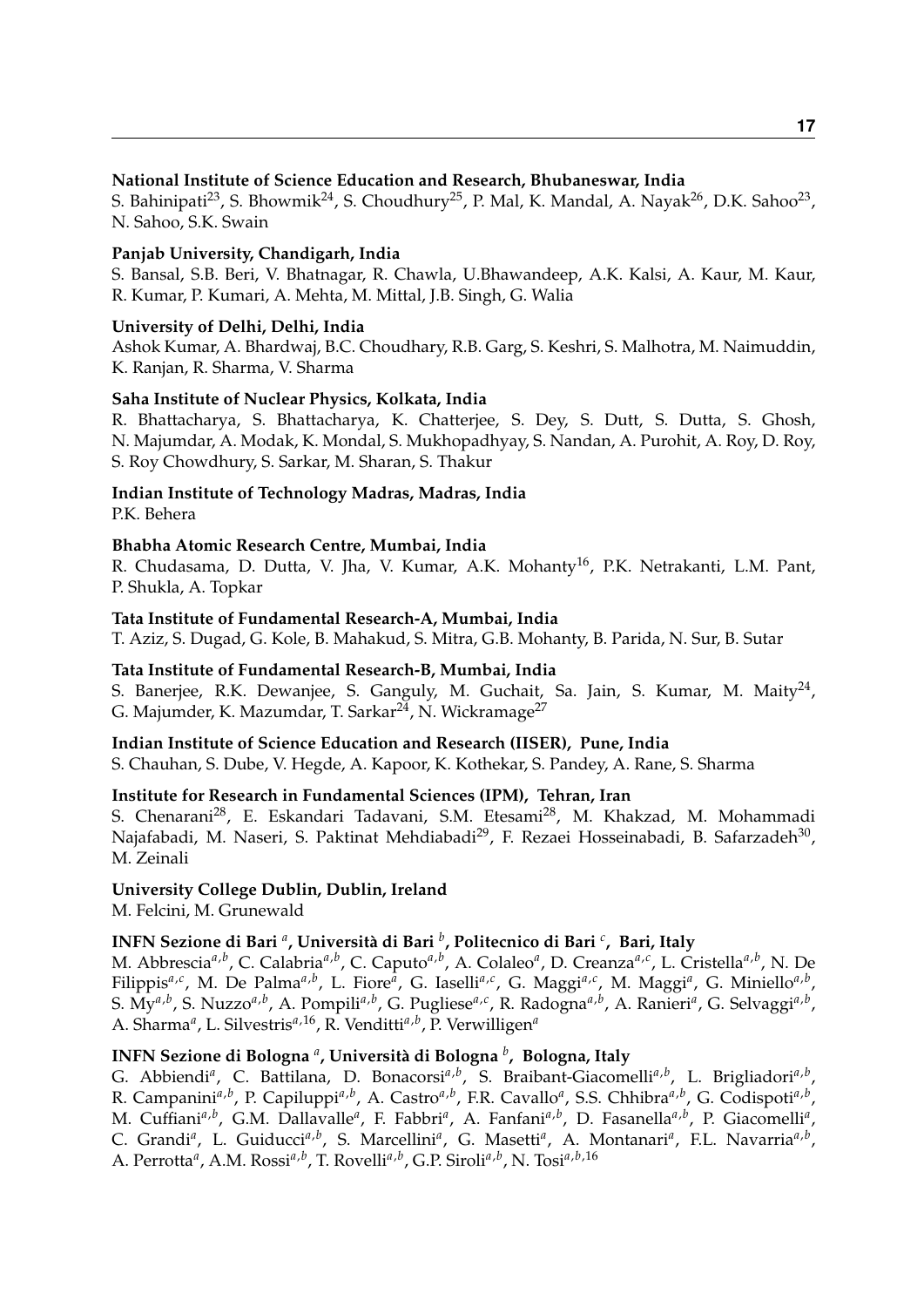## **INFN Sezione di Catania** *<sup>a</sup>* **, Universit`a di Catania** *<sup>b</sup>* **, Catania, Italy**

S. Albergo*a*,*<sup>b</sup>* , S. Costa*a*,*<sup>b</sup>* , A. Di Mattia*<sup>a</sup>* , F. Giordano*a*,*<sup>b</sup>* , R. Potenza*a*,*<sup>b</sup>* , A. Tricomi*a*,*<sup>b</sup>* , C. Tuve*a*,*<sup>b</sup>*

## **INFN Sezione di Firenze** *<sup>a</sup>* **, Universit`a di Firenze** *<sup>b</sup>* **, Firenze, Italy**

G. Barbagli<sup>a</sup>, V. Ciulli<sup>a,b</sup>, C. Civinini<sup>a</sup>, R. D'Alessandro<sup>a,b</sup>, E. Focardi<sup>a,b</sup>, P. Lenzi<sup>a,b</sup>, M. Meschini*<sup>a</sup>* , S. Paoletti*<sup>a</sup>* , L. Russo*a*,31, G. Sguazzoni*<sup>a</sup>* , D. Strom*<sup>a</sup>* , L. Viliani*a*,*b*,16

#### **INFN Laboratori Nazionali di Frascati, Frascati, Italy**

L. Benussi, S. Bianco, F. Fabbri, D. Piccolo, F. Primavera<sup>16</sup>

## **INFN Sezione di Genova** *<sup>a</sup>* **, Universit`a di Genova** *<sup>b</sup>* **, Genova, Italy**

V. Calvelli*a*,*<sup>b</sup>* , F. Ferro*<sup>a</sup>* , M.R. Monge*a*,*<sup>b</sup>* , E. Robutti*<sup>a</sup>* , S. Tosi*a*,*<sup>b</sup>*

## **INFN Sezione di Milano-Bicocca** *<sup>a</sup>* **, Universit`a di Milano-Bicocca** *<sup>b</sup>* **, Milano, Italy**

L. Brianza*a*,*b*,16, F. Brivio*a*,*<sup>b</sup>* , V. Ciriolo, M.E. Dinardo*a*,*<sup>b</sup>* , S. Fiorendi*a*,*b*,16, S. Gennai*<sup>a</sup>* , A. Ghezzi<sup>a,*b*</sup>, P. Govoni<sup>a,*b*</sup>, M. Malberti<sup>a,*b*</sup>, S. Malvezzi<sup>a</sup>, R.A. Manzoni<sup>a,*b*</sup>, D. Menasce<sup>a</sup>, L. Moroni*<sup>a</sup>* , M. Paganoni*a*,*<sup>b</sup>* , D. Pedrini*<sup>a</sup>* , S. Pigazzini*a*,*<sup>b</sup>* , S. Ragazzi*a*,*<sup>b</sup>* , T. Tabarelli de Fatis*a*,*<sup>b</sup>*

## INFN Sezione di Napoli*ª,* Università di Napoli 'Federico II' <sup>b</sup>, Napoli, Italy, Università della **Basilicata** *<sup>c</sup>* **, Potenza, Italy, Universit`a G. Marconi** *<sup>d</sup>* **, Roma, Italy**

S. Buontempo<sup>a</sup>, N. Cavallo<sup>a,c</sup>, G. De Nardo, S. Di Guida<sup>a,d,16</sup>, M. Esposito<sup>a,b</sup>, F. Fabozzi<sup>a,c</sup>, F. Fienga*a*,*<sup>b</sup>* , A.O.M. Iorio*a*,*<sup>b</sup>* , G. Lanza*<sup>a</sup>* , L. Lista*<sup>a</sup>* , S. Meola*a*,*d*,16, P. Paolucci*a*,16, C. Sciacca*a*,*<sup>b</sup>* , F. Thyssen*<sup>a</sup>*

## INFN Sezione di Padova <sup>a</sup>, Università di Padova <sup>b</sup>, Padova, Italy, Università di Trento <sup>*c*</sup>, **Trento, Italy**

P. Azzi*a*,16, N. Bacchetta*<sup>a</sup>* , L. Benato*a*,*<sup>b</sup>* , D. Bisello*a*,*<sup>b</sup>* , A. Boletti*a*,*<sup>b</sup>* , M. Dall'Osso*a*,*<sup>b</sup>* , P. De Castro Manzano<sup>a</sup>, T. Dorigo<sup>a</sup>, U. Dosselli<sup>a</sup>, F. Gasparini<sup>a,*b*</sup>, U. Gasparini<sup>a,*b*</sup>, A. Gozzelino<sup>a</sup>, M. Gulmini<sup>a,32</sup>, S. Lacaprara<sup>a</sup>, M. Margoni<sup>a,b</sup>, G. Maron<sup>a,32</sup>, A.T. Meneguzzo<sup>a,b</sup>, M. Michelotto<sup>a</sup>, J. Pazzini*a*,*<sup>b</sup>* , N. Pozzobon*a*,*<sup>b</sup>* , P. Ronchese*a*,*<sup>b</sup>* , F. Simonetto*a*,*<sup>b</sup>* , E. Torassa*<sup>a</sup>* , M. Zanetti*a*,*<sup>b</sup>* , P. Zotto*a*,*<sup>b</sup>* , G. Zumerle*a*,*<sup>b</sup>*

## **INFN Sezione di Pavia** *<sup>a</sup>* **, Universit`a di Pavia** *<sup>b</sup>* **, Pavia, Italy**

A. Braghieri<sup>a</sup>, F. Fallavollita<sup>a,b</sup>, A. Magnani<sup>a,b</sup>, P. Montagna<sup>a,b</sup>, S.P. Ratti<sup>a,b</sup>, V. Re<sup>a</sup>, C. Riccardi<sup>a,b</sup>, P. Salvini*<sup>a</sup>* , I. Vai*a*,*<sup>b</sup>* , P. Vitulo*a*,*<sup>b</sup>*

## **INFN Sezione di Perugia** *<sup>a</sup>* **, Universit`a di Perugia** *<sup>b</sup>* **, Perugia, Italy**

L. Alunni Solestizi<sup>a,b</sup>, G.M. Bilei<sup>a</sup>, D. Ciangottini<sup>a,b</sup>, L. Fanò<sup>a,b</sup>, P. Lariccia<sup>a,b</sup>, R. Leonardi<sup>a,b</sup>, G. Mantovani*a*,*<sup>b</sup>* , V. Mariani*a*,*<sup>b</sup>* , M. Menichelli*<sup>a</sup>* , A. Saha*<sup>a</sup>* , A. Santocchia*a*,*<sup>b</sup>*

**INFN Sezione di Pisa** *<sup>a</sup>* **, Universit`a di Pisa** *<sup>b</sup>* **, Scuola Normale Superiore di Pisa** *<sup>c</sup>* **, Pisa, Italy** K. Androsov*a*,31, P. Azzurri*a*,16, G. Bagliesi*<sup>a</sup>* , J. Bernardini*<sup>a</sup>* , T. Boccali*<sup>a</sup>* , R. Castaldi*<sup>a</sup>* , M.A. Ciocci<sup>a,31</sup>, R. Dell'Orso<sup>a</sup>, S. Donato<sup>a,c</sup>, G. Fedi, A. Giassi<sup>a</sup>, M.T. Grippo<sup>a,31</sup>, F. Ligabue<sup>a,c</sup>, T. Lomtadze<sup>a</sup>, L. Martini<sup>a,b</sup>, A. Messineo<sup>a,b</sup>, F. Palla<sup>a</sup>, A. Rizzi<sup>a,b</sup>, A. Savoy-Navarro<sup>a,33</sup>, P. Spagnolo*<sup>a</sup>* , R. Tenchini*<sup>a</sup>* , G. Tonelli*a*,*<sup>b</sup>* , A. Venturi*<sup>a</sup>* , P.G. Verdini*<sup>a</sup>*

## **INFN Sezione di Roma** *<sup>a</sup>* **, Universit`a di Roma** *<sup>b</sup>* **, Roma, Italy**

L. Barone<sup>a,b</sup>, F. Cavallari<sup>a</sup>, M. Cipriani<sup>a,b</sup>, D. Del Re<sup>a,b,16</sup>, M. Diemoz<sup>a</sup>, S. Gelli<sup>a,b</sup>, E. Longo<sup>a,b</sup>, F. Margaroli<sup>a,*b*</sup>, B. Marzocchi<sup>a,*b*</sup>, P. Meridiani<sup>a</sup>, G. Organtini<sup>a,*b*</sup>, R. Paramatti<sup>a</sup>, F. Preiato<sup>a,*b*</sup>, S. Rahatlou*a*,*<sup>b</sup>* , C. Rovelli*<sup>a</sup>* , F. Santanastasio*a*,*<sup>b</sup>*

## INFN Sezione di Torino<sup>a</sup>, Università di Torino<sup>b</sup>, Torino, Italy, Università del Piemonte **Orientale** *<sup>c</sup>* **, Novara, Italy**

N. Amapane<sup>a,b</sup>, R. Arcidiacono<sup>a,c,16</sup>, S. Argiro<sup>a,b</sup>, M. Arneodo<sup>a,c</sup>, N. Bartosik<sup>a</sup>, R. Bellan<sup>a,b</sup>, C. Biino<sup>a</sup>, N. Cartiglia<sup>a</sup>, F. Cenna<sup>a,b</sup>, M. Costa<sup>a,b</sup>, R. Covarelli<sup>a,b</sup>, A. Degano<sup>a,b</sup>, N. Demaria<sup>a</sup>,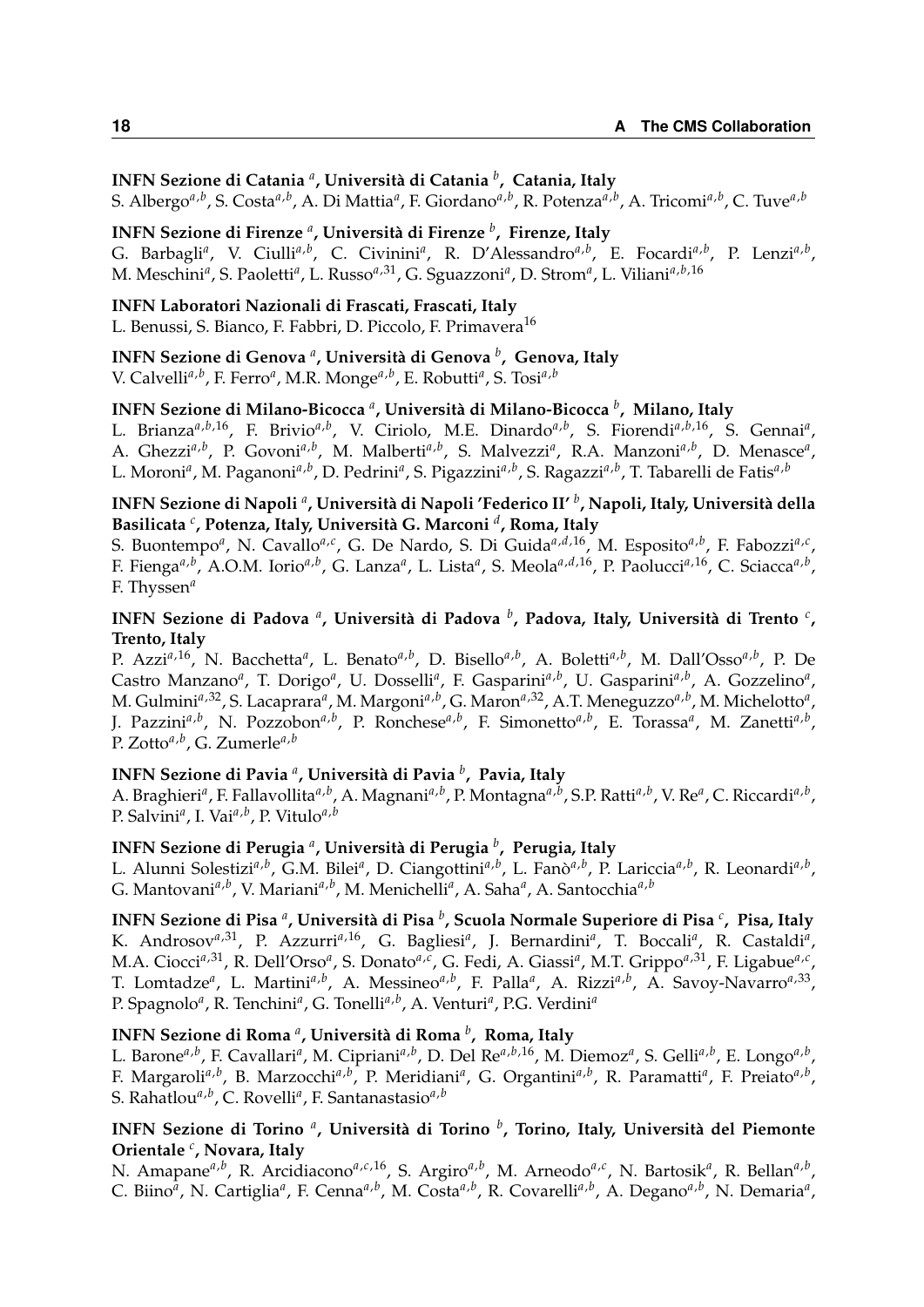L. Finco<sup>a,*b*</sup>, B. Kiani<sup>a,*b*</sup>, C. Mariotti<sup>a</sup>, S. Maselli<sup>a</sup>, E. Migliore<sup>a,*b*</sup>, V. Monaco<sup>a,*b*</sup>, E. Monteil<sup>a,*b*</sup>, M. Monteno*<sup>a</sup>* , M.M. Obertino*a*,*<sup>b</sup>* , L. Pacher*a*,*<sup>b</sup>* , N. Pastrone*<sup>a</sup>* , M. Pelliccioni*<sup>a</sup>* , G.L. Pinna Angioni<sup>a,*b*</sup>, F. Ravera<sup>a,*b*</sup>, A. Romero<sup>a,*b*</sup>, M. Ruspa<sup>a,c</sup>, R. Sacchi<sup>a,*b*</sup>, K. Shchelina<sup>a,*b*</sup>, V. Sola<sup>a</sup>, A. Solano*a*,*<sup>b</sup>* , A. Staiano*<sup>a</sup>* , P. Traczyk*a*,*<sup>b</sup>*

**INFN Sezione di Trieste** *<sup>a</sup>* **, Universit`a di Trieste** *<sup>b</sup>* **, Trieste, Italy** S. Belforte*<sup>a</sup>* , M. Casarsa*<sup>a</sup>* , F. Cossutti*<sup>a</sup>* , G. Della Ricca*a*,*<sup>b</sup>* , A. Zanetti*<sup>a</sup>*

**Kyungpook National University, Daegu, Korea** D.H. Kim, G.N. Kim, M.S. Kim, S. Lee, S.W. Lee, Y.D. Oh, S. Sekmen, D.C. Son, Y.C. Yang

**Chonbuk National University, Jeonju, Korea** A. Lee

**Chonnam National University, Institute for Universe and Elementary Particles, Kwangju, Korea** H. Kim

**Hanyang University, Seoul, Korea** J.A. Brochero Cifuentes, T.J. Kim

**Korea University, Seoul, Korea** S. Cho, S. Choi, Y. Go, D. Gyun, S. Ha, B. Hong, Y. Jo, Y. Kim, K. Lee, K.S. Lee, S. Lee, J. Lim, S.K. Park, Y. Roh

**Seoul National University, Seoul, Korea** J. Almond, J. Kim, H. Lee, S.B. Oh, B.C. Radburn-Smith, S.h. Seo, U.K. Yang, H.D. Yoo, G.B. Yu

**University of Seoul, Seoul, Korea** M. Choi, H. Kim, J.H. Kim, J.S.H. Lee, I.C. Park, G. Ryu, M.S. Ryu

**Sungkyunkwan University, Suwon, Korea** Y. Choi, J. Goh, C. Hwang, J. Lee, I. Yu

**Vilnius University, Vilnius, Lithuania** V. Dudenas, A. Juodagalvis, J. Vaitkus

**National Centre for Particle Physics, Universiti Malaya, Kuala Lumpur, Malaysia** I. Ahmed, Z.A. Ibrahim, M.A.B. Md Ali<sup>34</sup>, F. Mohamad Idris<sup>35</sup>, W.A.T. Wan Abdullah, M.N. Yusli, Z. Zolkapli

**Centro de Investigacion y de Estudios Avanzados del IPN, Mexico City, Mexico** H. Castilla-Valdez, E. De La Cruz-Burelo, I. Heredia-De La Cruz<sup>36</sup>, A. Hernandez-Almada, R. Lopez-Fernandez, R. Magaña Villalba, J. Mejia Guisao, A. Sanchez-Hernandez

**Universidad Iberoamericana, Mexico City, Mexico** S. Carrillo Moreno, C. Oropeza Barrera, F. Vazquez Valencia

**Benemerita Universidad Autonoma de Puebla, Puebla, Mexico** S. Carpinteyro, I. Pedraza, H.A. Salazar Ibarguen, C. Uribe Estrada

**Universidad Autónoma de San Luis Potosí, San Luis Potosí, Mexico** A. Morelos Pineda

**University of Auckland, Auckland, New Zealand** D. Krofcheck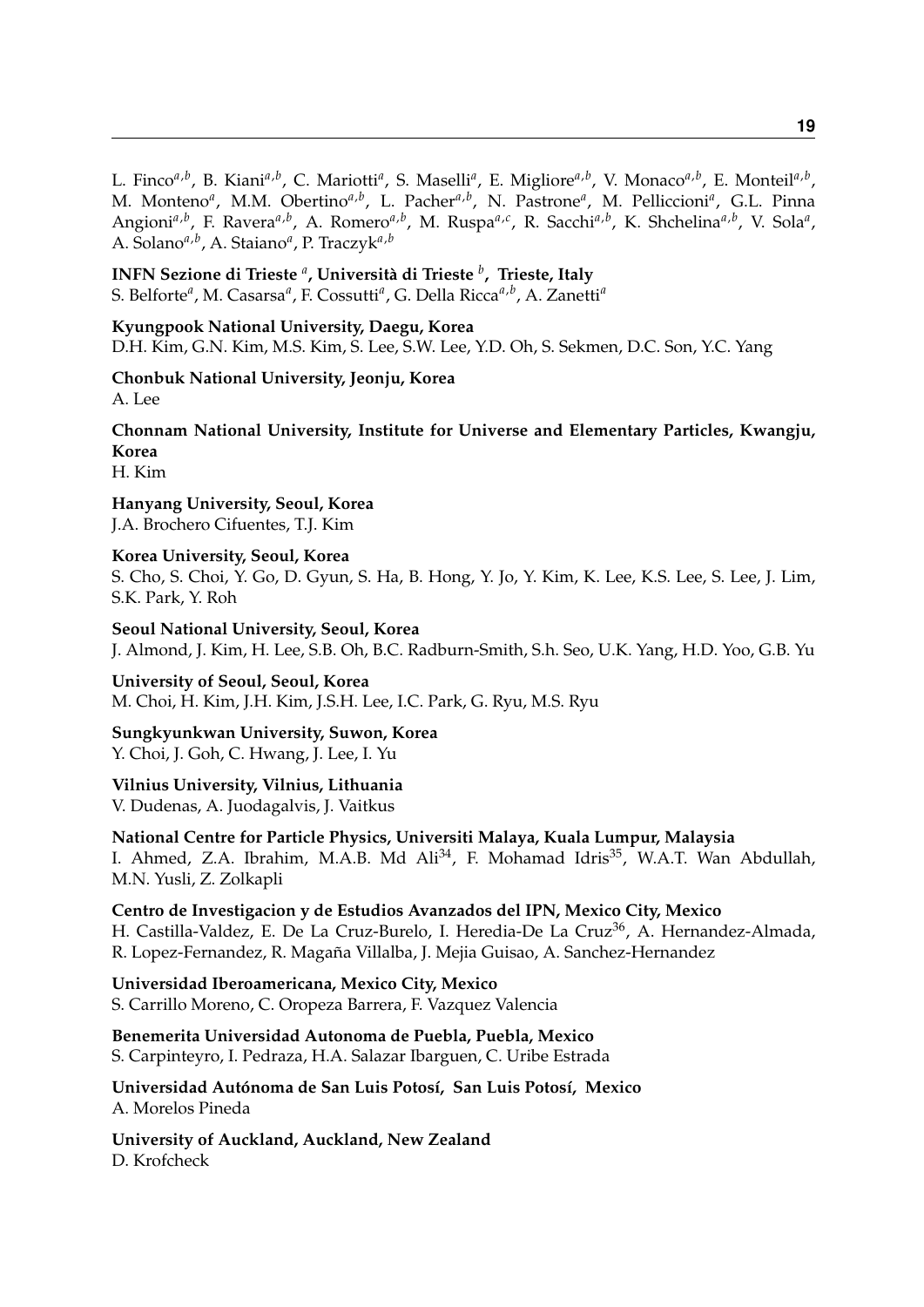## **University of Canterbury, Christchurch, New Zealand** P.H. Butler

#### **National Centre for Physics, Quaid-I-Azam University, Islamabad, Pakistan**

A. Ahmad, M. Ahmad, Q. Hassan, H.R. Hoorani, W.A. Khan, A. Saddique, M.A. Shah, M. Shoaib, M. Waqas

#### **National Centre for Nuclear Research, Swierk, Poland**

H. Bialkowska, M. Bluj, B. Boimska, T. Frueboes, M. Górski, M. Kazana, K. Nawrocki, K. Romanowska-Rybinska, M. Szleper, P. Zalewski

**Institute of Experimental Physics, Faculty of Physics, University of Warsaw, Warsaw, Poland** K. Bunkowski, A. Byszuk<sup>37</sup>, K. Doroba, A. Kalinowski, M. Konecki, J. Krolikowski, M. Misiura, M. Olszewski, M. Walczak

#### Laboratório de Instrumentação e Física Experimental de Partículas, Lisboa, Portugal

P. Bargassa, C. Beirão Da Cruz E Silva, B. Calpas, A. Di Francesco, P. Faccioli, P.G. Ferreira Parracho, M. Gallinaro, J. Hollar, N. Leonardo, L. Lloret Iglesias, M.V. Nemallapudi, J. Rodrigues Antunes, J. Seixas, O. Toldaiev, D. Vadruccio, J. Varela

#### **Joint Institute for Nuclear Research, Dubna, Russia**

S. Afanasiev, P. Bunin, M. Gavrilenko, I. Golutvin, I. Gorbunov, A. Kamenev, V. Karjavin, A. Lanev, A. Malakhov, V. Matveev<sup>38,39</sup>, V. Palichik, V. Perelygin, S. Shmatov, S. Shulha, N. Skatchkov, V. Smirnov, N. Voytishin, A. Zarubin

### **Petersburg Nuclear Physics Institute, Gatchina (St. Petersburg), Russia**

L. Chtchipounov, V. Golovtsov, Y. Ivanov, V. Kim<sup>40</sup>, E. Kuznetsova<sup>41</sup>, V. Murzin, V. Oreshkin, V. Sulimov, A. Vorobyev

#### **Institute for Nuclear Research, Moscow, Russia**

Yu. Andreev, A. Dermenev, S. Gninenko, N. Golubev, A. Karneyeu, M. Kirsanov, N. Krasnikov, A. Pashenkov, D. Tlisov, A. Toropin

#### **Institute for Theoretical and Experimental Physics, Moscow, Russia**

V. Epshteyn, V. Gavrilov, N. Lychkovskaya, V. Popov, I. Pozdnyakov, G. Safronov, A. Spiridonov, M. Toms, E. Vlasov, A. Zhokin

**Moscow Institute of Physics and Technology, Moscow, Russia** T. Aushev, A. Bylinkin<sup>39</sup>

## **National Research Nuclear University 'Moscow Engineering Physics Institute' (MEPhI), Moscow, Russia**

M. Chadeeva<sup>42</sup>, E. Popova, E. Tarkovskii

**P.N. Lebedev Physical Institute, Moscow, Russia**

V. Andreev, M. Azarkin<sup>39</sup>, I. Dremin<sup>39</sup>, M. Kirakosyan, A. Leonidov<sup>39</sup>, A. Terkulov

#### **Skobeltsyn Institute of Nuclear Physics, Lomonosov Moscow State University, Moscow, Russia**

A. Baskakov, A. Belyaev, E. Boos, A. Demiyanov, A. Ershov, A. Gribushin, O. Kodolova, V. Korotkikh, I. Lokhtin, I. Miagkov, S. Obraztsov, S. Petrushanko, V. Savrin, A. Snigirev, I. Vardanyan

**Novosibirsk State University (NSU), Novosibirsk, Russia**

V. Blinov<sup>43</sup>, Y.Skovpen<sup>43</sup>, D. Shtol<sup>43</sup>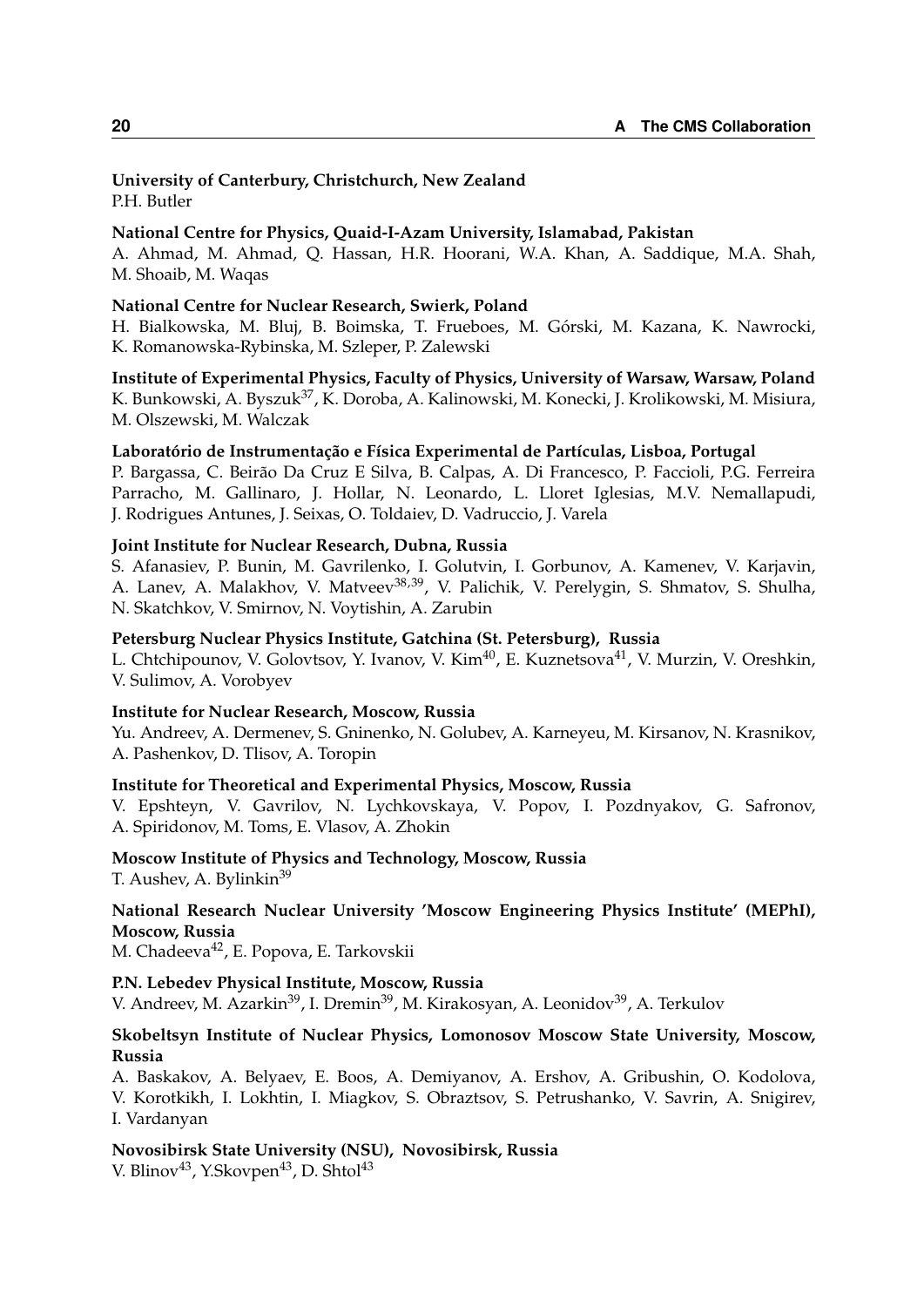## **State Research Center of Russian Federation, Institute for High Energy Physics, Protvino, Russia**

I. Azhgirey, I. Bayshev, S. Bitioukov, D. Elumakhov, V. Kachanov, A. Kalinin, D. Konstantinov, V. Krychkine, V. Petrov, R. Ryutin, A. Sobol, S. Troshin, N. Tyurin, A. Uzunian, A. Volkov

## **University of Belgrade, Faculty of Physics and Vinca Institute of Nuclear Sciences, Belgrade, Serbia**

P. Adzic<sup>44</sup>, P. Cirkovic, D. Devetak, M. Dordevic, J. Milosevic, V. Rekovic

## Centro de Investigaciones Energéticas Medioambientales y Tecnológicas (CIEMAT), **Madrid, Spain**

J. Alcaraz Maestre, M. Barrio Luna, E. Calvo, M. Cerrada, M. Chamizo Llatas, N. Colino, B. De La Cruz, A. Delgado Peris, A. Escalante Del Valle, C. Fernandez Bedoya, J.P. Fernández Ramos, J. Flix, M.C. Fouz, P. Garcia-Abia, O. Gonzalez Lopez, S. Goy Lopez, J.M. Hernandez, M.I. Josa, E. Navarro De Martino, A. Pérez-Calero Yzquierdo, J. Puerta Pelayo, A. Quintario Olmeda, I. Redondo, L. Romero, M.S. Soares

#### **Universidad Autónoma de Madrid, Madrid, Spain**

J.F. de Trocóniz, M. Missiroli, D. Moran

#### **Universidad de Oviedo, Oviedo, Spain**

J. Cuevas, J. Fernandez Menendez, I. Gonzalez Caballero, J.R. González Fernández, E. Palencia Cortezon, S. Sanchez Cruz, I. Suárez Andrés, P. Vischia, J.M. Vizan Garcia

## Instituto de Física de Cantabria (IFCA), CSIC-Universidad de Cantabria, Santander, Spain I.J. Cabrillo, A. Calderon, E. Curras, M. Fernandez, J. Garcia-Ferrero, G. Gomez, A. Lopez Virto, J. Marco, C. Martinez Rivero, F. Matorras, J. Piedra Gomez, T. Rodrigo, A. Ruiz-Jimeno, L. Scodellaro, N. Trevisani, I. Vila, R. Vilar Cortabitarte

## **CERN, European Organization for Nuclear Research, Geneva, Switzerland**

D. Abbaneo, E. Auffray, G. Auzinger, P. Baillon, A.H. Ball, D. Barney, P. Bloch, A. Bocci, C. Botta, T. Camporesi, R. Castello, M. Cepeda, G. Cerminara, Y. Chen, D. d'Enterria, A. Dabrowski, V. Daponte, A. David, M. De Gruttola, A. De Roeck, E. Di Marco<sup>45</sup>, M. Dobson, B. Dorney, T. du Pree, D. Duggan, M. Dunser, N. Dupont, A. Elliott-Peisert, P. Everaerts, S. Fartoukh, ¨ G. Franzoni, J. Fulcher, W. Funk, D. Gigi, K. Gill, M. Girone, F. Glege, D. Gulhan, S. Gundacker, M. Guthoff, P. Harris, J. Hegeman, V. Innocente, P. Janot, J. Kieseler, H. Kirschenmann, V. Knünz, A. Kornmayer<sup>16</sup>, M.J. Kortelainen, K. Kousouris, M. Krammer<sup>1</sup>, C. Lange, P. Lecoq, C. Lourenço, M.T. Lucchini, L. Malgeri, M. Mannelli, A. Martelli, F. Meijers, J.A. Merlin, S. Mersi, E. Meschi, P. Milenovic46, F. Moortgat, S. Morovic, M. Mulders, H. Neugebauer, S. Orfanelli, L. Orsini, L. Pape, E. Perez, M. Peruzzi, A. Petrilli, G. Petrucciani, A. Pfeiffer, M. Pierini, A. Racz, T. Reis, G. Rolandi<sup>47</sup>, M. Rovere, H. Sakulin, J.B. Sauvan, C. Schäfer, C. Schwick, M. Seidel, A. Sharma, P. Silva, P. Sphicas<sup>48</sup>, J. Steggemann, M. Stoye, Y. Takahashi, M. Tosi, D. Treille, A. Triossi, A. Tsirou, V. Veckalns<sup>49</sup>, G.I. Veres<sup>21</sup>, M. Verweij, N. Wardle, H.K. Wöhri*,* A. Zagozdzinska<sup>37</sup>, W.D. Zeuner

#### **Paul Scherrer Institut, Villigen, Switzerland**

W. Bertl, K. Deiters, W. Erdmann, R. Horisberger, Q. Ingram, H.C. Kaestli, D. Kotlinski, U. Langenegger, T. Rohe, S.A. Wiederkehr

#### **Institute for Particle Physics, ETH Zurich, Zurich, Switzerland**

F. Bachmair, L. Bäni, L. Bianchini, B. Casal, G. Dissertori, M. Dittmar, M. Donegà, C. Grab, C. Heidegger, D. Hits, J. Hoss, G. Kasieczka, W. Lustermann, B. Mangano, M. Marionneau, P. Martinez Ruiz del Arbol, M. Masciovecchio, M.T. Meinhard, D. Meister, F. Micheli,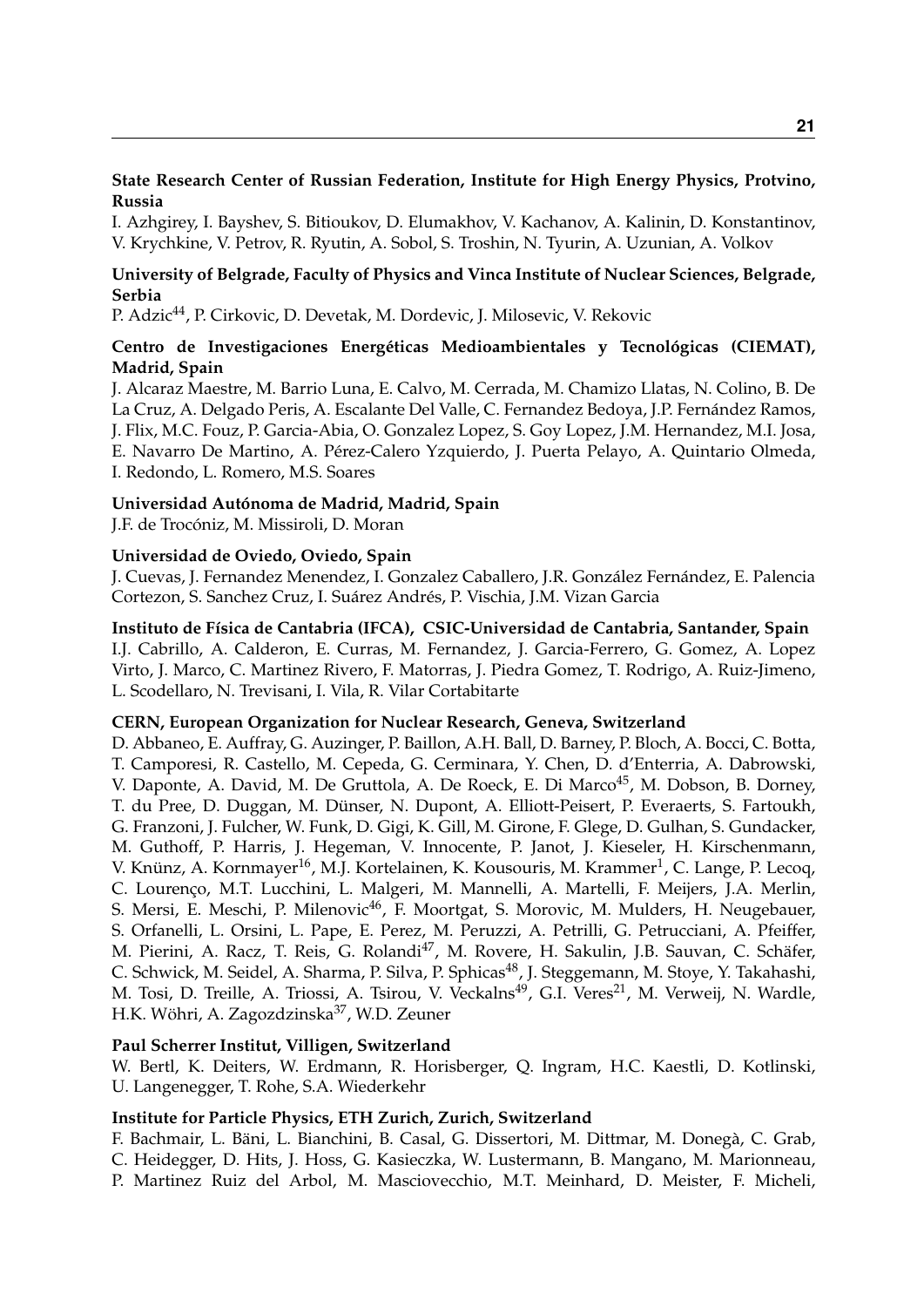P. Musella, F. Nessi-Tedaldi, F. Pandolfi, J. Pata, F. Pauss, G. Perrin, L. Perrozzi, M. Quittnat, M. Rossini, M. Schönenberger, A. Starodumov<sup>50</sup>, V.R. Tavolaro, K. Theofilatos, R. Wallny

#### Universität Zürich, Zurich, Switzerland

T.K. Aarrestad, C. Amsler<sup>51</sup>, L. Caminada, M.F. Canelli, A. De Cosa, C. Galloni, A. Hinzmann, T. Hreus, B. Kilminster, J. Ngadiuba, D. Pinna, G. Rauco, P. Robmann, D. Salerno, C. Seitz, Y. Yang, A. Zucchetta

#### **National Central University, Chung-Li, Taiwan**

V. Candelise, T.H. Doan, Sh. Jain, R. Khurana, M. Konyushikhin, C.M. Kuo, W. Lin, A. Pozdnyakov, S.S. Yu

#### **National Taiwan University (NTU), Taipei, Taiwan**

Arun Kumar, P. Chang, Y.H. Chang, Y. Chao, K.F. Chen, P.H. Chen, F. Fiori, W.-S. Hou, Y. Hsiung, Y.F. Liu, R.-S. Lu, M. Miñano Moya, E. Paganis, A. Psallidas, J.f. Tsai

**Chulalongkorn University, Faculty of Science, Department of Physics, Bangkok, Thailand** B. Asavapibhop, G. Singh, N. Srimanobhas, N. Suwonjandee

#### **Cukurova University - Physics Department, Science and Art Faculty**

A. Adiguzel, M.N. Bakirci<sup>52</sup>, S. Cerci<sup>53</sup>, S. Damarseckin, Z.S. Demiroglu, C. Dozen, I. Dumanoglu, S. Girgis, G. Gokbulut, Y. Guler, I. Hos<sup>54</sup>, E.E. Kangal<sup>55</sup>, O. Kara, A. Kayis Topaksu, U. Kiminsu, M. Oglakci, G. Onengut<sup>56</sup>, K. Ozdemir<sup>57</sup>, B. Tali<sup>53</sup>, S. Turkcapar, I.S. Zorbakir, C. Zorbilmez

**Middle East Technical University, Physics Department, Ankara, Turkey** B. Bilin, S. Bilmis, B. Isildak<sup>58</sup>, G. Karapinar<sup>59</sup>, M. Yalvac, M. Zeyrek

#### **Bogazici University, Istanbul, Turkey**

E. Gülmez, M. Kaya<sup>60</sup>, O. Kaya<sup>61</sup>, E.A. Yetkin<sup>62</sup>, T. Yetkin<sup>63</sup>

## **Istanbul Technical University, Istanbul, Turkey**

A. Cakir, K. Cankocak, S. Sen<sup>64</sup>

## **Institute for Scintillation Materials of National Academy of Science of Ukraine, Kharkov, Ukraine**

B. Grynyov

## **National Scientific Center, Kharkov Institute of Physics and Technology, Kharkov, Ukraine** L. Levchuk, P. Sorokin

#### **University of Bristol, Bristol, United Kingdom**

R. Aggleton, F. Ball, L. Beck, J.J. Brooke, D. Burns, E. Clement, D. Cussans, H. Flacher, , J. Goldstein, M. Grimes, G.P. Heath, H.F. Heath, J. Jacob, L. Kreczko, C. Lucas, D.M. Newbold<sup>65</sup> S. Paramesvaran, A. Poll, T. Sakuma, S. Seif El Nasr-storey, D. Smith, V.J. Smith

## **Rutherford Appleton Laboratory, Didcot, United Kingdom**

A. Belyaev<sup>66</sup>, C. Brew, R.M. Brown, L. Calligaris, D. Cieri, D.J.A. Cockerill, J.A. Coughlan, K. Harder, S. Harper, E. Olaiya, D. Petyt, C.H. Shepherd-Themistocleous, A. Thea, I.R. Tomalin, T. Williams

#### **Imperial College, London, United Kingdom**

M. Baber, R. Bainbridge, O. Buchmuller, A. Bundock, D. Burton, S. Casasso, M. Citron, D. Colling, L. Corpe, P. Dauncey, G. Davies, A. De Wit, M. Della Negra, R. Di Maria, P. Dunne, A. Elwood, D. Futyan, Y. Haddad, G. Hall, G. Iles, T. James, R. Lane, C. Laner, R. Lucas<sup>65</sup>, L. Lyons, A.-M. Magnan, S. Malik, L. Mastrolorenzo, J. Nash, A. Nikitenko<sup>50</sup>, J. Pela, B. Penning,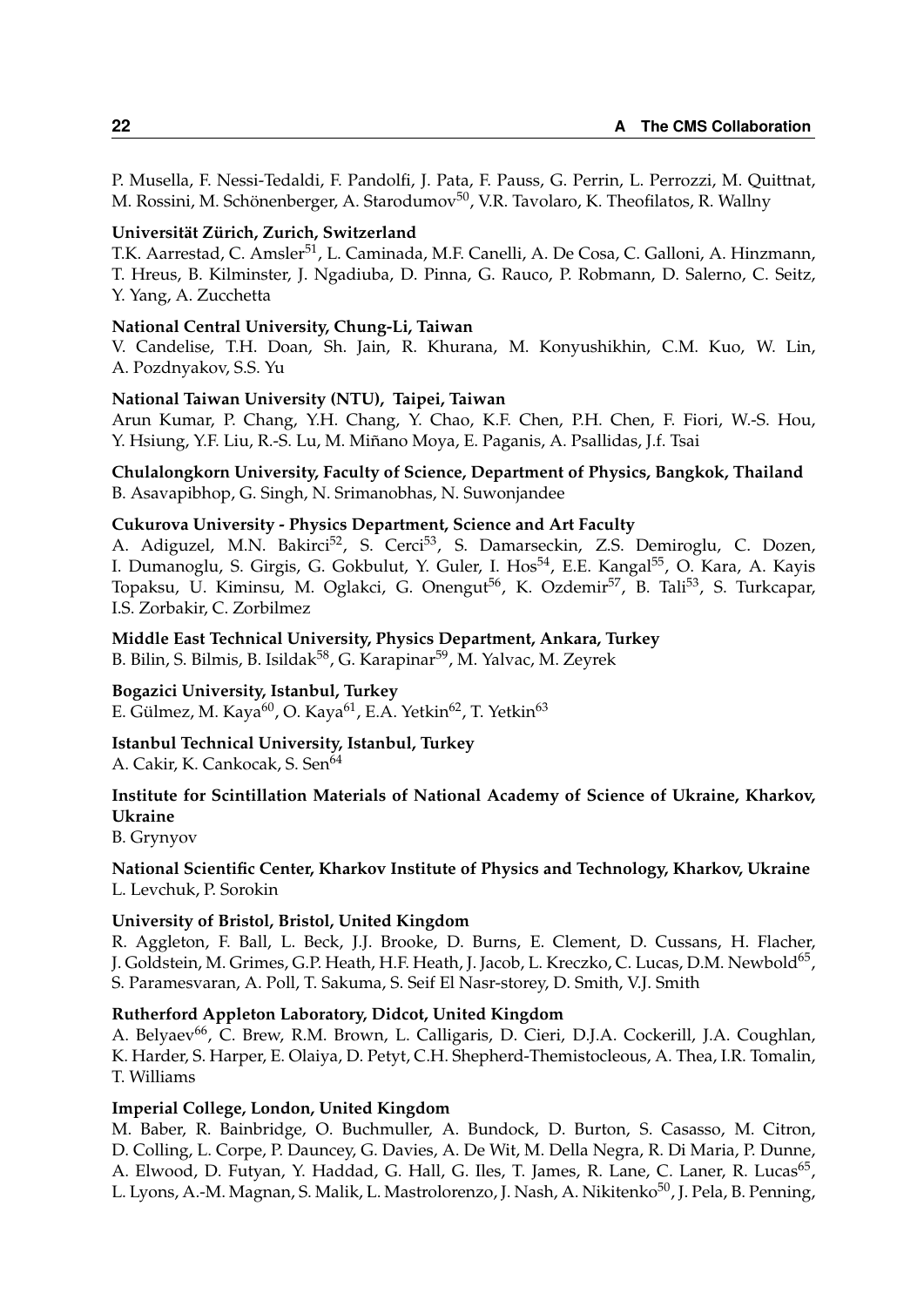M. Pesaresi, D.M. Raymond, A. Richards, A. Rose, E. Scott, C. Seez, S. Summers, A. Tapper, K. Uchida, M. Vazquez Acosta<sup>67</sup>, T. Virdee<sup>16</sup>, J. Wright, S.C. Zenz

#### **Brunel University, Uxbridge, United Kingdom**

J.E. Cole, P.R. Hobson, A. Khan, P. Kyberd, I.D. Reid, P. Symonds, L. Teodorescu, M. Turner

**Baylor University, Waco, USA** A. Borzou, K. Call, J. Dittmann, K. Hatakeyama, H. Liu, N. Pastika

**Catholic University of America** R. Bartek, A. Dominguez

#### **The University of Alabama, Tuscaloosa, USA**

A. Buccilli, S.I. Cooper, C. Henderson, P. Rumerio, C. West

#### **Boston University, Boston, USA**

D. Arcaro, A. Avetisyan, T. Bose, D. Gastler, D. Rankin, C. Richardson, J. Rohlf, L. Sulak, D. Zou

#### **Brown University, Providence, USA**

G. Benelli, D. Cutts, A. Garabedian, J. Hakala, U. Heintz, J.M. Hogan, O. Jesus, K.H.M. Kwok, E. Laird, G. Landsberg, Z. Mao, M. Narain, S. Piperov, S. Sagir, E. Spencer, R. Syarif

#### **University of California, Davis, Davis, USA**

R. Breedon, D. Burns, M. Calderon De La Barca Sanchez, S. Chauhan, M. Chertok, J. Conway, R. Conway, P.T. Cox, R. Erbacher, C. Flores, G. Funk, M. Gardner, W. Ko, R. Lander, C. Mclean, M. Mulhearn, D. Pellett, J. Pilot, S. Shalhout, M. Shi, J. Smith, M. Squires, D. Stolp, K. Tos, M. Tripathi

#### **University of California, Los Angeles, USA**

M. Bachtis, C. Bravo, R. Cousins, A. Dasgupta, A. Florent, J. Hauser, M. Ignatenko, N. Mccoll, D. Saltzberg, C. Schnaible, V. Valuev, M. Weber

#### **University of California, Riverside, Riverside, USA**

E. Bouvier, K. Burt, R. Clare, J. Ellison, J.W. Gary, S.M.A. Ghiasi Shirazi, G. Hanson, J. Heilman, P. Jandir, E. Kennedy, F. Lacroix, O.R. Long, M. Olmedo Negrete, M.I. Paneva, A. Shrinivas, W. Si, H. Wei, S. Wimpenny, B. R. Yates

#### **University of California, San Diego, La Jolla, USA**

J.G. Branson, G.B. Cerati, S. Cittolin, M. Derdzinski, R. Gerosa, A. Holzner, D. Klein, V. Krutelyov, J. Letts, I. Macneill, D. Olivito, S. Padhi, M. Pieri, M. Sani, V. Sharma, S. Simon, M. Tadel, A. Vartak, S. Wasserbaech<sup>68</sup>, C. Welke, J. Wood, F. Würthwein, A. Yagil, G. Zevi Della Porta

#### **University of California, Santa Barbara - Department of Physics, Santa Barbara, USA**

N. Amin, R. Bhandari, J. Bradmiller-Feld, C. Campagnari, A. Dishaw, V. Dutta, M. Franco Sevilla, C. George, F. Golf, L. Gouskos, J. Gran, R. Heller, J. Incandela, S.D. Mullin, A. Ovcharova, H. Qu, J. Richman, D. Stuart, I. Suarez, J. Yoo

#### **California Institute of Technology, Pasadena, USA**

D. Anderson, J. Bendavid, A. Bornheim, J. Bunn, J. Duarte, J.M. Lawhorn, A. Mott, H.B. Newman, C. Pena, M. Spiropulu, J.R. Vlimant, S. Xie, R.Y. Zhu

### **Carnegie Mellon University, Pittsburgh, USA**

M.B. Andrews, T. Ferguson, M. Paulini, J. Russ, M. Sun, H. Vogel, I. Vorobiev, M. Weinberg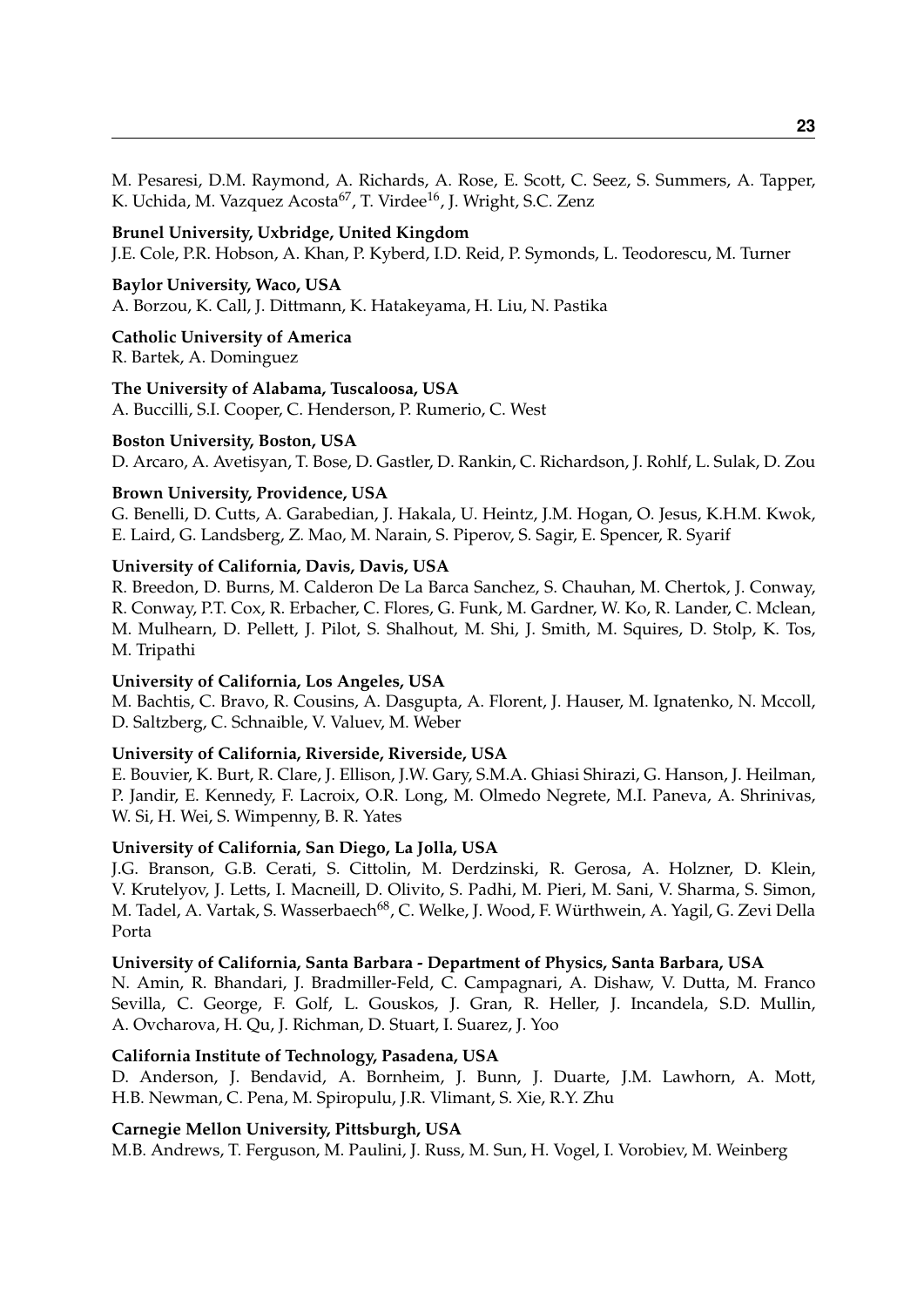#### **University of Colorado Boulder, Boulder, USA**

J.P. Cumalat, W.T. Ford, F. Jensen, A. Johnson, M. Krohn, S. Leontsinis, T. Mulholland, K. Stenson, S.R. Wagner

#### **Cornell University, Ithaca, USA**

J. Alexander, J. Chaves, J. Chu, S. Dittmer, K. Mcdermott, N. Mirman, G. Nicolas Kaufman, J.R. Patterson, A. Rinkevicius, A. Ryd, L. Skinnari, L. Soffi, S.M. Tan, Z. Tao, J. Thom, J. Tucker, P. Wittich, M. Zientek

#### **Fairfield University, Fairfield, USA**

D. Winn

#### **Fermi National Accelerator Laboratory, Batavia, USA**

S. Abdullin, M. Albrow, G. Apollinari, A. Apresyan, S. Banerjee, L.A.T. Bauerdick, A. Beretvas, J. Berryhill, P.C. Bhat, G. Bolla, K. Burkett, J.N. Butler, H.W.K. Cheung, F. Chlebana, S. Cihangir† , M. Cremonesi, V.D. Elvira, I. Fisk, J. Freeman, E. Gottschalk, L. Gray, D. Green, S. Grünendahl, O. Gutsche, D. Hare, R.M. Harris, S. Hasegawa, J. Hirschauer, Z. Hu, B. Jayatilaka, S. Jindariani, M. Johnson, U. Joshi, B. Klima, B. Kreis, S. Lammel, J. Linacre, D. Lincoln, R. Lipton, M. Liu, T. Liu, R. Lopes De Sá, J. Lykken, K. Maeshima, N. Magini, J.M. Marraffino, S. Maruyama, D. Mason, P. McBride, P. Merkel, S. Mrenna, S. Nahn, V. O'Dell, K. Pedro, O. Prokofyev, G. Rakness, L. Ristori, E. Sexton-Kennedy, A. Soha, W.J. Spalding, L. Spiegel, S. Stoynev, J. Strait, N. Strobbe, L. Taylor, S. Tkaczyk, N.V. Tran, L. Uplegger, E.W. Vaandering, C. Vernieri, M. Verzocchi, R. Vidal, M. Wang, H.A. Weber, A. Whitbeck, Y. Wu

#### **University of Florida, Gainesville, USA**

D. Acosta, P. Avery, P. Bortignon, D. Bourilkov, A. Brinkerhoff, A. Carnes, M. Carver, D. Curry, S. Das, R.D. Field, I.K. Furic, J. Konigsberg, A. Korytov, J.F. Low, P. Ma, K. Matchev, H. Mei, G. Mitselmakher, D. Rank, L. Shchutska, D. Sperka, L. Thomas, J. Wang, S. Wang, J. Yelton

#### **Florida International University, Miami, USA**

S. Linn, P. Markowitz, G. Martinez, J.L. Rodriguez

#### **Florida State University, Tallahassee, USA**

A. Ackert, T. Adams, A. Askew, S. Bein, S. Hagopian, V. Hagopian, K.F. Johnson, T. Kolberg, H. Prosper, A. Santra, R. Yohay

#### **Florida Institute of Technology, Melbourne, USA**

M.M. Baarmand, V. Bhopatkar, S. Colafranceschi, M. Hohlmann, D. Noonan, T. Roy, F. Yumiceva

### **University of Illinois at Chicago (UIC), Chicago, USA**

M.R. Adams, L. Apanasevich, D. Berry, R.R. Betts, I. Bucinskaite, R. Cavanaugh, O. Evdokimov, L. Gauthier, C.E. Gerber, D.J. Hofman, K. Jung, I.D. Sandoval Gonzalez, N. Varelas, H. Wang, Z. Wu, M. Zakaria, J. Zhang

#### **The University of Iowa, Iowa City, USA**

B. Bilki<sup>69</sup>, W. Clarida, K. Dilsiz, S. Durgut, R.P. Gandrajula, M. Haytmyradov, V. Khristenko, J.-P. Merlo, H. Mermerkaya70, A. Mestvirishvili, A. Moeller, J. Nachtman, H. Ogul, Y. Onel, F. Ozok71, A. Penzo, C. Snyder, E. Tiras, J. Wetzel, K. Yi

#### **Johns Hopkins University, Baltimore, USA**

B. Blumenfeld, A. Cocoros, N. Eminizer, D. Fehling, L. Feng, A.V. Gritsan, P. Maksimovic, J. Roskes, U. Sarica, M. Swartz, M. Xiao, C. You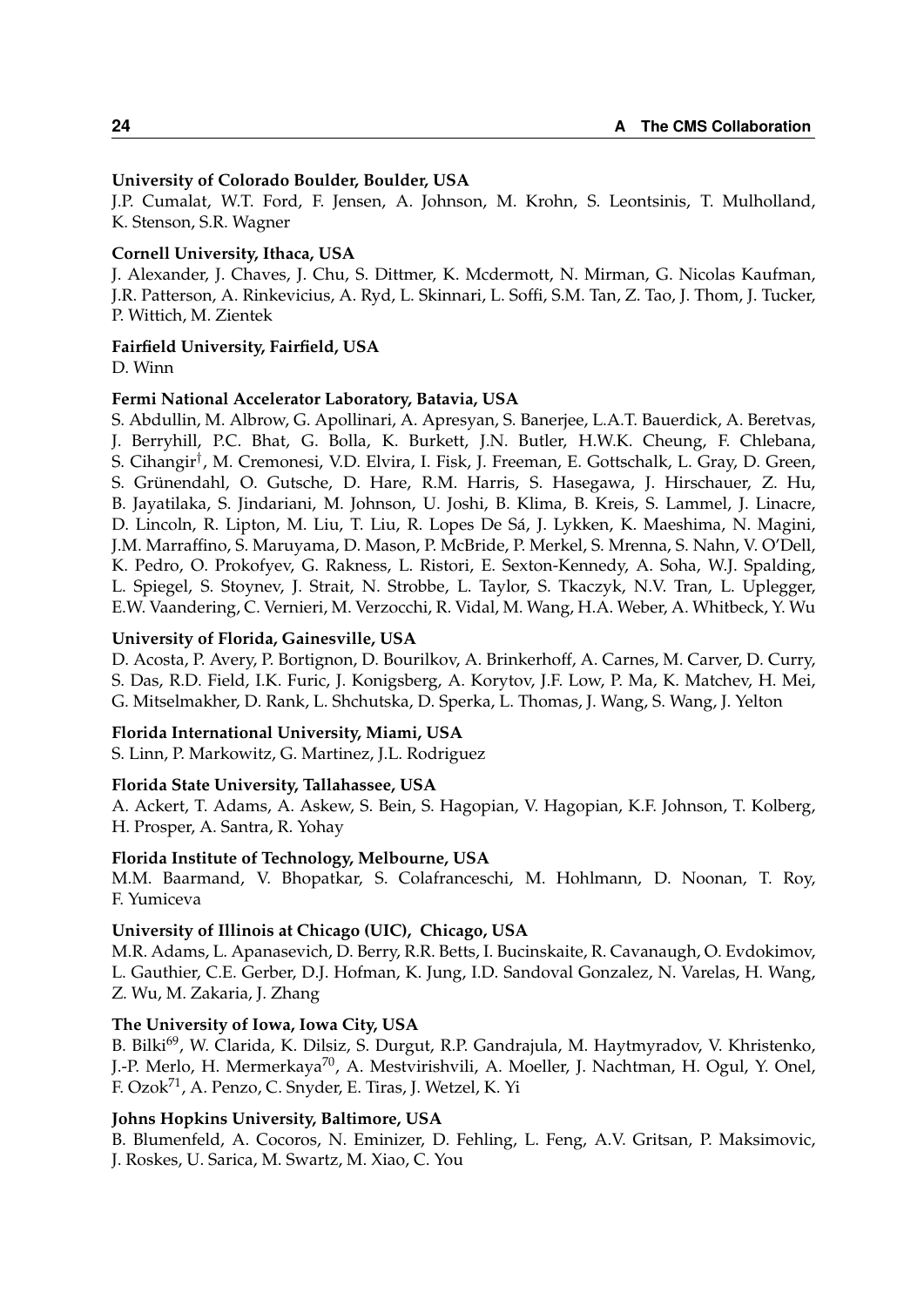#### **The University of Kansas, Lawrence, USA**

A. Al-bataineh, P. Baringer, A. Bean, S. Boren, J. Bowen, J. Castle, L. Forthomme, R.P. Kenny III, S. Khalil, A. Kropivnitskaya, D. Majumder, W. Mcbrayer, M. Murray, S. Sanders, R. Stringer, J.D. Tapia Takaki, Q. Wang

#### **Kansas State University, Manhattan, USA**

A. Ivanov, K. Kaadze, Y. Maravin, A. Mohammadi, L.K. Saini, N. Skhirtladze, S. Toda

#### **Lawrence Livermore National Laboratory, Livermore, USA**

F. Rebassoo, D. Wright

#### **University of Maryland, College Park, USA**

C. Anelli, A. Baden, O. Baron, A. Belloni, B. Calvert, S.C. Eno, C. Ferraioli, J.A. Gomez, N.J. Hadley, S. Jabeen, G.Y. Jeng, R.G. Kellogg, J. Kunkle, A.C. Mignerey, F. Ricci-Tam, Y.H. Shin, A. Skuja, M.B. Tonjes, S.C. Tonwar

## **Massachusetts Institute of Technology, Cambridge, USA**

D. Abercrombie, B. Allen, A. Apyan, V. Azzolini, R. Barbieri, A. Baty, R. Bi, K. Bierwagen, S. Brandt, W. Busza, I.A. Cali, M. D'Alfonso, Z. Demiragli, G. Gomez Ceballos, M. Goncharov, D. Hsu, Y. Iiyama, G.M. Innocenti, M. Klute, D. Kovalskyi, K. Krajczar, Y.S. Lai, Y.-J. Lee, A. Levin, P.D. Luckey, B. Maier, A.C. Marini, C. Mcginn, C. Mironov, S. Narayanan, X. Niu, C. Paus, C. Roland, G. Roland, J. Salfeld-Nebgen, G.S.F. Stephans, K. Tatar, D. Velicanu, J. Wang, T.W. Wang, B. Wyslouch

#### **University of Minnesota, Minneapolis, USA**

A.C. Benvenuti, R.M. Chatterjee, A. Evans, P. Hansen, S. Kalafut, S.C. Kao, Y. Kubota, Z. Lesko, J. Mans, S. Nourbakhsh, N. Ruckstuhl, R. Rusack, N. Tambe, J. Turkewitz

#### **University of Mississippi, Oxford, USA**

J.G. Acosta, S. Oliveros

#### **University of Nebraska-Lincoln, Lincoln, USA**

E. Avdeeva, K. Bloom, D.R. Claes, C. Fangmeier, R. Gonzalez Suarez, R. Kamalieddin, I. Kravchenko, A. Malta Rodrigues, J. Monroy, J.E. Siado, G.R. Snow, B. Stieger

#### **State University of New York at Buffalo, Buffalo, USA**

M. Alyari, J. Dolen, A. Godshalk, C. Harrington, I. Iashvili, J. Kaisen, D. Nguyen, A. Parker, S. Rappoccio, B. Roozbahani

#### **Northeastern University, Boston, USA**

G. Alverson, E. Barberis, A. Hortiangtham, A. Massironi, D.M. Morse, D. Nash, T. Orimoto, R. Teixeira De Lima, D. Trocino, R.-J. Wang, D. Wood

#### **Northwestern University, Evanston, USA**

S. Bhattacharya, O. Charaf, K.A. Hahn, A. Kumar, N. Mucia, N. Odell, B. Pollack, M.H. Schmitt, K. Sung, M. Trovato, M. Velasco

#### **University of Notre Dame, Notre Dame, USA**

N. Dev, M. Hildreth, K. Hurtado Anampa, C. Jessop, D.J. Karmgard, N. Kellams, K. Lannon, N. Marinelli, F. Meng, C. Mueller, Y. Musienko<sup>38</sup>, M. Planer, A. Reinsvold, R. Ruchti, N. Rupprecht, G. Smith, S. Taroni, M. Wayne, M. Wolf, A. Woodard

#### **The Ohio State University, Columbus, USA**

J. Alimena, L. Antonelli, B. Bylsma, L.S. Durkin, S. Flowers, B. Francis, A. Hart, C. Hill, R. Hughes, W. Ji, B. Liu, W. Luo, D. Puigh, B.L. Winer, H.W. Wulsin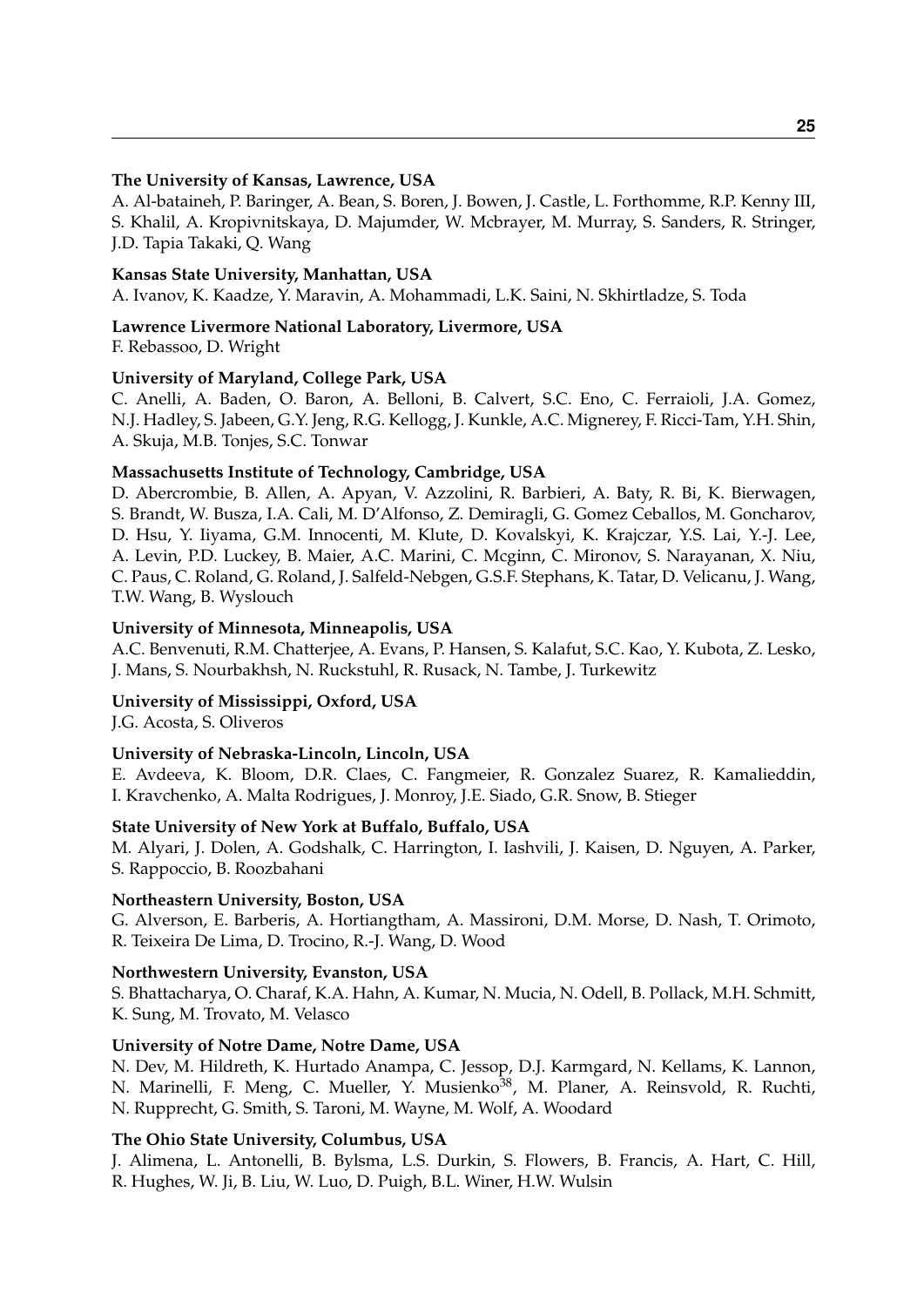#### **Princeton University, Princeton, USA**

S. Cooperstein, O. Driga, P. Elmer, J. Hardenbrook, P. Hebda, D. Lange, J. Luo, D. Marlow, T. Medvedeva, K. Mei, I. Ojalvo, J. Olsen, C. Palmer, P. Piroué, D. Stickland, A. Svyatkovskiy, C. Tully

**University of Puerto Rico, Mayaguez, USA**

S. Malik

#### **Purdue University, West Lafayette, USA**

A. Barker, V.E. Barnes, S. Folgueras, L. Gutay, M.K. Jha, M. Jones, A.W. Jung, A. Khatiwada, D.H. Miller, N. Neumeister, J.F. Schulte, X. Shi, J. Sun, F. Wang, W. Xie

#### **Purdue University Calumet, Hammond, USA**

N. Parashar, J. Stupak

#### **Rice University, Houston, USA**

A. Adair, B. Akgun, Z. Chen, K.M. Ecklund, F.J.M. Geurts, M. Guilbaud, W. Li, B. Michlin, M. Northup, B.P. Padley, J. Roberts, J. Rorie, Z. Tu, J. Zabel

#### **University of Rochester, Rochester, USA**

B. Betchart, A. Bodek, P. de Barbaro, R. Demina, Y.t. Duh, T. Ferbel, M. Galanti, A. Garcia-Bellido, J. Han, O. Hindrichs, A. Khukhunaishvili, K.H. Lo, P. Tan, M. Verzetti

#### **Rutgers, The State University of New Jersey, Piscataway, USA**

A. Agapitos, J.P. Chou, Y. Gershtein, T.A. Gómez Espinosa, E. Halkiadakis, M. Heindl, E. Hughes, S. Kaplan, R. Kunnawalkam Elayavalli, S. Kyriacou, A. Lath, K. Nash, M. Osherson, H. Saka, S. Salur, S. Schnetzer, D. Sheffield, S. Somalwar, R. Stone, S. Thomas, P. Thomassen, M. Walker

#### **University of Tennessee, Knoxville, USA**

A.G. Delannoy, M. Foerster, J. Heideman, G. Riley, K. Rose, S. Spanier, K. Thapa

### **Texas A&M University, College Station, USA**

O. Bouhali72, A. Celik, M. Dalchenko, M. De Mattia, A. Delgado, S. Dildick, R. Eusebi, J. Gilmore, T. Huang, E. Juska, T. Kamon<sup>73</sup>, R. Mueller, Y. Pakhotin, R. Patel, A. Perloff, L. Pernie, D. Rathjens, A. Safonov, A. Tatarinov, K.A. Ulmer `

#### **Texas Tech University, Lubbock, USA**

N. Akchurin, J. Damgov, F. De Guio, C. Dragoiu, P.R. Dudero, J. Faulkner, E. Gurpinar, S. Kunori, K. Lamichhane, S.W. Lee, T. Libeiro, T. Peltola, S. Undleeb, I. Volobouev, Z. Wang

#### **Vanderbilt University, Nashville, USA**

S. Greene, A. Gurrola, R. Janjam, W. Johns, C. Maguire, A. Melo, H. Ni, P. Sheldon, S. Tuo, J. Velkovska, Q. Xu

#### **University of Virginia, Charlottesville, USA**

M.W. Arenton, P. Barria, B. Cox, J. Goodell, R. Hirosky, A. Ledovskoy, H. Li, C. Neu, T. Sinthuprasith, X. Sun, Y. Wang, E. Wolfe, F. Xia

#### **Wayne State University, Detroit, USA**

C. Clarke, R. Harr, P.E. Karchin, J. Sturdy

## **University of Wisconsin - Madison, Madison, WI, USA**

D.A. Belknap, J. Buchanan, C. Caillol, S. Dasu, L. Dodd, S. Duric, B. Gomber, M. Grothe, M. Herndon, A. Hervé, P. Klabbers, A. Lanaro, A. Levine, K. Long, R. Loveless, T. Perry, G.A. Pierro, G. Polese, T. Ruggles, A. Savin, N. Smith, W.H. Smith, D. Taylor, N. Woods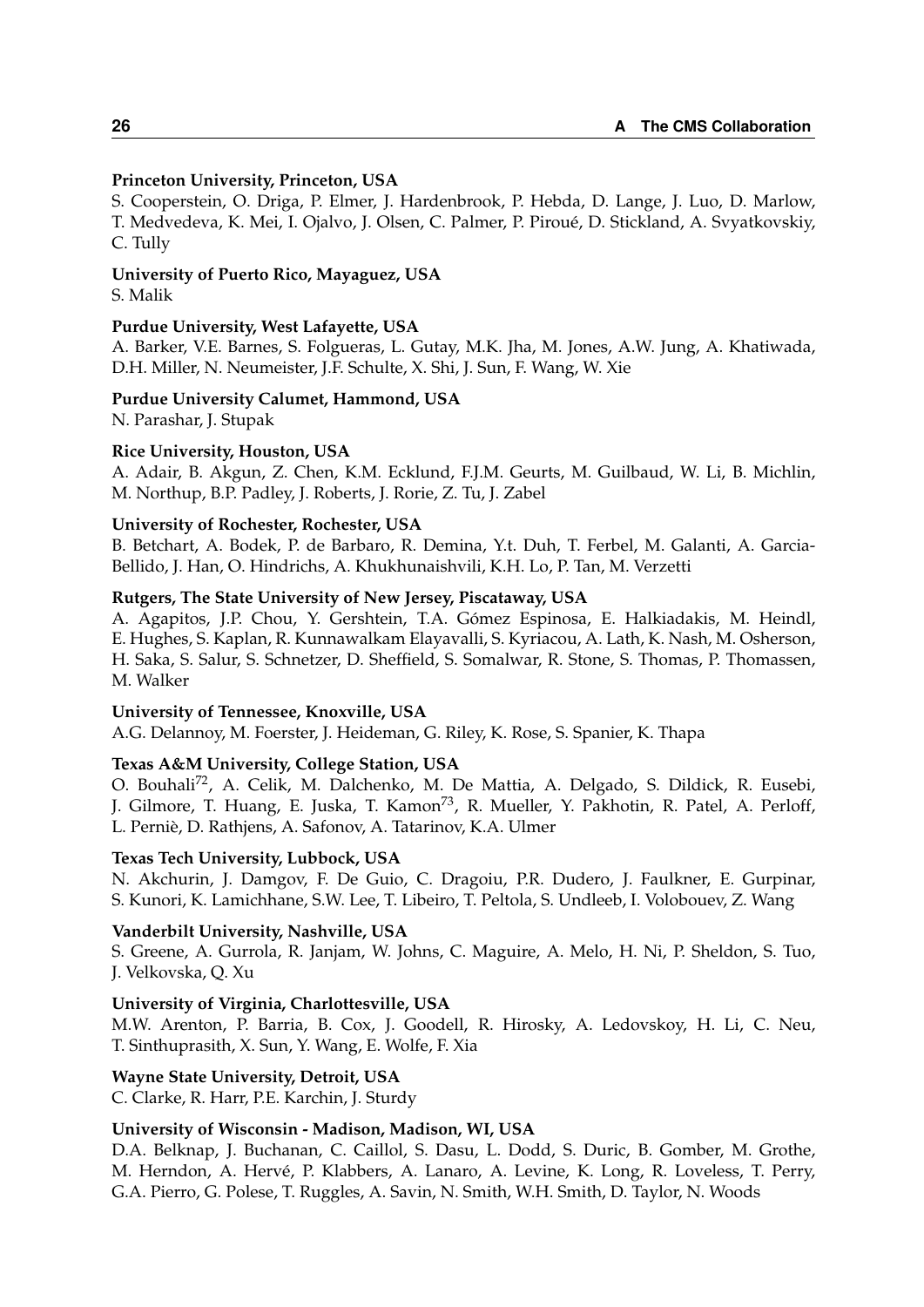†: Deceased

1: Also at Vienna University of Technology, Vienna, Austria

2: Also at State Key Laboratory of Nuclear Physics and Technology, Peking University, Beijing, China

3: Also at Institut Pluridisciplinaire Hubert Curien (IPHC), Université de Strasbourg, CNRS/IN2P3, Strasbourg, France

- 4: Also at Universidade Estadual de Campinas, Campinas, Brazil
- 5: Also at Universidade Federal de Pelotas, Pelotas, Brazil
- 6: Also at Université Libre de Bruxelles, Bruxelles, Belgium
- 7: Also at Deutsches Elektronen-Synchrotron, Hamburg, Germany
- 8: Also at Joint Institute for Nuclear Research, Dubna, Russia
- 9: Now at Cairo University, Cairo, Egypt
- 10: Also at Fayoum University, El-Fayoum, Egypt
- 11: Now at British University in Egypt, Cairo, Egypt
- 12: Now at Ain Shams University, Cairo, Egypt
- 13: Also at Universite de Haute Alsace, Mulhouse, France ´

14: Also at Skobeltsyn Institute of Nuclear Physics, Lomonosov Moscow State University, Moscow, Russia

15: Also at Ilia State University, Tbilisi, Georgia

16: Also at CERN, European Organization for Nuclear Research, Geneva, Switzerland

- 17: Also at RWTH Aachen University, III. Physikalisches Institut A, Aachen, Germany
- 18: Also at University of Hamburg, Hamburg, Germany
- 19: Also at Brandenburg University of Technology, Cottbus, Germany
- 20: Also at Institute of Nuclear Research ATOMKI, Debrecen, Hungary

21: Also at MTA-ELTE Lendület CMS Particle and Nuclear Physics Group, Eötvös Loránd University, Budapest, Hungary

22: Also at Institute of Physics, University of Debrecen, Debrecen, Hungary

- 23: Also at Indian Institute of Technology Bhubaneswar, Bhubaneswar, India
- 24: Also at University of Visva-Bharati, Santiniketan, India
- 25: Also at Indian Institute of Science Education and Research, Bhopal, India
- 26: Also at Institute of Physics, Bhubaneswar, India
- 27: Also at University of Ruhuna, Matara, Sri Lanka
- 28: Also at Isfahan University of Technology, Isfahan, Iran
- 29: Also at Yazd University, Yazd, Iran

30: Also at Plasma Physics Research Center, Science and Research Branch, Islamic Azad University, Tehran, Iran

- 31: Also at Universita degli Studi di Siena, Siena, Italy `
- 32: Also at Laboratori Nazionali di Legnaro dell'INFN, Legnaro, Italy
- 33: Also at Purdue University, West Lafayette, USA
- 34: Also at International Islamic University of Malaysia, Kuala Lumpur, Malaysia
- 35: Also at Malaysian Nuclear Agency, MOSTI, Kajang, Malaysia
- 36: Also at Consejo Nacional de Ciencia y Tecnología, Mexico city, Mexico
- 37: Also at Warsaw University of Technology, Institute of Electronic Systems, Warsaw, Poland
- 38: Also at Institute for Nuclear Research, Moscow, Russia

39: Now at National Research Nuclear University 'Moscow Engineering Physics Institute' (MEPhI), Moscow, Russia

- 40: Also at St. Petersburg State Polytechnical University, St. Petersburg, Russia
- 41: Also at University of Florida, Gainesville, USA
- 42: Also at P.N. Lebedev Physical Institute, Moscow, Russia